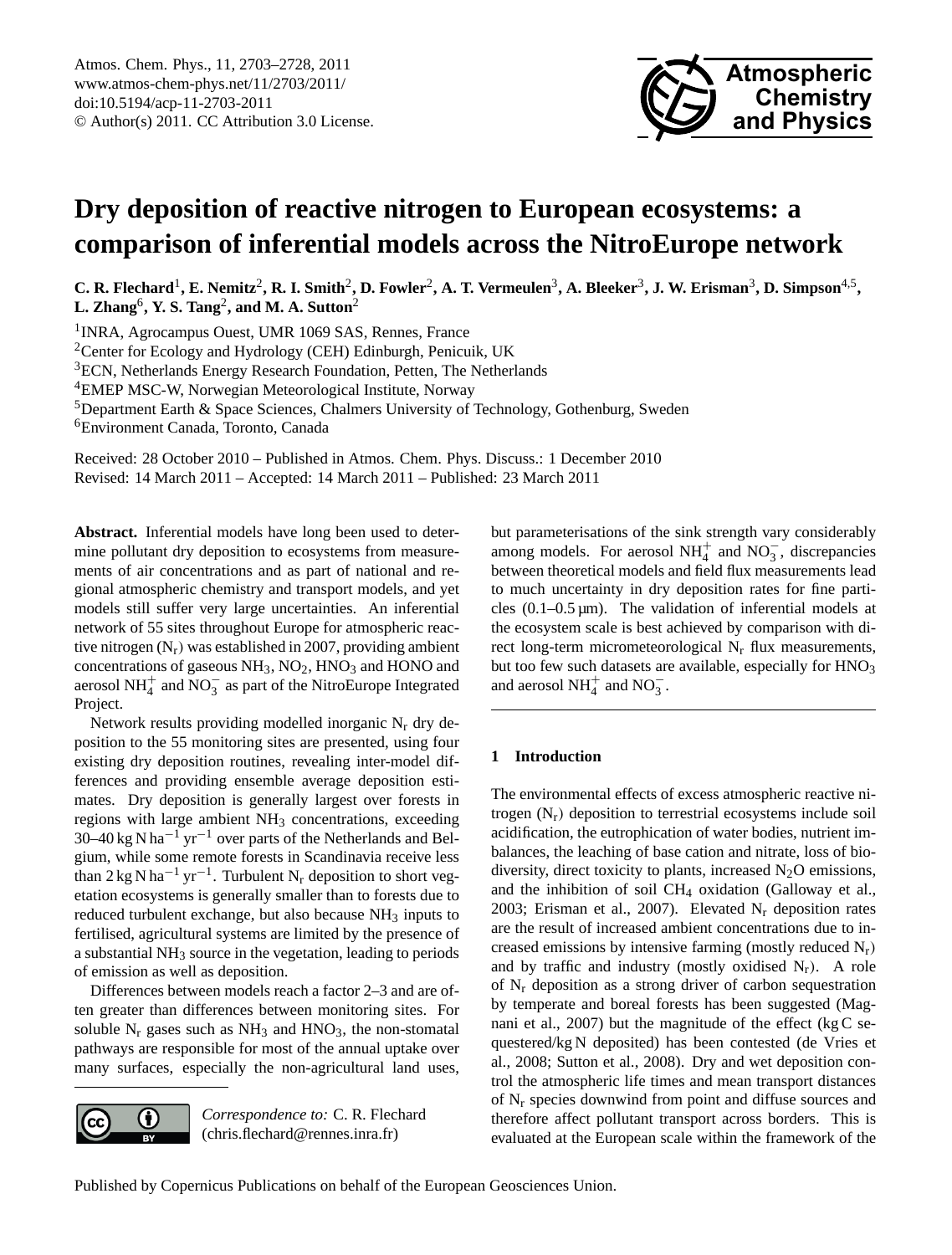1979 Convention on Long Range Transboundary Air Pollution (CLRTAP) (UNECE, 1999, [www.unece.org/env/lrtap/\)](www.unece.org/env/lrtap/) and the associated European Monitoring and Evaluation Programme (EMEP, [www.emep.int\)](www.emep.int), using gas and particle concentration monitoring networks to validate atmospheric model simulations (e.g. Fagerli and Aas, 2008; Simpson et al., 2006a). In North America, the Canadian Air and Precipitation Monitoring Network (CAPMoN; [http://www.ec.](http://www.ec.gc.ca/rs-mn/default.asp?lang=En&n=752CE271-1) [gc.ca/rs-mn/default.asp?lang=En&n=752CE271-1](http://www.ec.gc.ca/rs-mn/default.asp?lang=En&n=752CE271-1) capmon) and the US Clean Air Status and Trends Network (CAST-Net; [http://www.epa.gov/castnet\)](http://www.epa.gov/castnet) have also been monitoring air concentrations for more than three decades.

The dry deposition of  $N_r$ , present in air in various inorganic species such as gaseous NH<sub>3</sub>, HNO<sub>3</sub>, HONO, NO,  $NO<sub>2</sub>$  and aerosol  $NH<sub>4</sub><sup>+</sup>$  and  $NO<sub>3</sub><sup>-</sup>$ , as well as in a range of organic molecules in both phases (e.g. gaseous peroxyacetyl nitrate (PAN) and other organic nitrates, amines – see Ge et al., 2011), typically contributes between one third and two thirds of total atmospheric N deposition (Erisman et al., 1996; Simpson et al., 2006a; Zimmermann et al., 2006; Zhang et al., 2009). The partitioning between dry, wet and occult (i.e. cloud water) deposition depends on atmospheric gas and aerosol  $N_r$  concentrations, weather patterns as well as land use/vegetation characteristics such as surface roughness, canopy leaf surface area and vegetation wetness. Unlike wet deposition, which is widely monitored in regional networks of wet-only or bulk precipitation collectors, measurements of dry (turbulent)  $N_r$  exchange fluxes have largely remained experimental and limited to selected research sites and to measurement campaigns of typically a few days to a few months, due to technical complexity and to the large equipment and operational costs involved.  $N_r$  concentration detectors that are reliable, sturdy, interference-free, fast and precise have proved elusive so far, at least as far as long-term micrometeorological flux measurements are concerned. Additional issues concerning inlet design, sampling losses and air column chemical reactions for highly reactive and soluble  $N_r$  species further indicate that large-scale dry deposition monitoring networks remain as yet impracticable.

Inferential modelling has been used extensively as an operational tool to obviate the absence of measured dry deposition data at regional scales (Baumgardner et al., 2002; Sickles and Shadwick, 2007; Erisman et al., 2005; Zhang et al., 2009). The method was originally developed to assess ecosystem damage in areas subjected to acid (sulphur) deposition and to compute regional pollutant mass balances (e.g. Wesely and Hicks, 1977; Garland, 1977).

Dry deposition, or bi-directional surface/atmosphere exchange, may be inferred from the knowledge of (measured) atmospheric gaseous or particulate pollutant concentration above vegetation (or any roughness element at the Earth's surface), using various assumptions regarding transfer rates through the air and the surface. A number of increasingly complex inferential schemes have been implemented in atmospheric transport chemical models (Meyers et al., 1998;

Wesely and Hicks, 2000; Wu et al., 2003; Zhang et al., 2003), or are being proposed for implementation (Wu et al., 2009; Zhang et al., 2010; Massad et al., 2010 in the case of NH3), and these can also be used to interpret micrometeorological field flux measurements. These models have been parameterised on the basis of measured field flux data, but specific exchange processes and pathways are still poorly understood and their parameterisations remain crude and largely empirical. Also, model development has taken place in different countries or continents, with different land uses, atmospheric chemistry, climates, so that parameterisations derived from field data may not be universally valid. Model development and validation tended originally to happen in parallel and be selective (rather than inclusive) in the flux datasets that were used in support. This was partly due to the very complex and varied responses of ecosystems as receptors (or sources) of atmospheric pollutants, observed in the few available datasets, which could not easily be reconciled and combined into a unified, coherent and fully mechanistic theory. This explains to some extent the very different existing parameterisations. With the increasing, though still limited, availability of  $N_r$  flux datasets, the knowledge and mechanistic understanding of surface -atmosphere exchanges grew over time, leading to increasing model complexity (big-leaf to multi-layer; dry deposition to bi-directional; fixed resistances to process-oriented). Still, much variation in dry deposition estimates may be expected between models, hinting that uncertainties remain rather large.

In 2006 the EU-sponsored NitroEurope Integrated Project (NEU for short) established a continent-wide network of 55 sites to monitor monthly ambient inorganic  $N_r$  concentrations over a large range of ecosystems and to estimate dry deposition fluxes using inferential techniques (Sutton et al., 2007; Tang et al., 2009), with the final aim to interpret  $CO<sub>2</sub>$ and greenhouse gas exchange across the network in relation to atmospheric  $N_r$  inputs. The primary objective of this paper is to provide an ensemble average estimate of  $N_r$  dry deposition for monitoring sites across the network, based on measured concentration data from the first two years of the project (2007–2008), and obtained by running four existing dry deposition schemes at the ecosystem scale.

A secondary objective of this study is to explore the differences in their output of modelled dry deposition and in their responses to input data, given the comprehensive dataset and wide range of vegetation types, meteorological conditions and pollution climates described by all monitoring sites. An alternative type of model intercomparison would focus on identifying the origin of the differences, i.e. the extent to which differences in model formulations and parameterisations contribute to the overall differences between dry deposition models (e.g. Schwede et al., 2011). Such an extensive analysis is beyond the scope of the present paper, however, as this study cannot accommodate all the comparisons of each resistance term and their formulations for four models and five major  $N_r$  species. Instead, the four routines are broadly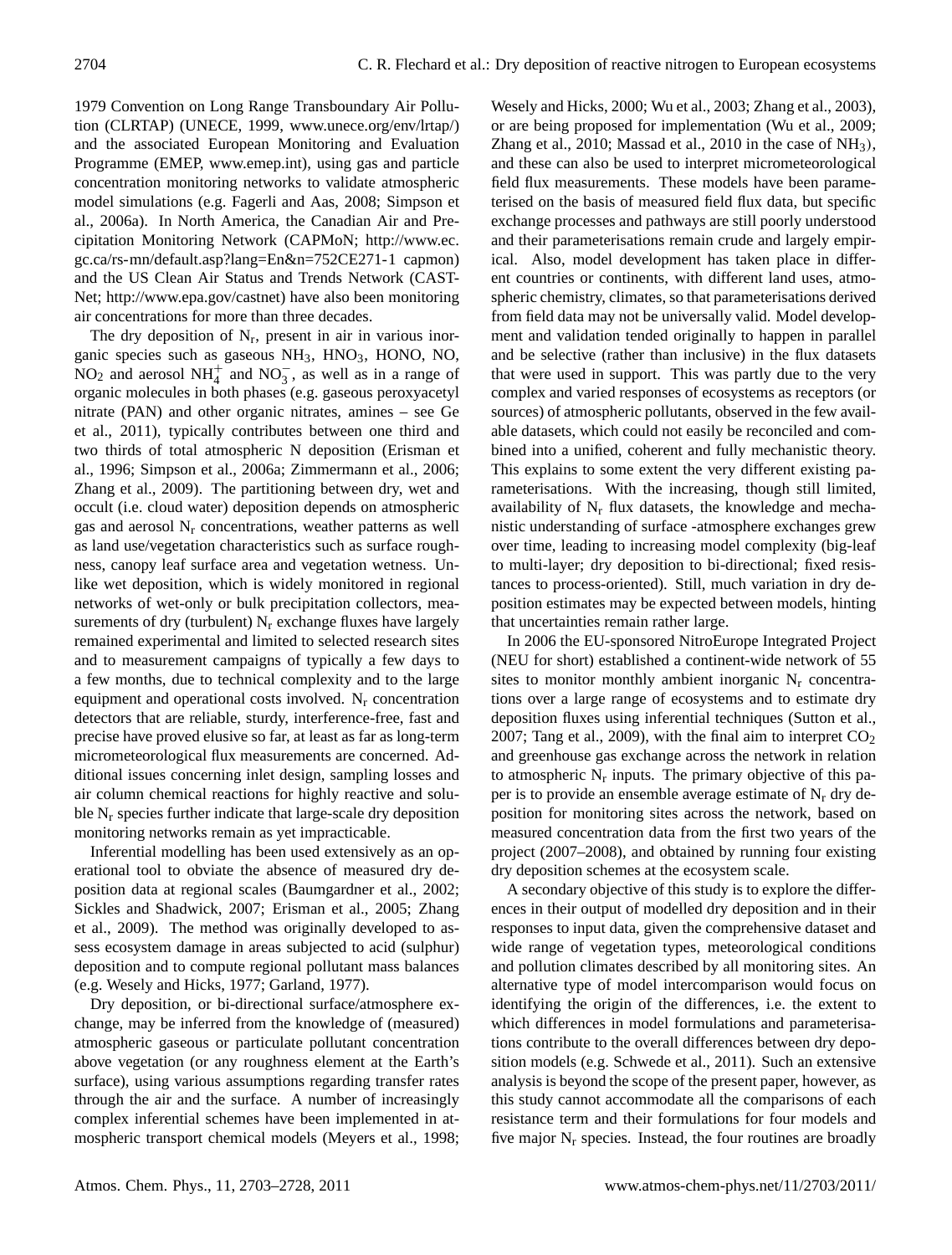described and compared with a view to point out the major similarities and differences in the approaches adopted by each model. We focus on the end products of the models, i.e. deposition velocities and fluxes (Sect. 3.1), the differences in which can be viewed as measures of current uncertainties in dry deposition estimates from inferential networks. In addition, comparisons with long-term measured flux datasets (Sect. 3.3) also provide scope for identifying priority areas of potential improvements.

## **2 Materials and methods**

#### **2.1 Dry deposition models**

The four dry deposition routines implemented in this study, which are currently used as modules within chemical transport models (CTMs) at national or continental scales in Europe and N. America, include the UK CBED scheme (Smith et al., 2000; Vieno, 2005), the Dutch IDEM model (Bleeker et al., 2004; Erisman et al., 1994; van Jaarsveld, 2004), the dry deposition module of the Environment Canada model (Zhang et al., 2001, 2003), termed "CDRY" here, and the surface exchange scheme of the EMEP model used under the CLRTAP (Simpson et al., 2003; see also Tuovinen et al., 2009, and refs therein). It should be noted that here we use the deposition module of EMEP version rv3.1 as documented in Simpson et al. (2003). The latest code (rv3.7, Simpson et al., 2010) carries a considerably different formulation for aerosol deposition, but is still undergoing testing. To distinguish these schemes we refer to the rv3.1 version as EMEP-03.

Note that the ecosystem/field-scale (inferential) application of dry deposition models, which is the topic here, should not be confused with regional (CTM) implementations of the same models. For the CTM versions of the models, in which the dry deposition schemes are embedded, the spatial patterns of dispersion, transport, chemistry and wet and dry deposition, as well as the whole regional mass balance of pollutants, are computed using input meteorological data from numerical weather prediction (NWP) models, prescribed emissions and land-use data. In the present application, however, the dry deposition routines are decoupled from any regional framework; they are driven instead at each individual site of the NEU network by local (field-scale) measurements of atmospheric concentrations, turbulence and meteorology. Thus, deposition estimates that are provided in this paper for any of the 4 models refer by default to "local" or ecosystemscale runs of the dry deposition routines, rather than to the grid square average (e.g.  $50 \times 50$  km) that could be provided by the CTM version (unless otherwise specified). Consequently, this analysis only assesses the parameterisations of the dry deposition models, and not the ability of their respective CTM frameworks to predict meteorology, concentrations or the built-in representations of vegetation characteristics.

#### **2.1.1 Trace gases**

The surface-vegetation-atmosphere transfer (SVAT) models use broadly similar resistance frameworks for pollutant trace gas exchange. In its simplest form the dry deposition flux  $F_{\chi}$  is given as the product of concentration at the reference height  $\chi$ ( $z_{ref}$ ) by the deposition velocity at the same level  $V_{d}(z_{\text{ref}})$ :

$$
F_{\chi} = -\chi \left( z_{\text{ref}} \right) \times V_{\text{d}} \left( z_{\text{ref}} \right) \tag{1}
$$

with, by convention, negative fluxes denoting deposition, and  $V<sub>d</sub>$  the inverse sum of resistances in series:

$$
V_{\rm d}(z_{\rm ref}) = [R_{\rm a}(z_{\rm ref}, d+z_0) + R_{\rm b} + R_{\rm c}]^{-1}
$$
 (2)

The atmospheric aerodynamic resistance, noted  $R_a(z_{\text{ref}}, d+)$  $z_0$ ) or  $R_a(z_{ref})$  for short, characterises the efficiency of turbulent transfer from a reference height  $z_{ref}$  in the surface layer down to  $d + z_0$ , d being the displacement height and  $z_0$  being the momentum roughness length; the quasi-laminar sublayer resistance  $(R_b)$  accounts for the transfer across a viscous, pseudo-laminar sub layer in the immediate vicinity of the vegetation or soil surface; and the surface or canopy resistance  $(R_c)$  characterises the surface affinity for pollutant uptake (Baldocchi et al., 1987; Monteith and Unsworth, 1990; Seinfeld and Pandis, 2006). Mathematical expressions for  $R_a$  and  $R_b$  are well documented; the method of calculation is very similar in the models, and the reader is referred to the literature for the various formulations. The main differences between dry deposition models reside in the parameterisations for  $R_c$ . Differences in  $R_a$  and  $R_b$  do arise between models due to e.g. the use of marginally different atmospheric stability corrections, different assumptions regarding the viscous sublayer, and above all due to the model default value for  $z_0$ , which controls the magnitude of friction velocity  $(u_*)$ . The CBED model does not actually compute stability corrections for  $R_a$ , based on the postulate that neutral conditions largely prevail over the windy British Isles (Smith et al., 2000). For the sake of model comparability, however, they are included here in the base runs of the CBED module and computed in an identical fashion to the EMEP-03 scheme. Alternative runs of the CBED model, in which the stability corrections were not implemented, are compared with the base runs in Fig. A3 of the Supplement published online, showing that stability corrections have little impact on annually averaged modelled fluxes.

The canopy resistance for vegetated surfaces results from a network of sub-resistances within the canopy (Seinfeld and Pandis, 2006), with foliar stomatal  $(R_s)$ , mesophyll  $(R_m)$ , and non-stomatal  $(R_{ns})$  or cuticular  $(R_{cut})$  or water film  $(R_w)$ or external  $(R_{\text{ext}})$  resistances, as well as non foliage terms, e.g. the soil or ground surface resistance  $(R_{gr})$ . Most models (EMEP-03, IDEM, CDRY) also include an in-canopy aerodynamic resistance  $(R<sub>ac</sub>)$ , acting between the assumed big-leaf and ground surface, while the CBED approach is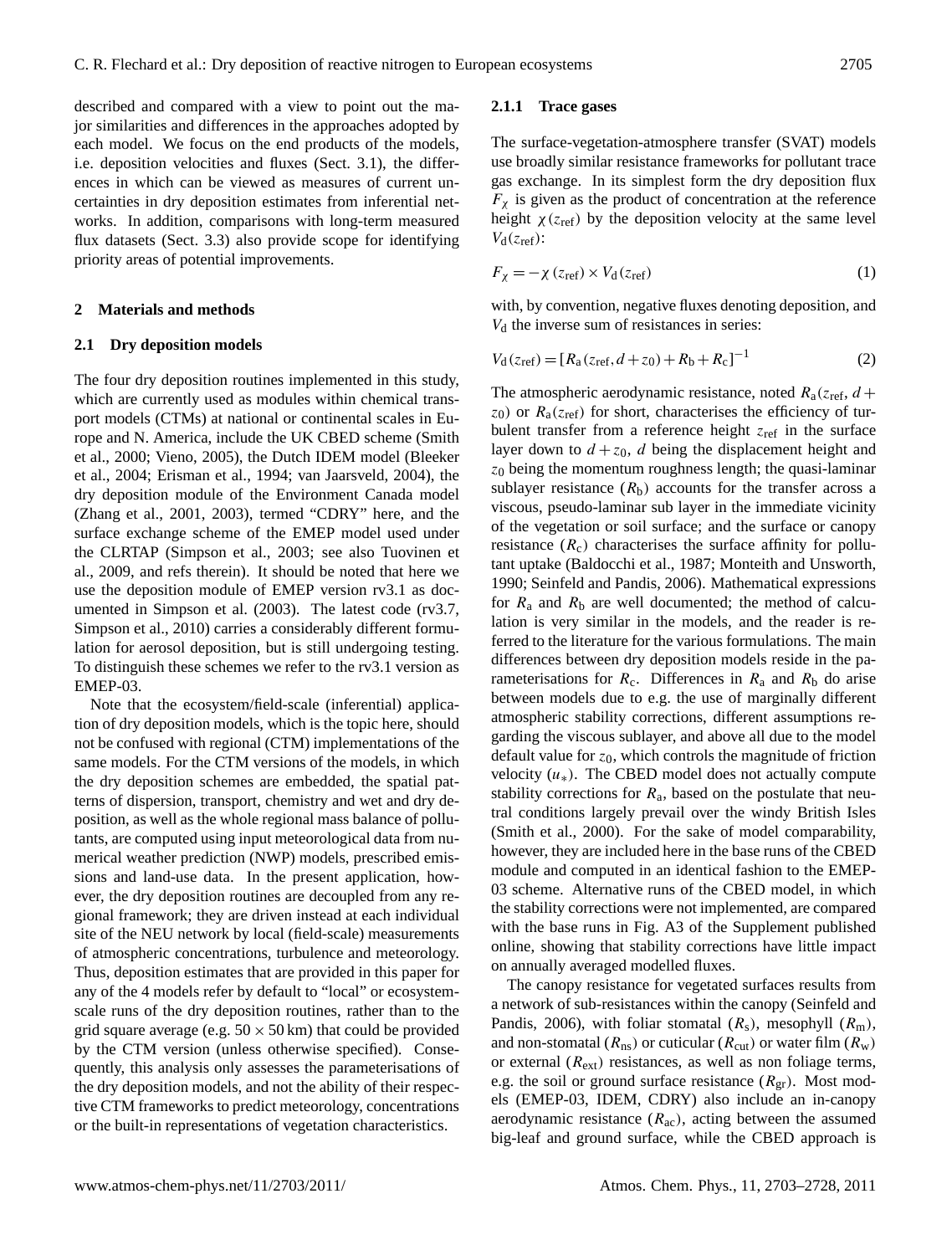strictly single-layered. The main sub-resistances of  $R_c$  are briefly presented here; for details the reader is referred to the original publications. Note that all resistances are expressed  $\sin$  s m<sup>-1</sup> by default throughout this paper.

## **Gaseous transfer through stomata**

Stomatal resistances to gaseous transfer are typically derived in the different models using a light-response function of the generic type (Jarvis, 1976):

$$
R_{\rm s} = R_{\rm s,min} \left[ 1 + \frac{b'}{I_{\rm p}} \right] / (f_{\rm e} f_{\rm w} f_T f_{\rm s}) \tag{3}
$$

Here  $I_p$  is light intensity taken either as the photosynthetically active radiation (PAR) or global radiation  $(S_t)$  as its proxy;  $b'$  is an empirical constant,  $R_{s,min}$  is a minimum value of the stomatal resistance to water vapour, with b' and  $R_{\rm s,min}$ taking characteristic values for each vegetation type or land use; the correction factors  $f_e$ ,  $f_w$  and  $f_T$  account for the effects of increasing vapour pressure deficit (vpd), plant water stress and temperature, respectively (Jarvis, 1976). The  $f_w$ factor is set to 1 in all models except in CDRY, where it is actually parameterised as a function of global radiation. The  $f_e$  function is also set to 1 in CBED. The last factor  $f_s$  is a scaling factor to account for the difference in molecular diffusivity between water vapour and the trace gas considered. For the EMEP-03 model, the light response term is different and a further factor for phenology is also included (Emberson et al., 2001; Simpson et al., 2003).

Note that  $R_s$  in Eq. (3) is expressed on a unit leaf area (projected) basis, or equivalent to a unity leaf area index (LAI). All models except IDEM split PAR into its direct and diffuse fractions and compute the sunlit and shaded components of LAI, such that total (or bulk) stomatal resistance is calculated from sunlit and shaded resistances weighted by their respective LAI fractions (Baldocchi et al., 1987). Thus in CBED, CDRY and EMEP-03, the bulk stomatal conductance  $G_s$  (=inverse of bulk stomatal resistance) does not increase linearly with total LAI but tends to saturate for larger LAI levels. By contrast, IDEM uses by default a simplified version, in which LAI is not split into sunlit and shaded fractions, but where  $G_s$  is proportional to total LAI. The  $R_s$  routine by Wesely et al. (1989), which only requires global radiation and surface temperature as input, may be used as an option in IDEM when land use and vegetation characteristics are not well known.

#### **Non-stomatal resistances**

Although non-stomatal pathways, either on leaf cuticles or other non-foliar surfaces (stems, bark, ground, etc), provide an important, and often dominant, sink for atmospheric gases on an annual basis (Fowler et al., 2001, 2009; Flechard et al., 1998), there are as yet no consensual, generic and fully mechanistic parameterisations for non-stomatal resistances, which are variously termed  $R_{ns}$ ,  $R_{ext}$ ,  $R_w$ ,  $R_{cut}$ ,  $R_{gr}$  in different models. This is partly due to the much greater technical and methodological difficulties, and larger uncertainties, involved in measuring trace  $N_r$  gas (e.g.  $NH_3$ ,  $HNO_3$ ,  $HONO$ ), PAN) fluxes, let alone non-stomatal resistances, and also due to the resulting relative scarcity of reliable field observations, as compared with water vapour fluxes and  $G_s$ . Also, in addition to the many environmental factors that have been shown or surmised to be involved in the control of non-stomatal resistances (e.g. wetness, temperature, vegetation type, pollution climate, soil pH, leaf surface chemistry), it appears that hysteresis or "memory" effects control the rate of charge or discharge of the surface  $N_r$  pool, espcially in the case of NH<sup>3</sup> (Sutton et al., 1998; Flechard et al., 1999; Neirynck and Ceulemans, 2008; Burkhardt et al., 2009; Wichink Kruit et al., 2010), challenging the applicability of a (static) resistance approach.

For NH3, the four models use widely different empirical schemes for non-stomatal resistances, reflecting the spread in mean values and functional relationships found in the literature. This is consistent with the different ecosystems and pollution climates in which the original  $NH<sub>3</sub>$  flux measurements were made (Nemitz et al., 2001; Massad et al., 2010). CBED actually uses a constant  $R_c$  of 20 s m<sup>-1</sup> for forests and moorland, while for grasslands and crops the following  $R_w$ function is implemented (Smith et al., 2000):

$$
R_{\rm w} \text{CBED} = 10^{\log_{10}(T_{\rm s}+2)} \times \exp\left(\frac{100 - \text{RH}}{7}\right) \tag{4}
$$

with  $T_s$  surface temperature ( ${}^{\circ}$ C) and RH surface relative humidity (in %). In frozen conditions  $R_w$  takes a constant value of either  $1000 \text{ s m}^{-1}$  ( $T_s < -5 \degree \text{C}$ ) or  $200 \text{ s m}^{-1}$ ( $-5$  °C <  $T_s$  < 0 °C). The EMEP-03 model uses the same basic formula EMEP-03's  $F_1$  factor is the same as  $R_w$  (CBED), but then modulates  $R_w$  by a correction factor  $F_2$  such that (Simpson et al., 2003):

$$
F_2 = 0.0455 \times 10^{(-1.1099 \times a_{\rm SN} + 1.6769)}
$$
\n<sup>(5)</sup>

$$
R_{\text{ns}}(\text{EMEP}-03)=\min[200,\max[2,R_{\text{w}}(\text{CBED})\times F_2]]
$$
 (6)

where  $a_{SN}$  is the ratio of atmospheric  $SO_2$  to  $NH_3$  mixing ratios.  $F_2$  was quantified following the synthesis by Nemitz et al. (2001), who showed that  $R_{\text{ext}}$  observations across 8 UK and Dutch sites declined exponentially with  $a_{SN}$ , thus supporting the co-deposition hypothesis (Erisman and Wyers, 1993) that surface NH<sub>3</sub> uptake was most efficient (i.e.  $R_{\text{ext}}$ was smallest) at sites with a relative abundance of atmospheric SO<sub>2</sub>.

The  $R_{\text{ext}}$  parameterisation for NH<sub>3</sub> in IDEM also uses a functional dependence on RH (Eq. 7), although this is often supplanted by default values in given circumstances related to land use, season, snow cover, surface wetness, and surface acidity as quantified by the proxy  $a_{SN}$  (Erisman et al., 1994;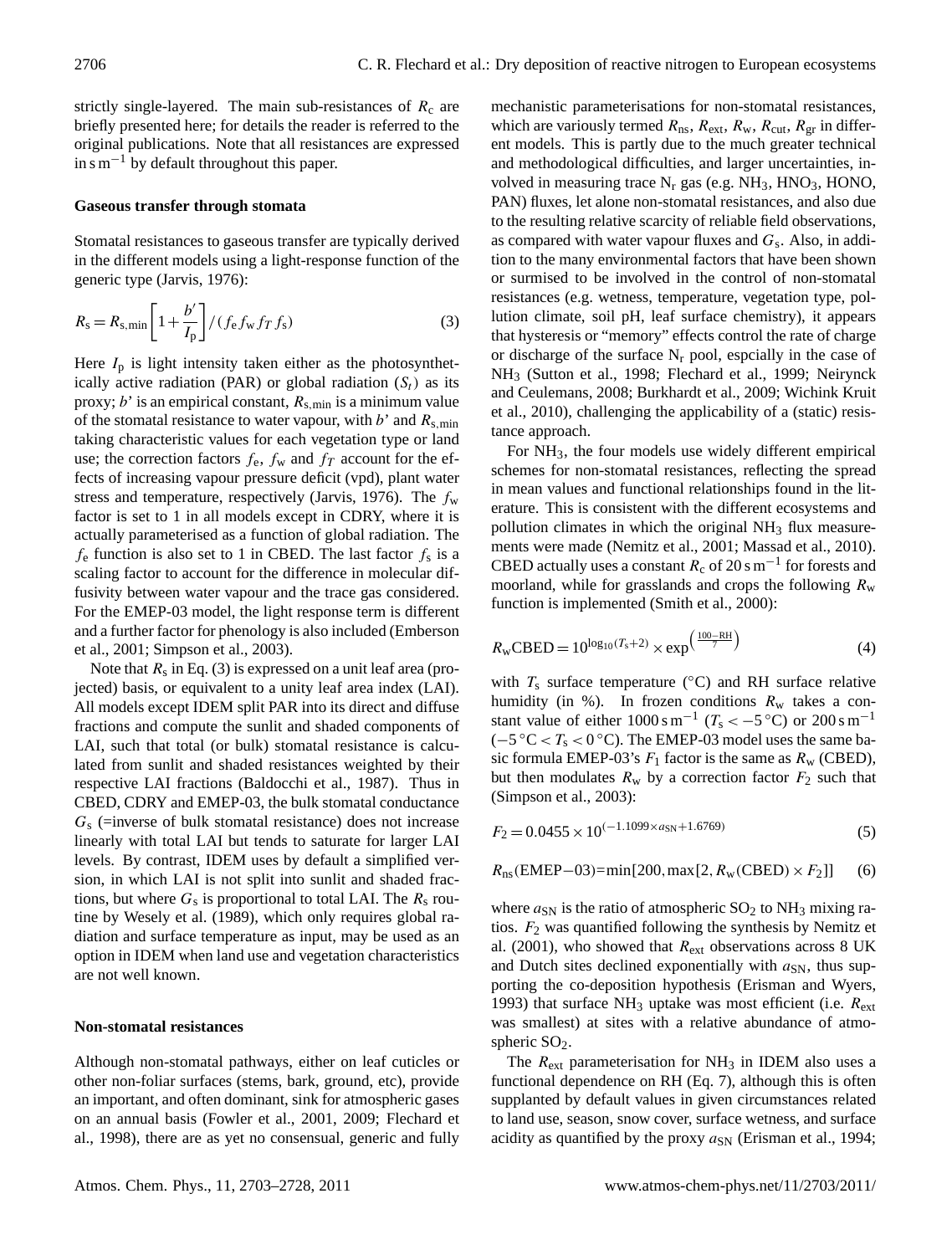Bleeker et al., 2004). Default  $R_{ext}$  values range from typically  $10-20$  s m<sup>-1</sup> in forests, moorland, crops and ungrazed pasture in wet conditions, to 200–1000 s m<sup>-1</sup> in fertilised systems in dry summer night-time (Bleeker et al., 2004).

$$
R_{\rm ext}(\text{IDEM}) = 19257 \times \exp^{(-0.094 \times \text{RH})} + 5 \tag{7}
$$

In CDRY, explicit and specific parameterisations of  $R_{\text{cut}}$  exist only for  $SO_2$  and  $O_3$  as functions of leaf wetness (dry vs. wet; dew vs. rain), relative humidity, leaf area index and friction velocity. Values of  $R_{\text{cut}}$  for other gases are calculated as multipliers of  $R_{\text{cut}}(\text{SO}_2)$  or  $R_{\text{cut}}(\text{O}_3)$  or a combination of both. For NH<sub>3</sub>,  $R_{\text{cut}}$  is taken to be identical to that for  $SO_2$ , in both the wet (Eq. 8a) and dry (Eq. 8b) cases:

$$
R_{\text{cut,w}}(\text{CDRY}) = \frac{R_{\text{cut,w0}}}{u_* \times \text{LAI}^{0.5}}\tag{8a}
$$

$$
R_{\text{cut,d}}(\text{CDRY}) = \frac{R_{\text{cut,d0}}}{\exp^{0.03 \times \text{RH}} u_* \times \text{LAI}^{0.25}} \tag{8b}
$$

with  $R_{\text{cut},w0}$  and  $R_{\text{cut},d0}$  being land-use specific reference values (Zhang et al., 2003).

For  $HNO<sub>3</sub>$ , the scarcity of field flux measurements to date means that there are few data from which to derive parameterisations, and two models use near-zero  $R_c$  values in most cases (CBED, EMEP-03). By contrast IDEM implements a substantial  $R_c$  of  $10 \text{ s m}^{-1}$  by default and of  $50 \text{ s m}^{-1}$  for frozen or snow-covered surfaces, while CDRY models  $R_{\text{cut}}$  $(HNO<sub>3</sub>)$  on the basis of the reference values for  $SO<sub>2</sub>$  and  $O<sub>3</sub>$ (Zhang et al., 2003), resulting in  $R_c$  values that are an order of magnitude smaller than those for  $SO<sub>2</sub>$ . For HONO, there are even less data available, and it is only treated by CDRY using an  $R_w$  value a factor 5 larger than that for  $HNO_3$ .

Nitrogen dioxide exchange is assumed by all models to be exclusively downward (deposition only), and mostly (CDRY, EMEP-03, IDEM) or entirely (CBED) controlled by stomatal opening. In the EMEP-03 model, however,  $NO<sub>2</sub>$  dry deposition is switched off whenever the ambient concentration falls below 4 ppb. This reflects the pseudo compensation point behaviour of  $NO<sub>2</sub>$  exchange, due to  $NO$  emissions from the soil and conversion within plant canopies to  $NO<sub>2</sub>$  through reaction with  $O_3$ , that leads to net  $(NO_x)$  emissions in the field at small ambient concentrations (Simpson et al., 2003).

#### **2.1.2 NH<sup>3</sup> compensation point modelling**

One exception to the deposition-only  $(R_c)$  paradigm prevalent in surface/atmosphere  $N_r$  exchange modelling is the bidirectional canopy compensation point approach for NH<sup>3</sup> (Sutton et al., 1998), implemented in the CBED model for crops and grass land use classes (LUC) (Smith et al., 2000). Here, a non-zero canopy-equivalent potential, termed the canopy compensation point  $\chi_c$ , determines the direction and sign of the flux when compared with the atmospheric concentration  $\chi$  ( $z_{ref}$ ), such that:

$$
F_{\chi} = -\frac{\chi (z_{\text{ref}}) - \chi_c}{R_a (z_{\text{ref}}) + R_b} \tag{9}
$$

The canopy compensation point is a function of, and quantifies the net bulk effect of, all source and sink terms within the canopy, but it is also a weak function of the atmospheric concentration  $\chi$  ( $z_{\text{ref}}$ ) itself (Nemitz et al., 2000a). In CBED, a basic version is implemented, where the stomatal compensation point  $(\chi_s)$  provides the only potential NH<sub>3</sub> source, the dissolved NH<sub>3</sub> and NH<sub>4</sub><sup>+</sup> pool in the apoplast of sub-stomatal cavities (Farquhar et al., 1980; Schjøerring et al., 1998; Massad et al., 2008) being mediated by the stomatal resistance  $R_s$ , while  $R_w$  characterises the sink strength of non-stomatal foliar surfaces. Other mechanistic models (e.g. Nemitz et al., 2000a, b, 2001; Personne et al., 2009) consider additional NH<sup>3</sup> sources in e.g. seed pods of oilseed rape and in the leaf litter and soil under winter wheat and grassland. Such approaches have not been implemented in CTMs to date, partly because this would require detailed (and generally unavailable) knowledge of sub-grid variations in  $NH<sub>3</sub>$  concentrations, vegetation/crop type and fertilisation practices.

The stomatal compensation point in CBED is calculated following Eq. (11) assuming an apoplastic pH of 6.8 and intercellular NH<sup>+</sup> concentration of 600 µmol  $l^{-1}$ ., i.e. an apoplastic  $\Gamma_s$  ratio (=[NH<sup>+</sup>]/[H<sup>+</sup>]) of 3785:

$$
\chi_{\rm s} = \frac{K_{\rm a}(T_{\rm s})}{K_{\rm h}(T_{\rm s})} \Gamma_{\rm s} \tag{10}
$$

with  $K_a(T_s)$  the dissociation constant of NH<sub>3</sub> in water (Bates and Pinching, 1950) and  $K_h(T_s)$  the Henry coefficient for NH<sup>3</sup> (Dasgupta and Dong, 1986). The canopy compensation point itself is given as (Sutton et al., 1998):

$$
\chi_{\rm c} = \frac{\frac{\chi(z_{\rm ref})}{[R_{\rm a}(z_{\rm ref}) + R_{\rm b}]} + \frac{\chi_{\rm s}}{R_{\rm s}}}{[R_{\rm a}(z_{\rm ref}) + R_{\rm b}]^{-1} + R_{\rm s}^{-1} + R_{\rm w}^{-1}}
$$
(11)

The canopy compensation point approach described here is applicable to crops and grasslands only outside periods of mineral or organic fertilisation, during which NH<sub>3</sub> emission is governed by very different mechanisms (see Sect. 2.3.3).

#### **2.1.3 Aerosol deposition**

Aerosol dry deposition fluxes are computed as the product of air particle concentration by deposition velocity (Eq. 1). Parameterisations for aerosol  $V<sub>d</sub>$  range from the strongly mechanistic to the fully empirical, depending on the model and the ion species considered. The 2003 version of the unified EMEP model (EMEP-03), the CDRY scheme and to some extent the IDEM model, are originally based on Slinn's approach (Slinn, 1982), but have distinctly different features. In EMEP-03,  $V_d$  is calculated as (Simpson et al., 2003):

$$
V_{\rm d}(z_{\rm ref}) = \frac{1}{R_{\rm a}(z_{\rm ref}) + R_{\rm b} + \left[R_{\rm a}(z_{\rm ref}) \times R_{\rm b} \times V_{\rm g}\right]} + V_{\rm g} \tag{12}
$$

where  $V<sub>g</sub>$  is the gravitational settling (or sedimentation) velocity (Seinfeld and Pandis, 2006), calculated as a function of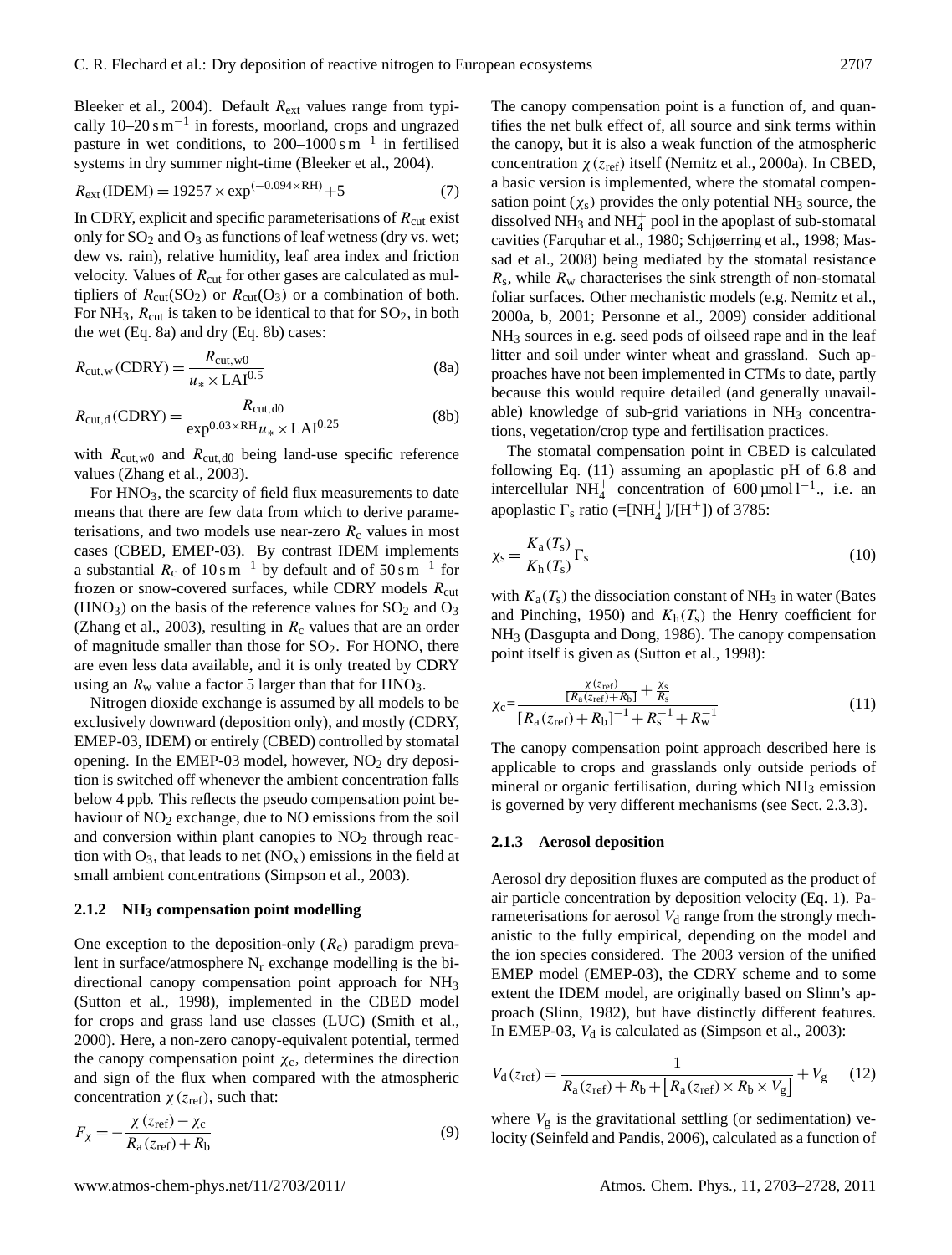particle diameter  $(D_p)$ , and  $R_b$  is calculated from explicit formulations from the literature that are particle size- and vegetation/land use-dependent.

By contrast, CDRY does not explicitly compute  $R<sub>b</sub>$  but uses an overall surface resistance  $(R<sub>surf</sub>)$  concept such that (Zhang et al., 2001):

$$
V_{\rm d}(z_{\rm ref}) = \frac{1}{R_{\rm a}(z_{\rm ref}) + R_{\rm surf}} + V_{\rm g}
$$
\n(13)

$$
R_{\text{surf}} = \frac{1}{\varepsilon_0 u_* R_1 (E_B + E_{\text{IN}} + E_{\text{IM}})}\tag{14}
$$

where  $\varepsilon_0$  is an empirical constant and  $R_1$  the fraction of particles that stick to the surface. Parameters used to calculate aerosol collection efficiencies  $E_B$  (Brownian diffusion),  $E_{IN}$ (interception) and  $E_{IM}$  (impaction) are land-use and seasondependent.

In IDEM, the deposition velocity for particulate  $NH_4^+$  and  $NO<sub>3</sub><sup>-</sup>$  is calculated according to Wesely et al. (1985) for short vegetation and other areas with a momentum roughness length smaller than 0.5 m. For forests and other areas with  $z_0 > 0.5$  m, the scheme by Ruijgrok et al. (1997) is used, such that:

$$
V_{\rm d}(z_{\rm ref}) = \frac{1}{R_{\rm a}(z_{\rm ref}) + V_{\rm ds}^{-1}} + V_{\rm g}
$$
 (15)

$$
V_{\rm ds} = E \frac{u_*^2}{U_{hc}}\tag{16}
$$

with  $V_{ds}$  the surface deposition velocity,  $E$  the overall collection efficiency and  $U_h$  the wind speed at canopy height ( $h_c$ ). It can readily be seen that  $V_{ds}$  is equivalent to  $R_{\text{surf}}^{-1}$  of CDRY (Eq. 13), but Ruigrok et al. (1997) derived simplified relationships for the overall collection efficiency  $E$  and  $V_{ds}$  for the chemical species  $NH_4^+$ ,  $SO_4^{2-}$ ,  $NO_3^-$  and  $Na^+$  and other base cations under various conditions. For RH < 80% E is of the form:

$$
E = \alpha u_*^{\beta} \tag{17}
$$

where the empirical constants  $\alpha$  and  $\beta$  are chemical speciesand surface wetness-dependent. For relative humidity above 80% they introduce a dependence on relative humidity to account for the observed increased  $V_{ds}$  with growing particle diameter  $(D_p)$ . In IDEM, the calculation scheme for the settling velocity  $V<sub>g</sub>$  (implemented for large particles only) is similarly simplified. Note that gravitational settling is included conceptually in Eqs. (13), (14) and (16), although it is negligible for the fine aerosol fraction (aerodynamic diameter <1  $\mu$ m), where most of NH<sup>+</sup> and NO<sub>3</sub><sup>-</sup> mass is likely found, and only becomes relevant for coarse particles.

The CBED model currently calculates  $NH_4^+$ ,  $NO_3^$ and  $SO_4^{2-}$  aerosol deposition velocities using a simple, empirically-derived scheme, whereby  $V_d$  is the product of  $u_*$  times a tabulated land use- and chemical species-specific constant ( $\alpha$ ). The parameter  $\alpha$  is of the order of 0.005 for grassland and semi-natural vegetation, of 0.01 for arable land, and of 0.02–0.03 for forests (for  $u_*$  and  $V_d$  expressed in the same unit e.g.  $\text{m s}^{-1}$ ); also,  $\alpha(\text{NO}_3^-)$  is 49%, 36% and 60% larger than  $\alpha(NH_4^+)$  for grassland/semi-natural, arable land and forests, respectively (R. I. Smith and E. Nemitz, CEH Edinburgh, unpublished data). These  $\alpha$  values were derived by weighting measured curves of  $V_d(D_p)/u_*$  over different ecosystems (Gallagher et al., 1997; Nemitz et al., 2002; Joutsenoja, 1992) with typical size-distributions of nitrate and ammonium.

#### **2.2 NitroEurope inferential network sites**

Reactive nitrogen dry deposition was estimated by field-scale inferential modelling at the 55 monitoring sites of the NitroEurope network (Sutton et al., 2007; Tang et al., 2009) where all necessary input data, including  $N_r$  atmospheric concentrations, meteorological and/or micrometeorological data, were available for the two years 2007–2008, or at least one full year. The network included 29 forest (F) stations; 9 semi-natural short vegetation ecosystems (SN) e.g. semi-arid steppe, alpine or upland grasslands, moorlands and fens; 8 fertilised, productive grasslands (G); and 9 cropland (C) sites (Table 1). All NEU inferential sites, with the exception of DE-Hoe, FI-Lom, NL-Spe and UA-Pet, were also  $CO<sub>2</sub>$  flux monitoring stations of the EU-funded CarboEurope Integrated Project [\(http://www.carboeurope.org/\)](http://www.carboeurope.org/), which aimed at an assessment of the European terrestrial carbon balance (Dolman et al., 2008). Sites locations and vegetation characteristics are summarised in Table 1, as well as in Fig. A1 of the online Supplement; details and photographs may be obtained from the CarboEurope-IP database [\(http:](http://gaia.agraria.unitus.it/database/carboeuropeip/) [//gaia.agraria.unitus.it/database/carboeuropeip/\)](http://gaia.agraria.unitus.it/database/carboeuropeip/), or from the list of selected references provided in Table A1 of the Supplement. The study sites were distributed across Europe from Ireland to Russia and from Finland to Portugal, with mean annual temperatures ranging from −0.1 ◦C (FI-Lom) to  $17.8 \degree$ C (ES-ES1), and mean annual rainfall ranging from 464 mm (UA-Pet) to 1450 mm (IE-Dri). Sites elevations range from −2 m a.m.s.l. (NL-Hor) to 1765 m a.m.s.l. (ES-VDA). Measured maximum canopy heights  $(h_c)$  and LAI are on average  $20.2 \text{ m}/4.9 \text{ m}^2 \text{ m}^{-2}$  for forests,  $0.8 \text{ m}/3.2 \text{ m}^2 \text{ m}^{-2}$ for semi-natural vegetation,  $0.4 \text{ m}/5.5 \text{ m}^2 \text{ m}^{-2}$  for grasslands and  $1.8 \,\mathrm{m}/7.0 \,\mathrm{m}^2 \,\mathrm{m}^{-2}$  for crops.

#### **2.3 Input data and model implementation**

## **2.3.1 Ecosystem and micrometeorological data**

For a detailed description of the management of input data and model implementation at the ecosystem scale for all NEU monitoring sites, the reader is referred to the online Supplement. Briefly, the model base runs used measured values of  $h_c$  as inputs, whereas for LAI inputs the model default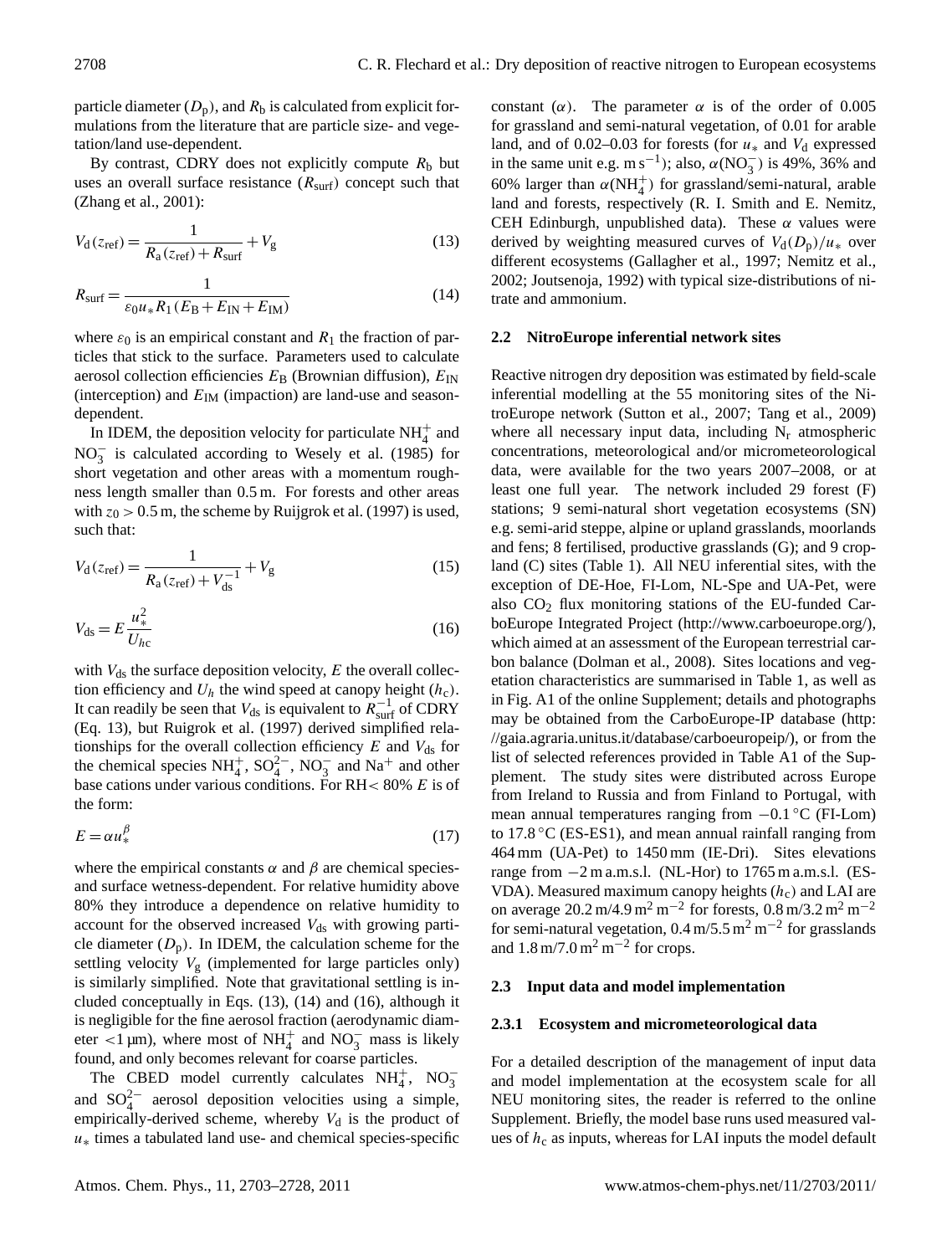| Site               | Site                    | Land use/                           | ${\rm LU}^2$  | Lat.              | Long.               | Altitude       | Temp.           | Rainfall | $h_{\rm c}^3$   | $\mathrm{LAI}^4$ |
|--------------------|-------------------------|-------------------------------------|---------------|-------------------|---------------------|----------------|-----------------|----------|-----------------|------------------|
| Code               | Name                    | Dominant vegetation                 |               | $\mathcal{O}_{N}$ | $^{\circ} \text{E}$ | m a.m.s.l.     | $\rm ^{\circ}C$ | mm       | m               | $m^2 m^{-2}$     |
|                    |                         |                                     |               |                   |                     |                |                 |          |                 |                  |
| BE-Bra             | <b>Brasschaat</b>       | Scots pine, pedunculate oak         | F             | 51.31             | 4.52                | 16             | 11.2            | 770      | 22              | $\overline{2}$   |
| BE-Vie             | Vielsalm                | Eur. beech, coast douglas fir       | F             | 50.31             | 6.00                | 450            | 8.4             | 1000     | 30              | 5                |
| CH-Lae             | Laegeren                | Ash, sycamore, beech, spruce        | F             | 47.48             | 8.37                | 689            | 7.6             | 1100     | 30              | 6                |
| CZ-BK1             | Bily Kriz               | Norway spruce                       | F             | 49.50             | 18.54               | 908            | 8.3             | 1200     | 13              | 9                |
| DE-Hai             | Hainich                 | Eur. beech, maple, ash              | F             | 51.08             | 10.45               | 430            | 8.7             | 775      | 33              | 7                |
| DE-Hoe             | Höglwald                | Norway spruce                       | F             | 48.30             | 11.10               | 540            | 7.8             | 870      | 35              | 6                |
| DE-Tha             | Tharandt                | Norway spruce, scots pine           | F             | 50.96             | 13.57               | 380            | 9.2             | 820      | 27              | $\,8\,$          |
| DE-Wet             | Wetzstein               | Norway spruce                       | F             | 50.45             | 11.46               | 785            | 6.7             | 950      | 22              | $\,$ 8 $\,$      |
| DK-Sor             | Soroe                   | Eur. beech                          | F             | 55.49             | 11.65               | 40             | 9.0             | 730      | 31              | $\sqrt{5}$       |
| ES-ES1             | El Saler                | Aleppo pine, stone pine, macchia    | F             | 39.35             | $-0.32$             | 5              | 17.8            | 551      | 10              | 3                |
| ES-LMa             | Las Majadas             | Open holm oak, shrubs               | F             | 39.94             | $-5.77$             | 258            | 15.8            | 528      | 8               | $\mathbf{1}$     |
| FI-Hyy             | Hyytiälä                | Scots pine                          | F             | 61.85             | 24.30               | 181            | 4.8             | 709      | 14              | $\tau$           |
| FI-Sod             | Sodankylä               | Scots pine                          | F             | 67.36             | 26.64               | 180            | 0.7             | 499      | 13              | $\mathbf{1}$     |
| FR-Fon             | Fontainbleau            | Oak                                 | F             | 48.48             | 2.78                | 92             | 11.3            | 690      | 28              | 5                |
| FR-Hes             | Hesse                   | Eur. beech                          | F             | 48.67             | 7.07                | 300            | 10.3            | 975      | 16              | $\sqrt{5}$       |
| FR-LBr             | Le Bray                 | Maritime pine                       | F             | 44.72             | $-0.77$             | 61             | 12.9            | 972      | 22              | 3                |
| FR-Pue             | Puechabon               | Holm oak                            | F             | 43.74             | 3.60                | 270            | 13.7            | 872      | 6               | 3                |
| IT-Col             | Collelongo              | Eur. beech                          | F             | 41.85             | 13.59               | 1560           | 7.5             | 1140     | 22              | $\boldsymbol{7}$ |
| IT-Ren             | Renon                   | Norway spruce, stone pine           | F             | 46.59             | 11.43               | 1730           | 4.9             | 1010     | 29              | 5                |
| $IT-Ro2$           | Roccarespampani         | Turkey oak, downy oak               | F             | 42.39             | 11.92               | 224            | 15.1            | 876      | 17              | 4                |
| IT-SR <sub>o</sub> | San Rossore             | Maritime pine, holm oak             | F             | 43.73             | 10.28               | $\overline{4}$ | 15.2            | 920      | 18              | 4                |
| NL-Loo             | Loobos                  | <b>Scots Pine</b>                   | F             | 52.17             | 5.74                | 25             | 10.4            | 786      | 17              | $\overline{c}$   |
| NL-Spe             | Speulderbos             | Douglas fir, Jap. larch, Eur. Beech | F             | 52.25             | 5.69                | 52             | 9.7             | 966      | 32              | 11               |
| PT-Esp             | Espirra                 | Eucalyptus coppice                  | F             | 38.64             | $-8.60$             | 95             | 16.2            | 709      | 20              | 5                |
| PT-Mi1             | Mitra II (Evora)        | Cork oak                            | F             | 38.54             | $-8.00$             | 264            | 15.4            | 665      | 7               | 3                |
| RU-Fyo             | Fyodorovskoye           | Norway spruce                       | F             | 56.46             | 32.92               | 265            | 5.3             | 711      | 21              | 3                |
| SE-Nor             | Norunda                 | Norway spruce, scots pine           | F             | 60.08             | 17.47               | 45             | 7.0             | 527      | 25              | $\sqrt{5}$       |
| SE-Sk2             | Skyttorp                | Scots pine, Norway spruce           | F             | 60.13             | 17.84               | 55             | 5.5             | 527      | 14              | 3                |
| UK-Gri             | Griffin                 | Sitka Spruce                        | F             | 56.62             | $-3.80$             | 340            | 7.8             | 1200     | 9               | $\,8\,$          |
| DE-Meh             | Mehrstedt               | Afforestated grassland              | SN            | 51.28             | 10.66               | 293            | 8.5             | 547      | 0.5             | 2.9              |
| ES-VDA             | Vall d'Alinyà           | Upland grassland                    | SN            | 42.15             | 1.45                | 1765           | 7.1             | 1064     | 0.1             | 1.4              |
| FI-Lom             | Lompolojänkkä           | Sedge fen                           | SN            | 68.21             | 24.35               | 269            | $-0.1$          | 500      | 0.4             | 1.0              |
| HU-Bug             | <b>Bugac</b>            | Semi-arid grassland                 | SN            | 46.69             | 19.60               | 111            | 10.8            | 500      | 0.5             | 4.7              |
| T-Amp              | Amplero                 | Grassland                           | <b>SN</b>     | 41.90             | 13.61               | 884            | 9.6             | 1365     | 0.4             | 2.5              |
| IT-MB <sub>o</sub> | Monte Bondone           | Upland grassland                    | <b>SN</b>     | 46.03             | 11.08               | 1550           | 5.5             | 1189     | 0.3             | 2.5              |
| NL-Hor             | Horstermeer             | Natural fen (peat)                  | SN            | 52.03             | 5.07                | $-2$           | 10.8            | 800      | 2.5             | 6.9              |
| PL-wet             | <b>POLWET</b>           | Wetland (reeds, carex, sphagnum)    | SN            | 52.76             | 16.31               | 54             | 8.9             | 550      | 2.1             | 4.9              |
| UK-AM <sub>0</sub> | <b>Auchencorth Moss</b> | <b>Blanket</b> bog                  | <b>SN</b>     | 55.79             | $-3.24$             | 270            | 7.6             | 798      | 0.6             | 2.1              |
|                    |                         |                                     |               |                   |                     |                |                 |          |                 |                  |
| CH-Oe1             | Oensingen               | Cut Grassland                       | ${\bf G}$     | 47.29             | 7.73                | 450            | 9.4             | 1200     | 0.6             | 6.6              |
| DE-Gri             | Grillenburg             | Cut Grassland                       | G             | 50.95             | 13.51               | 375            | 9.0             | 861      | 0.7             | 6.0              |
| DK-Lva             | Rimi                    | Cut Grassland                       | G             | 55.70             | 12.12               | 8              | 9.2             | 600      | 0.5             | 3.5              |
| $FR-Lq2$           | Laqueuille              | Grazed Grassland                    | G             | 45.64             | 2.74                | 1040           | 7.5             | 1100     | 0.2             | 2.4              |
| IE-Ca2             | Carlow                  | Grazed Grassland                    | ${\bf G}$     | 52.85             | $-6.90$             | 56             | 9.4             | 804      | 0.2             | 5.7              |
| IE-Dri             | Dripsey                 | Grazed Grassland                    | G             | 51.99             | $-8.75$             | 187            | 9.6             | 1450     | 0.5             | 4.0              |
| NL-Cal             | Cabauw                  | <b>Grazed Grassland</b>             | G             | 51.97             | 4.93                | $-1$           | 11.1            | 786      | 0.2             | 9.9              |
| UK-EBu             | Easter Bush             | Grazed Grassland                    | G             | 55.87             | $-3.21$             | 190            | 9.0             | 870      | 0.2             | 5.5              |
| BE-Lon             | Lonzee                  | Crop rotation                       | $\mathbf C$   | 50.55             | 4.74                | 165            | 9.1             | 772      | 0.9             | 6                |
| DE-Geb             | Gebesee                 | Crop rotation                       | $\mathbf C$   | 51.10             | 10.91               | 162            | 10.1            | 492      | 1.0             | 5.5              |
| DE-Kli             | Klingenberg             | Crop rotation                       | C             | 50.89             | 13.52               | 478            | 8.1             | 850      | 2.2             | 5.0              |
| DK-Ris             | Risbyholm               | Crop rotation                       | $\mathbf C$   | 55.53             | 12.10               | 10             | 9.0             | 575      | 1.0             | 4.6              |
| FR-Gri             | Grignon                 | Crop rotation                       | $\mathbf C$   | 48.84             | 1.95                | 125            | 11.1            | 600      | 2.4             | 6.2              |
| IT-BCi             | Borgo Cioffi            | Crop rotation                       | $\mathsf{C}$  | 40.52             | 14.96               | 20             | 16.4            | 490      | 3.0             | 7.3              |
| IT-Cas             | Castellaro              | Maize/Rice rotation                 | $\mathbf C$   | 45.06             | 8.67                | 89             | 13.2            | 984      | 2.8             | 4.9              |
| UA-Pet             | Petrodolinskove         | Crop Rotation                       | $\mathsf{C}$  | 46.50             | 30.30               | 66             | 10.1            | 464      | 0.6             | 4.2              |
| UK-ESa             | East Saltoun            | Crop rotation                       | $\mathcal{C}$ | 55.90             | $-2.84$             | 97             | 8.5             | 700      | na <sup>5</sup> |                  |
|                    |                         |                                     |               |                   |                     |                |                 |          |                 | na               |

<sup>1</sup> See Table A1 in the online Supplement for literature references for each site.

 $2$  Land use/ecosystem type: F: forest; SN: semi-natural short vegetation; G: grassland (G); C: cropland.

<sup>3</sup> Canopy height: mean tree height for F; annual maximum value for SN, G and C.

<sup>4</sup> Leaf area index: annual maximum; the measurement type (single-sided, projected, total) is not specified.

5 "na": not available.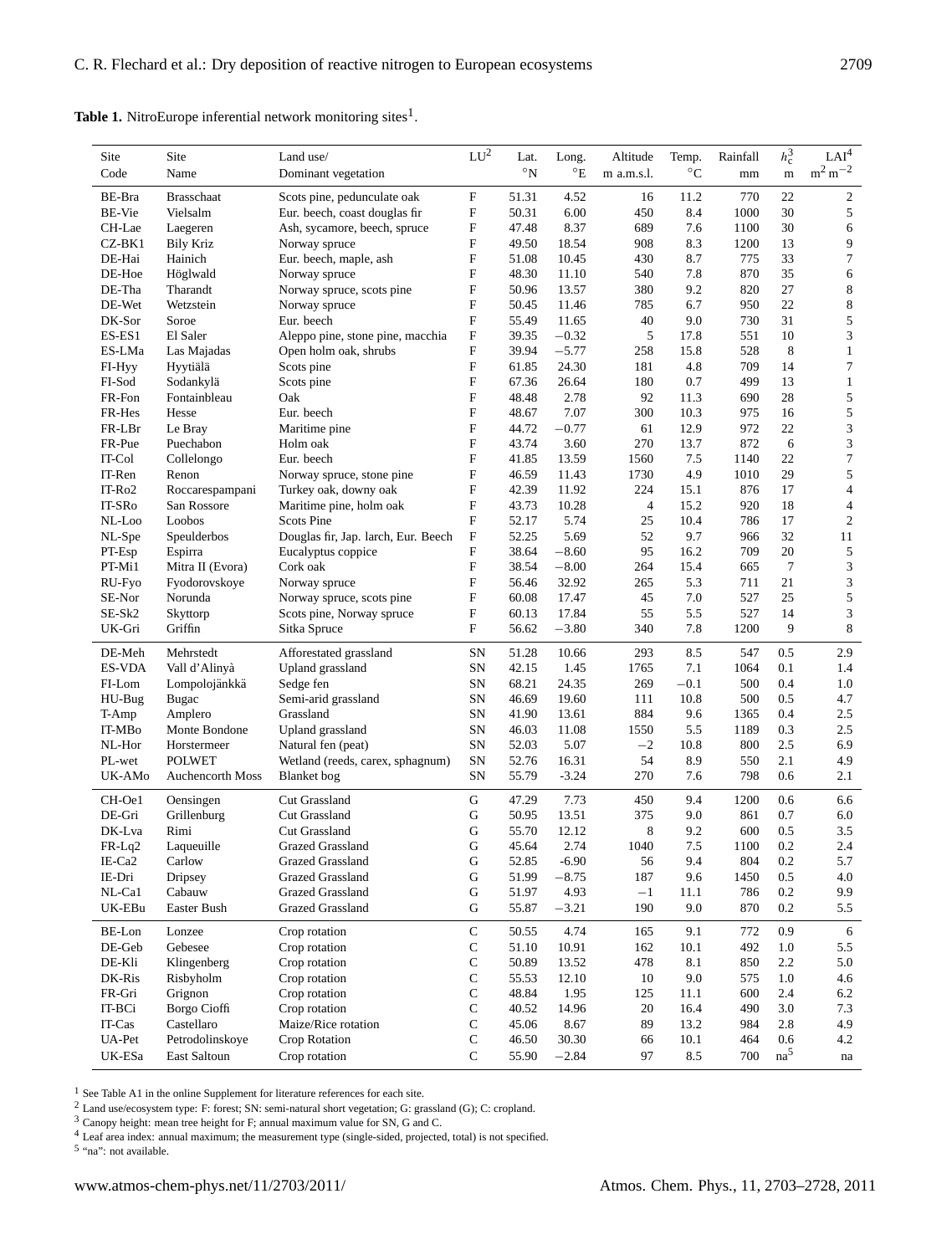values were used preferentially, due to the uncertainties in measured estimates of LAI. A comparison of model default values of LAI and  $h<sub>c</sub>$  with actual measurements is shown in Fig. 1c and d.

For  $u_*$  and sensible heat flux  $(H)$ , actual measurements from EC datasets at each site were used whenever possible, and data were otherwise gap-filled from standard meteorological data (cf. Sect. A3 in Supplement). Measurements of canopy wetness were available at very few sites, and thus a dynamic surface wetness energy balance model was coupled to the modelling framework for most sites; a comparison with actual measurements is shown in Sect. A5 of Supplement.

Alternative model runs were computed to investigate the sensitivity of annual fluxes to input values of  $h<sub>c</sub>$  and LAI and to surface temperature and relative humidity, as detailed in Sects. A2 and A4 of the Supplement, with the characteristics of the base and sensitivity runs being summarised in Table A2 therein.

## **2.3.2 Atmospheric N**<sup>r</sup> **concentration data**

## **Pollutant monitoring by denuder and filter sampling**

Ambient  $N_r$  concentrations of gaseous  $NH_3$ ,  $HNO_3$  and HONO and aerosol NH<sup> $+$ </sup> and NO<sub>3</sub> were monitored monthly at the 55 sites of the inferential network from early 2007 onwards using DELTA systems (DEnuder for Long-Term Atmospheric sampling, described in detail in Sutton et al., 2001 and Tang et al., 2009) (Table 2). Briefly, the DELTA sampling "train" consists of two coated borosilicate glass denuder tubes in series for scrubbing acidic trace gases (HNO<sub>3</sub>,  $SO<sub>2</sub>$ , HCl, HONO), followed by two denuders for NH<sub>3</sub> and finally by a filter-pack assembly with a first impregnated filter to capture aerosol phase anions (NO<sub>3</sub>, SO<sub>4</sub><sup>-</sup>, Cl<sup>-</sup>) as well as base cations  $(Na^+, Mg^{2+}, Ca^{2+})$ , and a second filter to collect the evolved particulate  $NH_4^+$ . Air is sampled at a rate of  $0.3-0.41$  min<sup>-1</sup> and directly into the first denuder with no inlet line to avoid sampling losses. Denuders for acid gases and filters for aerosol anions and base cations are coated/impregnated with potassium carbonate/glycerol, while for gaseous  $NH_3$  and aerosol  $NH<sub>4</sub><sup>+</sup>$  citric acid or phosphorous acid is used. The empirically determined effective size cut-off for aerosol sampling is of the order of  $4.5 \mu m$ (E. Nemitz, unpublished data).

The DELTA sampling trains were prepared and assembled in seven coordinator laboratories (CEAM, Spain; CEH, United Kingdom; FAL/vTI, Germany; INRA, France; MHSC, Croatia; NILU, Norway; and SHMU, Slovakia), sent out to the inferential sites for monthly field exposure, then sent back to the laboratories for denuder/filter extraction and analysis. The DELTA systems thus provided monthly mean ambient  $N_r$  concentrations for each site of the network; this paper deals,unless otherwise stated, with the data collected during the first two years (2007–2008) of the whole monitoring period (2007–2010).

To ensure comparability of data provided by the different laboratories, DELTA intercomparison campaigns were carried out at yearly intervals at selected sites as part of a defined QA/QC programme, whereby seven sample trains (one provided by each laboratory) were exposed side by side for a month and then extracted and analysed by each laboratory (Tang et al., 2009). In addition to this full intercomparison exercise, in which the whole sample train management (preparation, coating, impregnation, assembly, dispatching, exposure, field handling, extraction, analysis) was tested, each laboratory also regularly received synthetic solutions for "blind" analysis from three chemical intercomparison centres: CEH, Scotland; EMEP/NILU, Norway; and the Global Atmospheric Watch program (GAW) of the WMO. The results of the first DELTA intercomparisons were presented in Tang et al. (2009); an in-depth analysis of the full concentration dataset will be published in a companion paper (Tang et al., 2011).

In addition to the monthly denuder and filter  $N_r$  concentration data provided by DELTA systems, ambient  $NO<sub>2</sub>$  concentrations were monitored by chemiluminescence on an hourly or half-hourly basis at a number of sites (BE-Bra, FI-Hyy, IT-Ren, NL-Spe, FI-Lom, HU-Bug, UK-AMo, CH-Oe1, UK-EBu, FR-Gri, IT-Cas). Although  $NO<sub>2</sub>$  concentrations were not measured at all sites, and although  $NO<sub>2</sub>$  measurements based on a conversion to NO by molybdenum converters, followed by  $O_3$  chemiluminescence, are known to be biased high due to interferences by PAN and  $HNO<sub>3</sub>$  (Steinbacher et al., 2007), the available data are useful to assess the likely magnitude of ecosystem  $NO<sub>2</sub>$  uptake relative to total  $N<sub>r</sub>$  dry deposition and the variability between model predictions for NO<sup>2</sup> deposition. For the remaining sites, mean modelled  $NO<sub>2</sub>$  concentrations from the EMEP 50 km  $\times$  50 km model output for the year 2004 were used.

## **Aerosol size distribution**

The extraction of DELTA filters yielded total aerosol concentrations, as the fractions of fine vs. coarse aerosols could not be determined for each of  $NH_4^+$ ,  $NO_3^-$  or other chemical species. For the two aerosol  $V<sub>d</sub>$  schemes (CBED, IDEM) that do not explicitly model aerosol size-dependent deposition velocities, but instead calculate a species-specific mean  $V<sub>d</sub>$  across the aerosol size range, this was not an issue. However, in both the EMEP-03 and CDRY models, aerosol  $V<sub>d</sub>$ is a function of particle diameter  $D_p$ . In EMEP-03 two deposition velocities are calculated, one for each of fine  $(D_p =$ 0.3  $\mu$ m) and coarse ( $D_p = 4 \mu$ m) aerosols, independent of the chemical species considered. In CDRY, species-specific values of the geometric mean mass diameter (DG) and geometric standard deviation (GSD) are attributed to both fine and coarse aerosol modes, and two log-normal particle size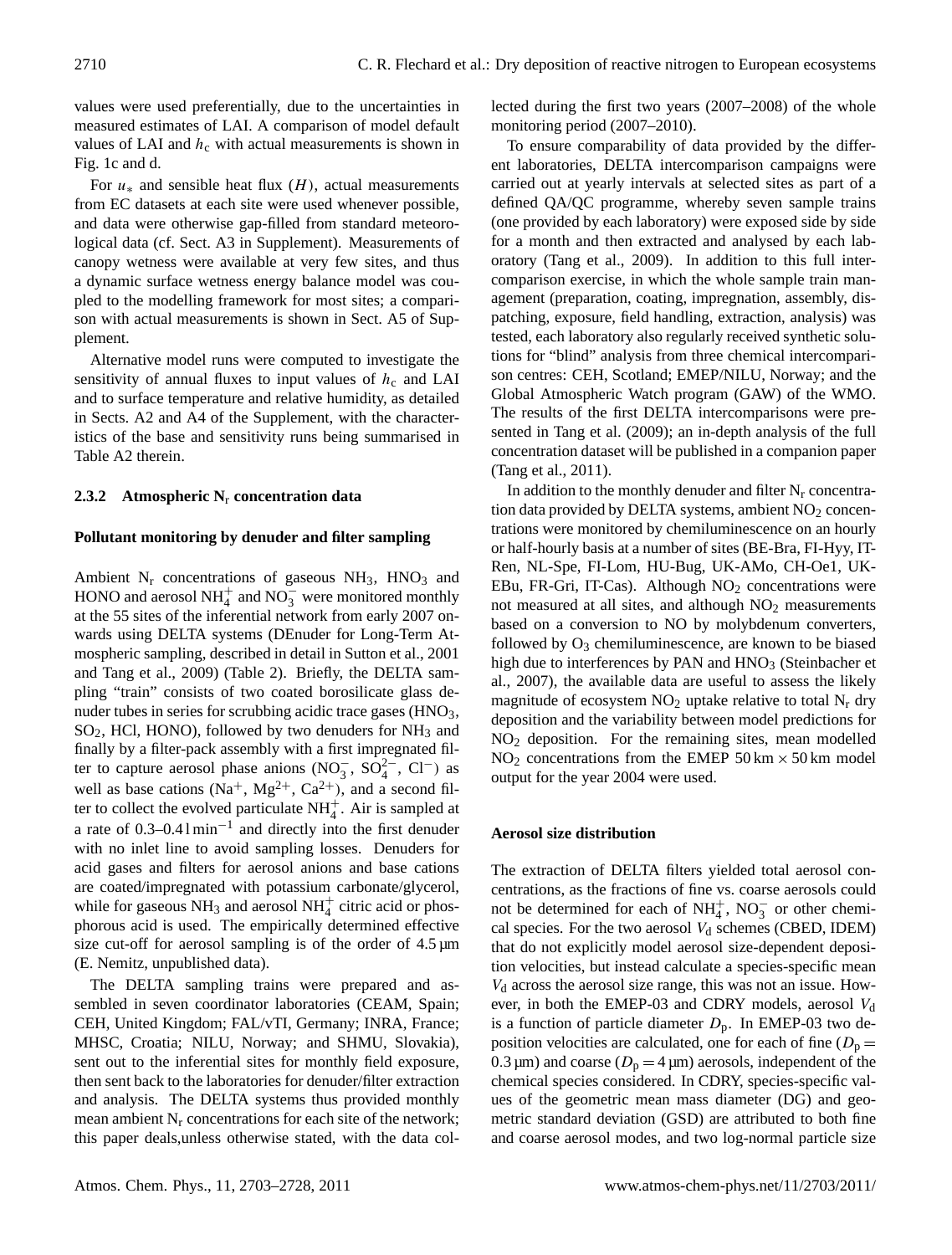distributions are generated on the basis of DG and GSD, one for each mode. In both models, therefore, the fine and coarse fractions of the total aerosol loading measured on the DELTA filters need to be estimated, so that modelled  $V_d$  is applied to the concentration in the appropriate size range. In the CTM versions of EMEP-03 and CDRY, fine and coarse fractions are calculated dynamically within the regional chemical model, but in the present local-scale application such data are not available. By default, and in a first approximation, fine aerosol was assumed to account for 94% of total  $NH_4^+$  and 81% of total NO<sub>3</sub>, following Ruijgrok et al. (1997), realising that in reality this ratio will be site specific, especially for  $NO<sub>3</sub><sup>-</sup>$  (Zhang et al., 2008; Torseth et al., 2000), which has a larger contribution from coarse  $NaNO<sub>3</sub>$  at coastal sites.

## **Corrections for within-canopy concentration data**

At most sites of the NEU network, air sampling by DELTA systems provided concentrations at least 1 m above the canopy. However, at 10 forest sites (BE-Vie, DE-Hai, DE-Tha, ES-ES1, ES-LMa, FI-Sod, IT-Ren, PT-Mi1, SE-Nor, SE-Sk2), the DELTA system was actually set up in a clearing or in the trunk space, typically 1.5 to 2 mabove the forest floor. This was for practical reasons, mostly to facilitate the safe exchange of sampling trains in challenging winter conditions or windy weather. The inferential method requires atmospheric concentrations and turbulence intensity above the canopy to predict rates of dry deposition to the forest, and thus the validity of clearing or below-crown concentrations as proxies of above-canopy concentrations can be questioned and needs to be examined (Zhang et al., 2009; Tuovinen et al., 2009). There are very few published within-canopy (vertical)  $NH<sub>3</sub>$  and  $HNO<sub>3</sub>$  concentration profiles in the literature for forests. Within-canopy profile data for  $NH_3$  have been obtained mostly in grasslands (Nemitz et al., 2009) and crops such as oilseed rape (Nemitz et al., 2000b) and maize (Bash et al., 2010). These data showed consistently larger concentrations near the ground and below canopy, compared with above the canopy, indicative of NH<sub>3</sub> sources in the ground and in the leaf litter as well as within the canopy itself, especially following fertilisation. In forests, however, soil and leaf litter are less likely to be strong  $NH<sub>3</sub>$  emitters due to a generally smaller pH and/or N limitations compared with fertilised systems, and we assume in this study that deposition to the forest floor prevails. We consequently surmise that NH<sup>3</sup> concentrations measured in clearings and below canopy are consistently smaller than above treetops, in a similar fashion to the  $SO_2$  and  $HNO_3$  data obtained at the Oak Ridge site of the U.S. AIRMoN inferential network (Hicks, 2006). There, the tower/clearing concentration ratio was on average 1.26 for SO<sub>2</sub>, 1.34 for HNO<sub>3</sub> and 1.07 for particulate  $SO_4^{2-}$ . There were seasonal variations in the tower/clearing ratio, especially for  $SO<sub>2</sub>$  and  $HNO<sub>3</sub>$ , with generally larger values (up to 1.4–1.5) in the second half of the year and annual lows (1.1–1.2) in late winter, which were attributed to changes in LAI of the mixed forest, although it was concluded that not enough data were available as yet to derive robust corrections based on LAI. In a first approximation we thus applied a constant correction factor of 1.3 to  $NH<sub>3</sub>$  and  $HNO<sub>3</sub>$  concentrations measured in clearings or below trees at the aforementioned sites; for particulate  $NH_4^+$  and  $NO_3^-$  we used a correction factor identical to the mean  $SO_4^{2-}$  tower/clearing ratio of 1.07 reported by Hicks (2006).

## **2.3.3 Modelling and integrating annual fluxes**

The inferential models were run on a half-hourly time step, which was the frequency of input micrometeorological data in the CarboEurope IP database. The atmospheric and surface resistance terms, the  $NH<sub>3</sub>$  compensation points (where applicable), and the aerosol deposition velocities, were computed whenever all necessary input data were available for the 2-year period 2007–2008. Half-hourly fluxes were calculated from half-hourly exchange parameters  $(V_d, \chi_c)$  and monthly gas/aerosol DELTA concentrations, or hourly data in the case of measured  $NO<sub>2</sub>$ . Note that for the monthly DELTA data, none of the diurnal or day-to-day variations in concentrations were known, except at very few sites where intensive, high resolution measurements were made; potential correlations on daily time scales between concentration and  $V_d$  could lead to significant systematic bias in the modelled fluxes at some sites (Matt and Meyers, 1993), but this was not investigated here.

For cases when all input data were available throughout the 2-year measurement period, the monthly and annual fluxes can simply be obtained by adding up all modelled half-hourly fluxes. In practise, however, there were at most sites periods of a few hours to a few days or weeks during which at least one key variable (such as windspeed, temperature or relative humidity) was missing, e.g. due to instrument malfunction, breakdown, power cuts or theft/vandalism, such that mechanistic gap-filling for fluxes was precluded. A simple upscaling procedure based on the arithmetic mean of all modelled fluxes multiplied by the total number of 30-minute time intervals in the year potentially leads to a statistical bias. Thus, the approach adopted here consists of computing for each month the arithmetic mean diurnal cycle from all modelled half-hourly flux data, then scaling up to the whole month, and adding up 12 monthly fluxes for the annual total.

At intensively managed grassland and cropland sites of the NEU network, fertilisation occurred once to several times a year, in which net NH<sub>3</sub> emissions typically ensued over one or several weeks, and where elevated ambient NH<sub>3</sub> concentrations occurred as a result (e.g. Flechard et al., 2010). Here the modelled (inferential)  $NH_3$  flux data from the fertilisation months were not included in the annual deposition total, for any of the four models, the reason being twofold; first, inferential models are primarily deposition models and are not suited to situations with large NH<sub>3</sub> emissions e.g. from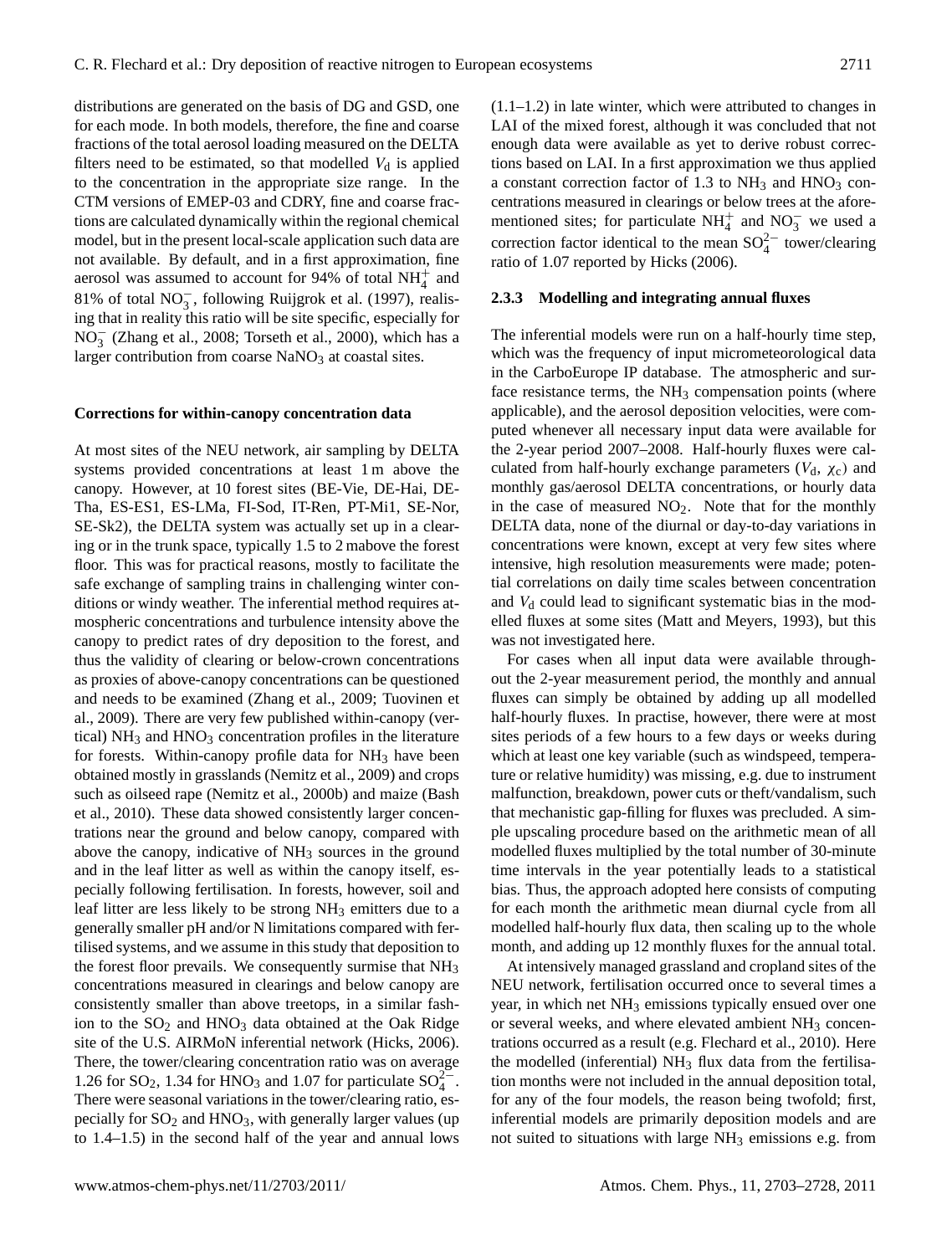**Table 2.** Summary of ambient N<sub>r</sub> concentrations across the NEU inferential network (unit:  $\mu$ g N m<sup>-3</sup>). Data for NH<sub>3</sub>, HNO<sub>3</sub>, NH<sub>4</sub><sup>+</sup> and NO<sub>3</sub> are arithmetic means, minima and maxima of 24 monthly values over the 2007–2008 period. Data for NO<sub>2</sub> are calculated from hourly concentration measurements for some sites (see text), or from modelled EMEP  $50 \times 50$  km data.

|                    |              | NH <sub>3</sub> |              |              | HNO <sub>3</sub> |              |               | NO <sub>2</sub>                            |            |              | $NH4+$       |              |              | $NO_3^-$     |              |
|--------------------|--------------|-----------------|--------------|--------------|------------------|--------------|---------------|--------------------------------------------|------------|--------------|--------------|--------------|--------------|--------------|--------------|
|                    |              |                 |              |              |                  |              |               |                                            |            |              |              |              |              |              |              |
| Site Code          | Mean         | Min             | Max          | Mean         | Min              | Max          | Mean          | Min                                        | Max        | Mean         | Min          | Max          | Mean         | Min          | Max          |
| BE-Bra             | 2.28         | 0.03            | 9.43         | 0.46         | 0.10             | 1.28         | 8.98          | 3.96                                       | 16.69      | 1.34         | 0.04         | 3.89         | 0.87         | 0.01         | 5.21         |
| <b>BE-Vie</b>      | 0.37         | 0.09            | 1.51         | 0.13         | 0.01             | 0.31         | 3.38          | $na^*$                                     | na         | 0.66         | 0.12         | 1.82         | 0.53         | 0.03         | 3.06         |
| CH-Lae             | 1.14         | 0.37            | 2.55         | 0.36<br>0.40 | 0.26             | 0.64         | 2.49          | na                                         | na         | 0.95         | 0.43         | 2.12         | 0.60         | 0.18         | 1.58         |
| CZ-BK1<br>DE-Hai   | 0.51<br>0.57 | 0.12<br>0.06    | 0.95         | 0.22         | 0.21<br>0.11     | 0.78<br>0.52 | 2.75<br>2.65  | na                                         | na         | 0.89<br>0.94 | 0.12<br>0.35 | 1.38<br>1.86 | 0.40<br>0.44 | 0.22<br>0.17 | 0.76<br>0.92 |
| DE-Hoe             | 1.91         | 0.60            | 1.64         | 0.34         | 0.13             | 0.77         | 2.85          | na                                         | na         |              | 0.39         | 2.57         | 0.50         | 0.20         | 0.99         |
| DE-Tha             | 0.62         |                 | 3.31<br>1.37 | 0.28         | 0.17             |              | 2.82          | na                                         | na         | 1.02         |              | 1.35         | 0.40         | 0.14         | 0.84         |
| DE-Wet             | 0.43         | 0.11<br>0.10    | 1.01         | 0.26         | 0.16             | 0.60<br>0.42 | 2.51          | na                                         | na         | 0.87<br>0.80 | 0.56<br>0.43 | 1.46         | 0.43         | 0.19         | 0.83         |
| DK-Sor             | 1.32         | 0.37            | 4.74         | 0.22         | 0.06             | 0.78         | 2.47          | na<br>na                                   | na<br>na   | 0.72         | 0.16         | 2.21         | 0.77         | 0.01         | 2.94         |
| ES-ES1             | 1.56         | 0.80            | 2.57         | 0.32         | 0.10             | 0.45         | 1.88          | na                                         |            | 0.90         | 0.34         | 1.94         | 0.99         | 0.52         | 1.95         |
| ES-LMa             | 1.03         | 0.52            | 2.08         | 0.23         | 0.10             | 0.50         | 0.50          | na                                         | na<br>na   | 0.46         | 0.15         | 1.64         | 0.38         | 0.18         | 0.84         |
| FI-Hyy             | 0.10         | 0.02            | 0.27         | 0.09         | 0.00             | 0.16         | 2.72          | 0.91                                       | 8.83       | 0.19         | 0.04         | 0.52         | 0.07         | 0.01         | 0.30         |
| FI-Sod             | 0.13         | 0.00            | 0.61         | 0.04         | 0.01             | 0.12         | 0.21          | na                                         | na         | 0.12         | 0.00         | 0.55         | 0.02         | 0.00         | 0.06         |
| FR-Fon             | 0.90         | 0.27            | 2.95         | 0.41         | 0.24             | 0.80         | 2.12          | na                                         | na         | 0.96         | 0.38         | 2.20         | 0.68         | 0.32         | 1.59         |
| FR-Hes             | 0.89         | 0.26            | 2.42         | 0.35         | 0.21             | 0.61         | 1.99          | na                                         | na         | 0.80         | 0.37         | 1.54         | 0.48         | 0.21         | 0.94         |
| FR-LBr             | 1.16         | 0.46            | 5.17         | 0.28         | 0.14             | 0.45         | 1.01          | na                                         | na         | 0.58         | 0.24         | 1.40         | 0.45         | 0.26         | 0.88         |
| FR-Pue             | 0.43         | 0.12            | 0.82         | 0.23         | 0.11             | 0.52         | 0.95          | na                                         | na         | 0.46         | 0.19         | 1.19         | 0.30         | 0.14         | 0.60         |
| IT-Col             | 0.42         | 0.12            | 0.98         | 0.13         | 0.05             | 0.31         | 1.11          | na                                         | na         | 0.47         | 0.16         | 0.83         | 0.25         | 0.06         | 0.48         |
| IT-Ren             | 0.26         | 0.05            | 0.50         | 0.09         | 0.03             | 0.21         | 1.10          | 0.30                                       | 2.18       | 0.52         | 0.03         | 1.29         | 0.26         | 0.02         | 0.62         |
| IT-Ro2             | 1.83         | 0.77            | 7.51         | 0.24         | 0.13             | 0.34         | 0.86          | na                                         | na         | 0.86         | 0.51         | 1.53         | 0.51         | 0.30         | 0.78         |
| IT-SR <sub>o</sub> | 0.84         | 0.30            | 5.71         | 0.31         | 0.11             | 0.51         | 1.12          | na                                         | na         | 0.90         | 0.38         | 1.93         | 0.62         | 0.31         | 1.04         |
| NL-Loo             | 3.44         | 0.99            | 6.67         | 0.27         | 0.08             | 0.51         | 7.41          | na                                         | na         | 1.60         | 0.70         | 5.26         | 0.79         | 0.26         | 1.42         |
| NL-Spe             | 3.91         | 1.58            | 6.74         | 0.36         | 0.24             | 0.52         | 5.10          | 2.56                                       | 9.74       | 1.32         | 0.63         | 2.21         | 0.91         | 0.16         | 1.62         |
| PT-Esp             | 1.86         | 0.86            | 4.40         | 0.39         | 0.15             | 0.82         | 2.63          | na                                         | na         | 0.84         | 0.45         | 1.73         | 0.51         | 0.04         | 0.93         |
| PT-Mi1             | 0.94         | 0.26            | 2.49         | 0.25         | 0.06             | 0.96         | 0.89          | na                                         | na         | 0.69         | 0.24         | 2.10         | 0.38         | 0.20         | 0.88         |
| RU-Fyo             | 0.28         | 0.05            | 0.51         | 0.14         | 0.07             | 0.29         | 0.50          | na                                         | na         | 0.45         | 0.18         | 0.79         | 0.15         | 0.06         | 0.31         |
| SE-Nor             | 0.22         | 0.02            | 0.68         | 0.05         | 0.01             | 0.17         | 0.66          | na                                         | na         | 0.25         | 0.03         | 1.02         | 0.10         | 0.01         | 0.31         |
| SE-Sk2             | 0.16         | 0.02            | 0.95         | 0.06         | 0.02             | 0.12         | 0.63          | na                                         | na         | 0.21         | 0.01         | 0.64         | 0.10         | 0.01         | 0.45         |
| UK-Gri             | 0.27         | 0.04            | 1.47         | 0.12         | 0.02             | 0.47         | 0.48          | na                                         | na         | 0.39         | 0.02         | 1.76         | 0.29         | 0.03         | 1.49         |
| Mean $(F)$         | 1.03         | 0.32            | 2.83         | 0.24         | 0.11             | 0.51         | 2.15          | 1.25                                       | 6.92       | 0.73         | 0.26         | 1.75         | 0.45         | 0.15         | 1.19         |
| DE-Meh             | 1.48         | 0.21            | 4.08         | 0.29         | 0.18             | 0.48         | 2.67          | na                                         | na         | 1.12         | 0.03         | 1.66         | 0.55         | 0.20         | 0.92         |
| <b>ES-VDA</b>      | 0.90         | 0.07            | 5.28         | 0.12         | 0.04             | 0.49         | 0.83          | na                                         | na         | 0.70         | 0.09         | 3.42         | 0.27         | 0.02         | 0.75         |
| FI-Lom             | 0.09         | 0.01            | 0.31         | 0.03         | 0.00             | 0.26         | 0.19          | 0.00                                       | 0.48       | 0.21         | 0.00         | 0.65         | 0.02         | 0.00         | 0.07         |
| HU-Bug             | 2.27         | 0.71            | 5.16         | 0.30         | 0.12             | 0.48         | 2.61          | 1.53                                       | 4.65       | 1.25         | 0.63         | 2.40         | 0.46         | 0.15         | 1.03         |
| IT-Amp             | 0.56         | 0.19            | 1.20         | 0.14         | 0.07             | 0.36         | 1.11          | na                                         | na         | 0.48         | 0.25         | 1.05         | 0.22         | 0.10         | 0.40         |
| IT-MB <sub>o</sub> | 0.74         | 0.14            | 1.84         | 0.22         | 0.12             | 0.38         | 1.77          | na                                         | na         | 0.74         | 0.06         | 2.18         | 0.47         | 0.02         | 1.13         |
| NL-Hor             | 2.49         | 0.77            | 5.28         | 0.33         | 0.12             | 0.52         | 9.45          | na                                         | na         | 1.37         | 0.54         | 2.97         | 0.94         | 0.43         | 1.85         |
| PL-wet             | 0.95         | 0.24            | 2.39         | 0.25         | 0.02             | 0.41         | 1.45          | na                                         | na         | 1.09         | 0.42         | 2.85         | 0.46         | 0.12         | 1.13         |
| UK-AM <sub>0</sub> | 0.63         | 0.30            | 1.22         | 0.09         | 0.03             | 0.23         | 1.45          | 0.71                                       | 2.46       | 0.38         | 0.09         | 0.97         | 0.23         | 0.05         | 0.56         |
| Mean (SN)          | 1.12         | 0.29            | 2.97         | 0.20         | 0.08             | 0.40         | 2.39          | 0.75                                       | 2.53       | 0.82         | 0.24         | 2.02         | 0.40         | 0.12         | 0.87         |
|                    |              |                 |              |              |                  |              |               |                                            |            |              |              |              |              |              |              |
| CH-Oe1<br>DE-Gri   | 2.68<br>0.70 | 0.71            | 6.51         | 0.41         | 0.20             | 0.71         | 10.89<br>2.82 | 5.53                                       | 19.01      | 1.15<br>0.89 | 0.50         | 2.05<br>2.94 | 0.66         | 0.34         | 1.25<br>1.89 |
|                    |              | 0.12            | 1.28         | 0.36         | 0.17             | 1.22         |               | na                                         | na         |              | 0.49         |              | 0.47         | 0.17         |              |
| DK-Lva             | 1.26<br>1.11 | 0.27<br>0.37    | 3.71<br>1.81 | 0.20<br>0.14 | 0.02<br>0.06     | 0.35<br>0.48 | 2.47<br>0.65  | na                                         | na<br>na   | 0.56<br>0.44 | 0.22<br>0.19 | 1.37<br>1.36 | 0.79<br>0.25 | 0.05<br>0.11 | 3.08<br>0.70 |
| $FR-Lq2$<br>IE-Ca2 | 1.56         | 0.81            | 3.04         | 0.10         | 0.04             | 0.22         | 0.75          | na                                         |            | 0.59         | 0.10         | 1.87         | 0.33         | 0.11         | 1.08         |
| IE-Dri             | 2.03         | 0.72            | 4.94         | 0.07         | 0.01             | 0.17         | 0.45          | na                                         | na         | 0.53         | 0.05         | 2.24         | 0.29         | 0.05         | 0.93         |
| NL-Ca1             | 5.93         | 3.10            | 10.79        | 0.41         | 0.25             | 0.98         | 9.45          | $\operatorname{na}$<br>$\operatorname{na}$ | na         | 1.66         | 0.35         | 4.95         | 1.10         | 0.09         | 2.16         |
| UK-EBu             | 1.08         | 0.32            | 2.17         | 0.12         | 0.04             | 0.24         | 0.85          | 0.20                                       | na<br>1.96 | 0.38         | 0.08         | 0.87         | 0.26         | 0.05         | 0.59         |
| Mean $(G)$         | 2.04         | 0.80            | 4.28         | 0.23         | 0.10             | 0.55         | 3.54          | 2.87                                       | 10.48      | 0.78         | 0.25         | 2.21         | 0.52         | 0.12         | 1.46         |
|                    |              |                 |              |              |                  |              |               |                                            |            |              |              |              |              |              |              |
| BE-Lon             | 3.93         | 1.00            | 14.46        | 0.29         | 0.05             | 0.47         | 4.31          | $\operatorname{na}$                        | na         | 1.08         | 0.04         | 2.58         | 0.73         | 0.09         | 2.41         |
| DE-Geb             | 4.14         | 0.50            | 13.41        | 0.25         | 0.15             | 0.33         | 2.65          | na                                         | na         | 1.41         | 0.05         | 6.73         | 0.56         | 0.18         | 1.18         |
| DE-Kli             | 1.32         | 0.24            | 2.49         | 0.31         | 0.14             | 0.49         | 2.82          | $\operatorname{na}$                        | na         | 1.05         | 0.61         | 2.56         | 0.53         | 0.18         | 1.94         |
| DK-Ris             | 4.32         | 0.15            | 14.26        | 0.14         | 0.02             | 0.27         | 2.47          | na                                         | na         | 0.58         | 0.01         | 1.66         | 0.44         | 0.07         | 0.90         |
| FR-Gri             | 3.16         | 0.92            | 10.24        | 0.45         | 0.18             | 0.98         | 4.99          | 1.95                                       | 11.01      | 0.94         | 0.26         | 2.56         | 0.76         | 0.30         | 2.01         |
| IT-BCi             | 7.18         | 2.58            | 21.63        | 0.38         | 0.22             | 0.82         | 1.26          | $\operatorname{na}$                        | na         | 3.12         | 0.37         | 14.81        | 0.73         | 0.33         | 1.23         |
| IT-Cas             | 3.42         | 1.30            | 5.91         | 0.44         | 0.22             | 0.86         | 1.12          | 0.54                                       | 1.61       | 2.38         | 0.32         | 4.81         | 1.43         | 0.35         | 3.05         |
| UA-Pet             | 2.50         | 0.62            | 5.35         | 0.36         | 0.18             | 0.68         | 1.00          | $\operatorname{na}$                        | na         | 1.44         | 0.34         | 9.52         | 0.48         | 0.21         | 0.76         |
| UK-ESa             | 2.92         | $0.80\,$        | 13.57        | 0.12         | 0.06             | 0.20         | 2.39          | $\operatorname{na}$                        | na         | 0.71         | 0.15         | 3.18         | 0.24         | 0.10         | 0.41         |
| Mean $(C)$         | 3.65         | 0.90            | 11.26        | 0.30         | 0.13             | 0.57         | 2.56          | 1.25                                       | 6.31       | 1.41         | 0.24         | 5.38         | 0.66         | 0.20         | 1.54         |

∗ "na": not available.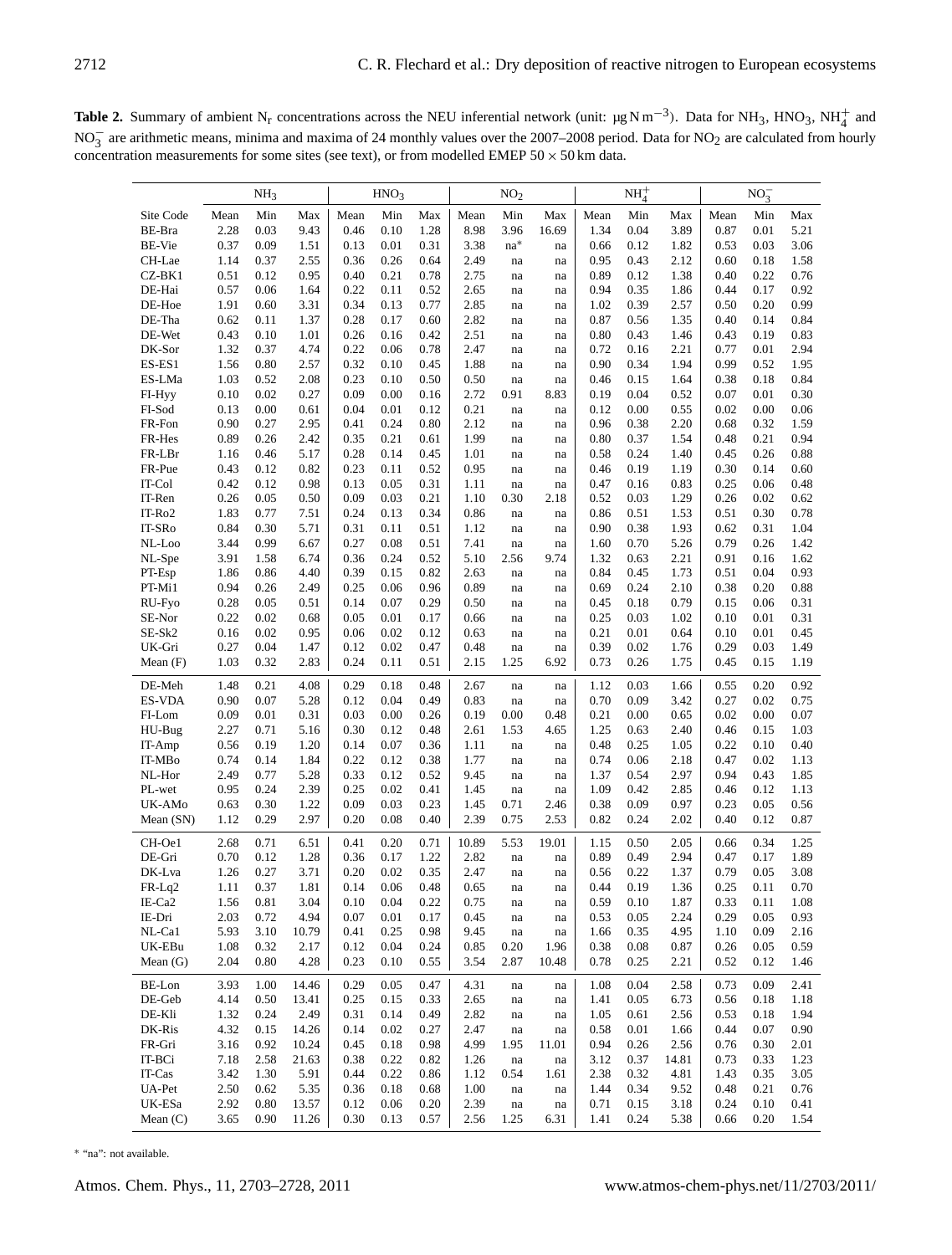applied fertiliser, but to background conditions (Flechard et al., 2010); the special case of fertiliser- or manure-induced NH<sup>3</sup> losses requires a different kind of modelling approach (e.g. Genermont and Cellier, 1997) and is not considered here. Second, applying an inferential model to months when fertilisation occurred would result in a large deposition flux (due to the elevated  $NH<sub>3</sub>$  concentration) when net emission actually occurred, thus over-estimating annual deposition. The importance of field  $NH<sub>3</sub>$  emissions by agricultural management events relative to background exchange is discussed in Sect. 3.3 by comparing model results with actual longterm flux datasets

## **3 Results and discussion**

### **3.1 Model evaluation for key exchange variables**

## **3.1.1 Gap-filling of friction velocity data**

Measured values of  $u_*$  from EC datasets were used preferentially for flux modelling whenever possible; the prediction of  $u_*$  based on an assumed value of  $z_0$  for vegetation and on meteorological conditions (Sect. A3, Supplement) was used only when measured turbulence data were missing. This represented on average 21% of the time across the network, although  $u_*$  data capture was close to 100% at some sites and less than 60% at others for the period 2007–2008.

For the gap-filling of  $u<sub>*</sub>$ , the model base runs used measured values of  $h_c$  to calculate  $z_0$ , while inferential models within the framework of CTMs would normally predict  $u_*$  from their own default  $h_c$  values. The discrepancies in modelled  $u_*$  are shown in Fig. 1, with the different default values of  $h_c$  leading to different  $u_*$  estimates between models across the sites (Fig. 1a). The actual use of measured  $h<sub>c</sub>$  naturally suppressed these differences between models (Fig. 1b), with residual inter-model discrepancies being due to slightly different stability correction functions in the four models. Not surprisingly, the use of measured  $h<sub>c</sub>$  (as opposed to model defaults) also considerably improved the agreement between modelled and measured  $u<sub>*</sub>$ , and reduced the scatter in the relationship (Fig. 1b), even if there was a marked tendency to overestimate  $u_*$  over forests at the higher end of the scale. The three forest sites whose mean measured  $u_*$  was around 0.65 m s<sup>-1</sup> (DE-Hai, DE-Wet, DK-Sor), and whose mean modelled  $u_*$  were 0.76, 0.83 and 0.91 m s<sup>-1</sup>, respectively, were 33 m tall beech, 22 m tall spruce and 31 m tall beech forests, respectively. The other forest site whose mean  $u_*(0.51 \text{ m s}^{-1})$  was largely overestimated (0.75 m s<sup>-1</sup>) was NL-Spe, a mixed species 32 m tall stand, dominated in the near field by Douglas fir. These four forests have comparatively large maximum leaf area indices, in the range 5–  $11 \text{ m}^2 \text{ m}^{-2}$  (Table 1), which may reduce frictional retardation of wind. Further, the underlying model assumption that  $z_0$  increases linearly with  $h_c$  (with  $z_0$  being normally calculated as one tenth of  $h_c$  in CBED, EMEP-03 and IDEM) is probably not valid, depending on canopy structure and leaf morphology, and  $z_0$  values of 3 m for the aforesaid 30 m tall forests are therefore unrealistic. Another explanation is that most anemometers over forest are operated within the roughness sublayer, where wind speed is larger than would be predicted on the basis of the logarithmic wind profile, thus leading to larger modelled  $u_*$  values. This may be different for CTMs where the reference height is higher (e.g. 50 m).

Note that in this study, "modelled"  $u_*$  means a value derived from the measured wind speeds and stability functions; values of  $u_*$  in the regional application of these models depend on the NWP model and sub-grid treatment, and might be quite different. While the CTMs aim to capture  $h_c$ ,  $u_*$  and other features relevant for dry deposition over representative landscapes, the comparison shown in Fig. 1a is only fully meaningful to the extent that the limited number of NEU sites may be considered as statistically representative of their land-use class.

#### **3.1.2 Stomatal conductance**

Stomatal conductance  $(G_s = \text{inverse of bulk stomatal resis-}$ tance to water vapour) is controlled by leaf surface area and by PAR, as well as temperature, soil moisture and ambient relative humidity, and therefore strong seasonal cycles are expected in European conditions. The four models do show some temporal correlation with respect to  $G_s$  as shown in Fig. 2. Over forests, the mean daytime  $G_s$  was modelled to be generally largest in summer, with values of typically 5 to 10 mm s−<sup>1</sup> . There were clear discrepancies between models in summer for forests, with  $G_s$  in CBED and IDEM typically a factor of two larger than in CDRY and EMEP-03 for coniferous forests, but the agreement was much better for deciduous forests (e.g. DE-Hai, DK-Sor, FR-Fon, FR-Hes). During the other seasons, the IDEM model stands out over the coniferous sites, with mean daytime  $G_s$  values of typically 10 mm s−<sup>1</sup> , almost regardless of the season except in the more northerly regions, while the other three models are rather consistent and show reduced values compared with summer. At selected mediterranean or Southern European coniferous sites, where summer heat stress and drought reduce stomatal exchange in summer,  $G_s$  values predicted by IDEM are actually marginally larger in winter than in summer (e.g. ES-ES1, FR-LBr, IT-SRo).

Over short vegetation, the seasonal picture is much more pronounced than in the NEU forest network, in which evergreen forests were dominant. Strong seasonal cycles in LAI in SN, G and C land uses, as well as in solar radiation, drive the annual variations in  $G_s$ , with logically annual maxima in summer (Fig. 2). The IDEM model predicts much larger (a factor 2 to 4) summer daytime stomatal conductances, typically 15–30 mm s<sup>-1</sup>, than the other models with typically 5–10 mm s<sup>-1</sup>; IDEM also tends to predict higher autumn  $G_s$ than the other models, especially for crops. By contrast the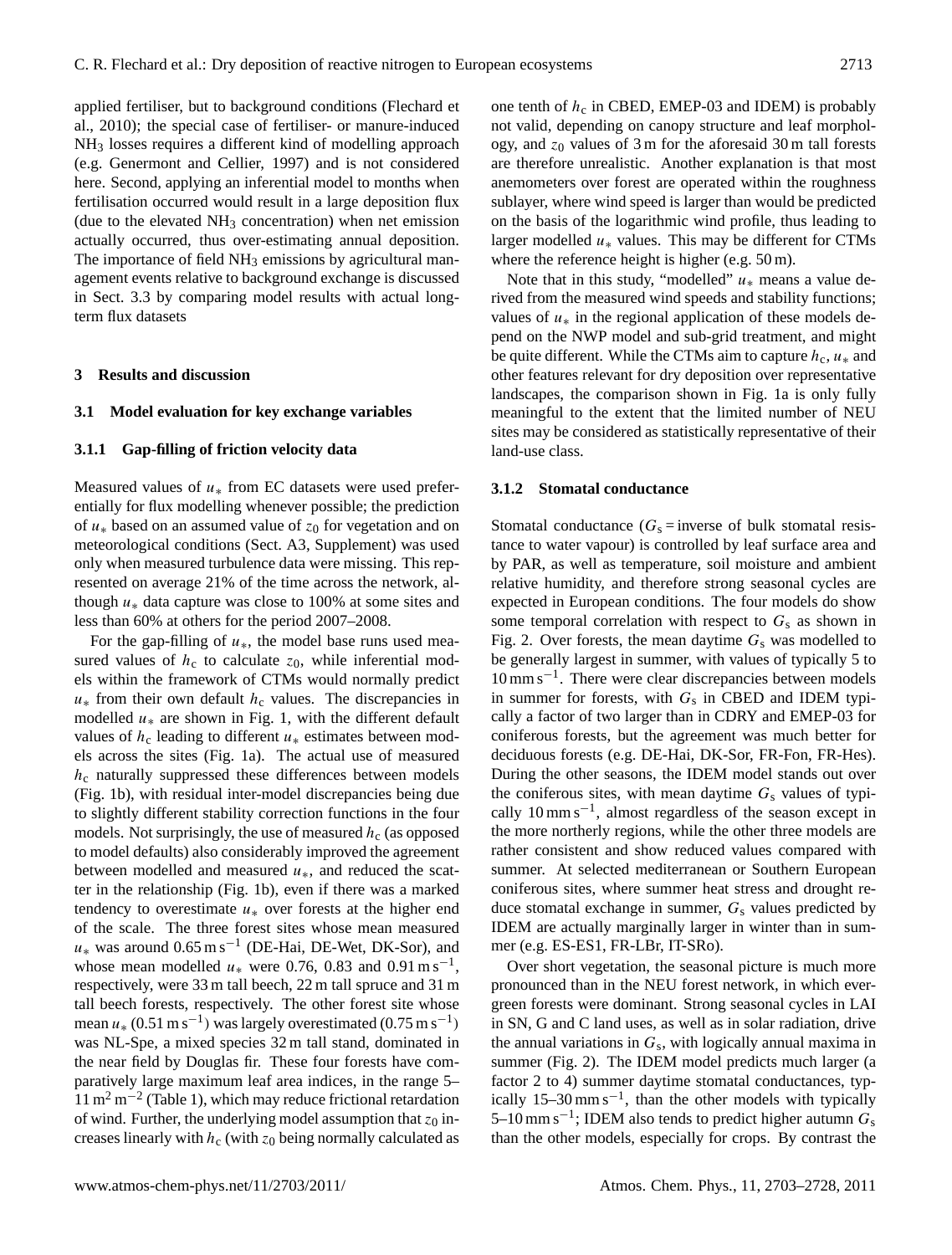

**Fig. 1.** Comparison of measured u∗ (long-term means at each observation site) with inferential model estimates, using as input either model default values of  $h_c$  (A) or measured  $h_c$  at each site (B). Panels (A) and (D): comparison of mean observations and model default values of  $h_c$  and LAI for the different land use types (F: forests; SN: semi-natural; G: grasslands; C: croplands). Note that the CDRY model uses tabulated ecosystem-specific values of  $z_0$ , and does not require hc as a predictor of  $z_0$ ; thus, for comparabilitys sake, the hc values presented for CDRY in Fig. 1C were actually calculated by multiplying model  $z_0$  by 10, since the other three models all use  $z_0 = h_c/10$ .

EMEP-03 model yields the smallest summer  $G_s$  values, particularly in crops in spring and summer, owing in part to a rather short predicted growing season, typically 100 days, outside of which the soil is assumed to be bare (LAI=0,  $G_s = 0$ ). The four models are otherwise roughly consistent during the rest of the year, with residual stomatal exchange in spring and autumn and a near zero  $G_s$  in winter.

#### **3.1.3 Trace gas and aerosol deposition velocities**

Deposition velocities were calculated for the height of the DELTA system inlets in order to infer exchange fluxes directly from DELTA concentrations (Eq. 1), but since sampling- and canopy- heights varied between sites, and for comparability's sake, we present in this section mean  $V<sub>d</sub>$  data evaluated at a standard height of 3 m above  $d + z_0$  for all F, SN, G and C ecosystems (Fig. 3). With the exception of  $NO<sub>2</sub>$ , for the N<sub>r</sub> species considered here,  $V<sub>d</sub>$  was substantially

larger over forests than over short vegetation, regardless of the model, due to the reduced aerodynamic resistance  $R_a$  for rougher forest surfaces (over the same vertical path of 3 m). For  $NO<sub>2</sub>$  this had no noticeable effect on  $V<sub>d</sub>$ , as  $R<sub>c</sub>$  made up the bulk of the total resistance to dry deposition, with uptake being largely limited to the stomatal pathway in the four models.

For  $HNO<sub>3</sub>$  over short vegetation, the mean  $V<sub>d</sub>$  was of the order of 10–12 mm s−<sup>1</sup> and very similar between models since the non-stomatal resistance was generally considered to be small, though not necessarily negligible (CDRY, IDEM), and  $V_d$  could be approximated to  $1/(R_a + R_b)$  as the sum of atmospheric resistances was much larger than  $R<sub>c</sub>$ . The spread in mean  $V_d$  values for each vegetation type (F, SN, G, C), as shown by the range of mean site  $V_d$  values from the 5th to the 95th percentile in Fig. 3, thus reflected the range of mean windspeeds measured at the different sites, so that mean  $V_d$ could exceed 15 mm s−<sup>1</sup> at the windier sites. Over forests,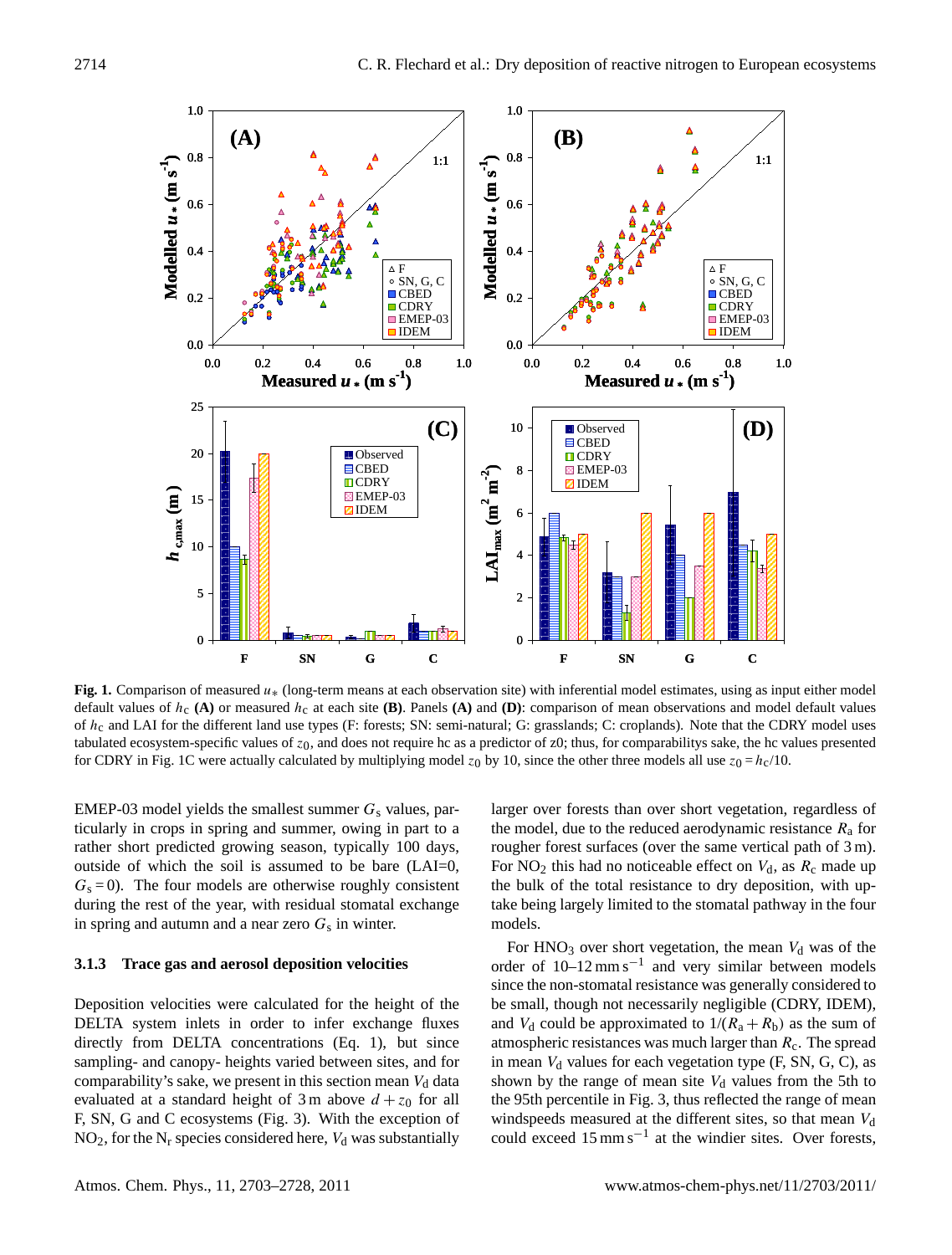

**Fig. 2.** Comparison of mean modelled daytime bulk stomatal conductances from the four inferential schemes.



**Fig. 3.** Overview of mean modelled deposition velocities (evaluated at  $d + z_0 + 3$  m for all sites) for dominant atmospheric N<sub>r</sub> species. Data are medians and 5th and 95th percentiles across the sites of mean  $V_d$  values at each site. Note the different scale on the vertical axis for NO<sub>2</sub>.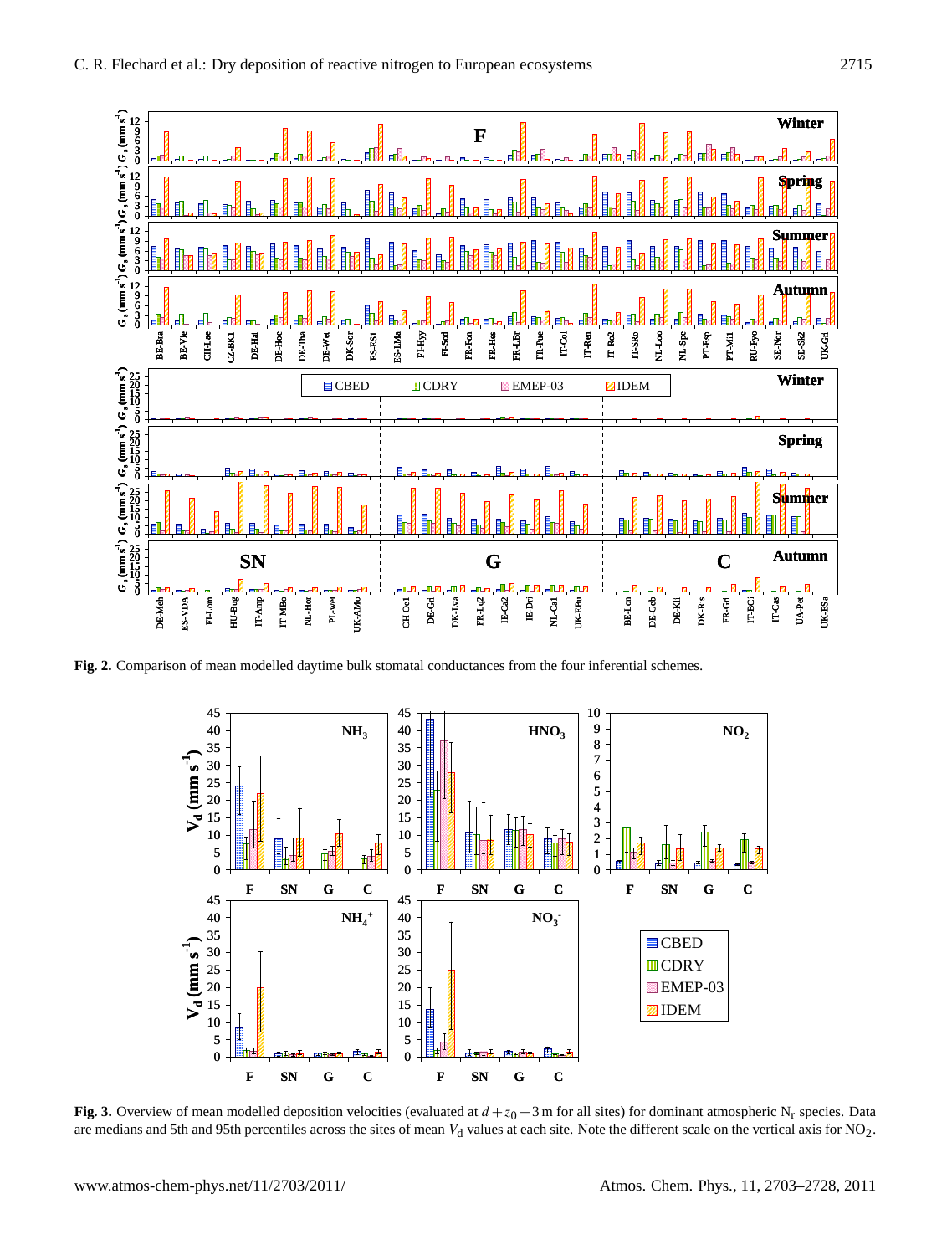by contrast, mean  $V_d$  for HNO<sub>3</sub> was typically 25–35 mm s<sup>-1</sup>, with the mean  $R_a$  at 3 m above  $d + z_0$  being of the order of a few s m<sup>-1</sup>. Here, the differences between models in  $R_c$  for  $HNO<sub>3</sub>$  (Sect. 2.1.1) became significant, so that the mean  $V<sub>d</sub>$ across sites in CDRY and IDEM was substantially smaller  $(\sim 25 \text{ mm s}^{-1})$  than in CBED and EMEP-03 (> 35 mm s<sup>-1</sup>).

The most significant absolute inter-model differences, however, were found for NH<sub>3</sub> for all vegetation types, and for aerosol  $NH_4^+$  and  $NO_3^-$  over forests (Fig. 3). For unfertilised vegetation (F, SN),  $V_d$  for NH<sub>3</sub> was a factor 2–3 larger in CBED and IDEM than in CDRY and EMEP-03. The CDRY scheme systematically predicted the smallest  $V_d$ of the four models for  $NH<sub>3</sub>$  due to a generally much larger non-stomatal resistance, which was taken to be equal to that for  $SO_2$ . There was a relatively small spread of mean site  $V_d$ values in CBED for F and SN, compared with EMEP-03 and IDEM, as the CBED scheme used a constant  $R_c$  of 20 s m<sup>-1</sup> for unfertilised vegetation, while in the other models variations in  $R_c$  were controlled by RH, T and sometimes by the ratio of SO<sub>2</sub> to NH<sub>3</sub> ambient concentrations. Remarkably, however, the mean  $V_d$  for NH<sub>3</sub> across sites was almost identical in CBED and IDEM for F and SN. There are very few long-term micrometeorological NH<sub>3</sub> flux datasets over (European) forests, from which comprehensive and robust parameterisations may be derived, with the bulk of  $NH<sub>3</sub>$  flux measurements stemming from mainly coniferous stands in the high N environment of The Netherlands (Wyers and Erisman, 1998), Belgium (Neirynck et al., 2005, 2007; Neirynck and Ceulemans, 2008) and Denmark (Andersen et al., 1999) (see also Zhang et al., 2010 and Massad, 2010, for reviews), and this is clearly reflected in the wide range of deposition velocities provided by the different models.

Over fertilised systems (G, C), no  $V_d$  is provided for NH<sub>3</sub> in CBED since this uses a compensation point approach, but for the other three models the same hierarchy in  $V_d$  estimates is found as for F and SN, with IDEM providing the largest values, about  $10 \text{ mm s}^{-1}$ ) and CDRY the smallest, around  $5 \text{ mm s}^{-1}$  (Fig. 3).

Aerosol  $N_r$  deposition velocities were predicted to be very small for short vegetation, typically  $2-3$  mm s<sup>-1</sup>, with little variation between models. All models consistently showed slightly larger  $V_d$  for  $NO_3^-$  than for  $NH_4^+$ , reflecting the larger fraction of NO<sub>3</sub> found in the coarse aerosol mode compared with  $NH_4^+$ . By contrast to short vegetation,  $V_d$  estimates over forests varied widely different between the four routines, with theoretical (Slinn-type) models (CDRY, EMEP-03) providing similar estimates of the order of  $2-5$  mm s<sup>-1</sup>, and the more empirical, measurement-based or simplified models (CBED, IDEM) yielding much larger estimates (typically  $10-25$  mm s<sup>-1</sup>). Publications from the last 10 years have also demonstrated that, over forests, deposition velocities for particles in the size range  $0.1-1 \mu m$ , which contain most of the atmospheric  $N_r$ , are much larger than would be expected on the basis of theory, with values of typically

 $10 \text{ mm s}^{-1}$  (Gallagher et al., 1997) or even 50–100 mm s<sup>-1</sup> (Wolff et al., 2009). Gallagher et al. (2002) further showed from a compilation of published  $V_d$  data for small aerosols  $(0.1-0.2 \,\mu\text{m})$  that  $V_d$  was strongly dependent on the roughness of vegetation and that measured  $V<sub>d</sub>$  was typically a factor 10 larger than Slinn-type models, not only for forests but across the range of  $z_0$  values from the various datasets over heathland, grassland and arable land. However, it should also be noted that many of the larger deposition velocities (e.g. Gallagher et al., 1997) have been measured over Speulder forest (NL-Spe in Table 1), which is a Douglas fir forests with a projected  $LAI > 10$ ; this canopy is far denser than the typical Scots pine or Norway spruce canopies (LAI ∼3–5), and hence large  $V_d$  would be expected (Petroff et al., 2008a, b). Further, apparent emission fluxes are common in flux datasets, and there are significant difficulties in interpreting how far such data are real or represent artifacts (Pryor et al., 2007, 2008a, b). Emerging evidence from chemically resolved particle flux measurements suggests that the volatilisation of  $NH<sub>4</sub>NO<sub>3</sub>$  during deposition may increase effective deposition rates of these compounds and that effective deposition rates for  $NO_3^-$  may therefore be significantly larger than for thermodynamically stable  $SO_4^{2-}$  (Fowler et al., 2009). Such large model/measurement discrepancies, as well as the large differences between models (Fig. 3), hint at much uncertainty regarding aerosol  $V<sub>d</sub>$ , especially to forests, where the large roughness may potentially mean much larger aerosol dry deposition than assumed heretofore.

## **3.2 Dry deposition of N**<sup>r</sup> **to European ecosystems**

Modelled annual dry deposition fluxes of atmospheric  $N_r$ are summarised in Table 3 and Fig. 4. We approximate  $N_r$ dry deposition as the sum of the dominant inorganic species, i.e. gas NH<sub>3</sub>, HNO<sub>3</sub> and NO<sub>2</sub> and aerosol NH<sub>4</sub><sup>+</sup> and NO<sub>3</sub> fluxes, as no data were available for organic  $N_r$ . As expected from the model inter-comparison for  $V<sub>d</sub>$  (Fig. 3), the annual  $N_r$  dry deposition estimates are very model dependent, with variations between the largest and smallest estimates at any given site reaching typically a factor 2 to 3 (Fig. 4). There was nonetheless a strong correlation across the sites between models, which was logically driven by the measured atmospheric concentrations and meteorology.

Note that the results discussed hereafter were obtained from model base runs as outlined earlier (Sect. 2.3.1), and detailed in Sect. A2–A5 and Table A2 of the Supplement. Alternative runs shown therein (Fig. A3) demonstrate that the choice of measured or model default LAI and  $h_c$  as inputs to the models has a significant impact on annual fluxes, generally of the order of  $\pm 10$  to 20% of the base run flux, but sometimes reaching  $\pm 50\%$ . Likewise, the use of temperature and relative humidity data estimated at canopy level  $(d + z_0)$ where exchange processes take place, rather than data in the ambient air above the canopy (base run), has a very large impact on NH<sub>3</sub> emissions by stomata of grass and crops in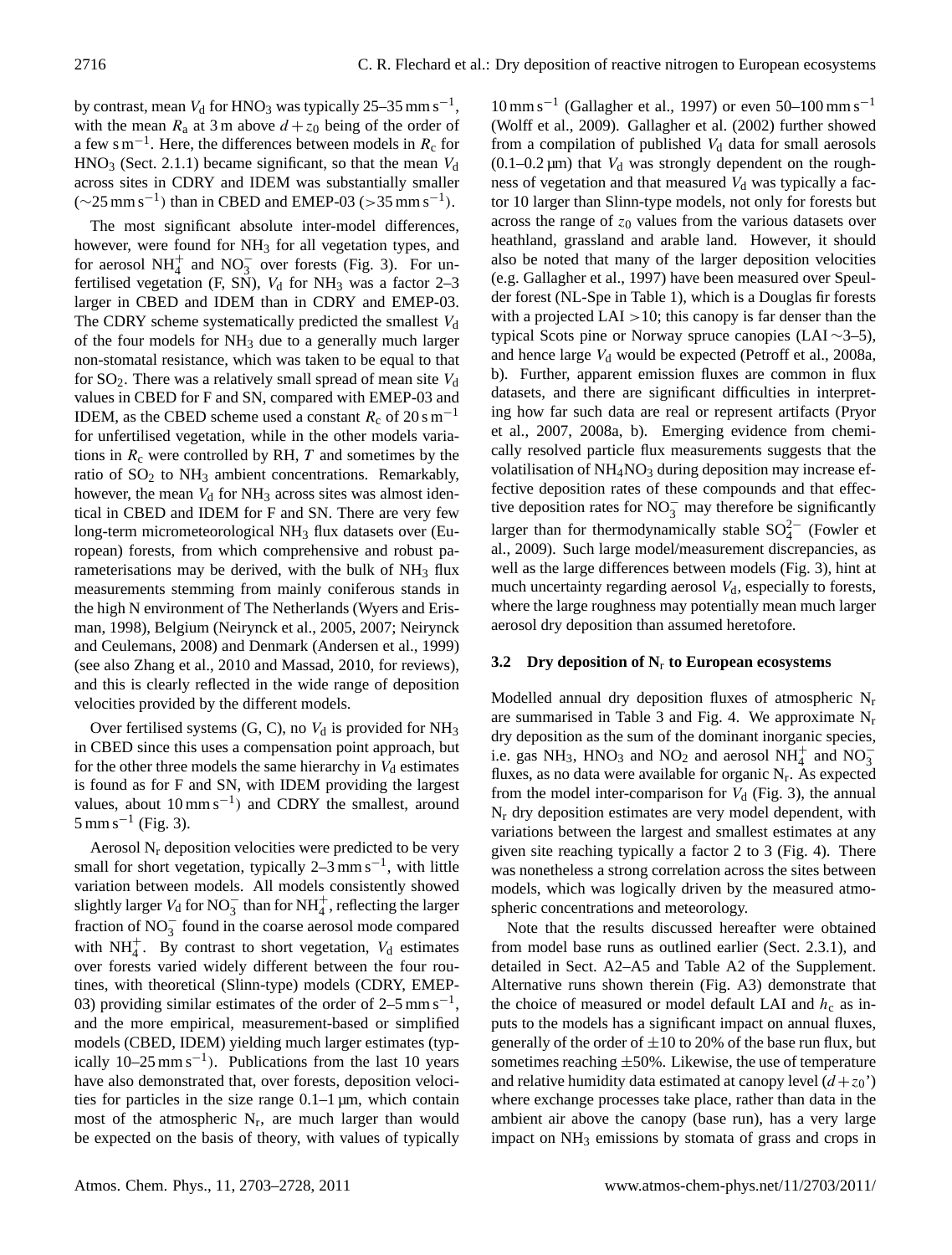|                    |                    |                  | <b>CBED</b>      |                  |                      | <b>CDRY</b>       |                      |                  | <b>EMEP</b>      |                  |                    |                  | <b>IDEM</b>      |                  |                  |                    |                  |                  |                     |                  |
|--------------------|--------------------|------------------|------------------|------------------|----------------------|-------------------|----------------------|------------------|------------------|------------------|--------------------|------------------|------------------|------------------|------------------|--------------------|------------------|------------------|---------------------|------------------|
| Site               | NH <sub>3</sub>    | HNO <sub>3</sub> | NO <sub>2</sub>  | NH <sub>4</sub>  | $NO_3^-$             | NH <sub>3</sub>   | HNO <sub>3</sub>     | NO <sub>2</sub>  | NH <sub>4</sub>  | $NO_2^-$         | NH <sub>3</sub>    | HNO <sub>3</sub> | NO <sub>2</sub>  | NH <sub>4</sub>  | $NO_3^-$         | NH <sub>3</sub>    | HNO <sub>3</sub> | NO <sub>2</sub>  | NH <sub>4</sub>     | $NO_3^-$         |
| BE-Bra             | $-16.7$            | $-6.6$           | $-2.5$           | $-4.2$           | $-4.3$               | $-5.3$            | $-3.6$               | $-8.0$           | $-1.0$           | $-0.7$           | $-7.4$             | $-6.5$           | $-2.7$           | $-1.0$           | $-1.5$           | $-12.6$            | $-4.3$           | $-7.9$           | $-6.6$              | $-5.3$           |
| BE-Vie             | $-3.7$             | $-2.4$           | $-1.3$           | $-2.2$           | $-3.0$               | $-1.5$            | $-1.4$               | $-4.6$           | $-0.5$           | $-0.4$           | $-2.1$             | $-2.2$           | $-0.4$           | $-0.4$           | $-0.3$           | $-3.2$             | $-1.6$           | $-1.3$           | $-3.9$              | $-4.3$           |
| CH-Lae             | $-7.9$             | $-4.3$           | $-0.9$           | $-2.6$           | $-2.6$               | $-3.1$            | $-2.4$               | $-2.9$           | $-0.6$           | $-0.4$           | $-3.5$             | $-3.7$           | $-0.1$           | $-0.5$           | $-0.6$           | $-6.3$             | $-2.9$           | $-0.9$           | $-6.1$              | $-4.8$           |
| CZ-BK1<br>DE-Hai   | $-3.4$<br>$-4.8$   | $-4.2$<br>$-4.6$ | $-1.0$<br>$-1.0$ | $-2.2$<br>$-4.3$ | $-1.6$<br>$-3.2$     | $-1.3$<br>$-1.4$  | $-2.8$<br>$-2.3$     | $-2.9$<br>$-2.4$ | $-0.5$<br>$-0.9$ | $-0.2$<br>$-0.4$ | $-2.6$<br>$-2.4$   | $-3.2$<br>$-4.2$ | $-0.3$<br>$-0.1$ | $-0.6$<br>$-0.5$ | $-0.6$<br>$-0.4$ | $-3.2$<br>$-4.4$   | $-3.0$<br>$-3.0$ | $-2.4$<br>$-1.1$ | $-3.9$<br>$-5.7$    | $-2.1$<br>$-3.4$ |
| DE-Hoe             | $-14.8$            | $-4.4$           | $-1.3$           | $-3.3$           | $-2.6$               | $-5.4$            | $-2.6$               | $-3.2$           | $-0.8$           | $-0.4$           | $-5.5$             | $-4.3$           | $-0.3$           | $-1.0$           | $-1.2$           | $-9.6$             | $-3.0$           | $-3.2$           | $-4.5$              | $-2.5$           |
| DE-Tha             | $-5.6$             | $-4.3$           | $-1.2$           | $-2.9$           | $-2.2$               | $-2.2$            | $-2.7$               | $-3.1$           | $-0.7$           | $-0.4$           | $-3.2$             | $-4.0$           | $-0.2$           | $-0.7$           | $-0.8$           | $-4.5$             | $-3.0$           | $-2.8$           | $-3.6$              | $-2.0$           |
| DE-Wet             | $-3.7$             | $-4.5$           | $-0.9$           | $-3.2$           | $^{-2.8}$            | $-1.7$            | $-2.7$               | $-4.2$           | $-0.8$           | $-0.5$           | $-2.5$             | $-3.6$           | $-0.1$           | $-0.9$           | $-1.3$           | $-3.9$             | $-2.8$           | $-2.4$           | $-5.3$              | $-3.7$           |
| DK-Sor             | $-9.8$             | $-3.5$           | $-1.0$           | $-3.1$           | $-5.3$               | $-3.3$            | $-1.8$               | $-2.3$           | $-0.7$           | $-0.6$           | $-4.5$             | $-3.3$           | 0.0              | $-0.3$           | $-0.4$           | $-7.1$             | $-2.2$           | $-1.0$           | $-3.4$              | $-4.7$           |
| ES-ES1             | $-12.6$            | $-4.5$           | $-1.3$           | $-2.5$           | $-4.3$               | $-4.3$            | $-3.0$               | $-1.8$           | $-0.6$           | $-0.6$           | $-4.9$             | $-4.5$           | 0.0              | $-0.7$           | $-1.8$           | $-8.0$             | $-3.3$           | $-1.8$           | $-3.1$              | $-3.8$           |
| ES-LMa             | $-6.2$             | $-1.9$           | $-0.2$           | $-0.8$           | $-1.1$               | $-1.1$            | $-0.6$               | $-0.2$           | $-0.2$           | $-0.1$           | $-2.2$             | $-1.9$           | 0.0              | $-0.2$           | $-0.4$           | $-2.5$             | $-1.4$           | $-0.3$           | $-0.7$              | $-0.6$           |
| FI-Hyy             | $-0.8$             | $-1.1$           | $-0.4$           | $-0.6$           | $-0.3$               | $-0.3$            | $-0.7$               | $-2.8$<br>$-0.2$ | $-0.1$           | $-0.1$<br>0.0    | $-0.4$             | $-0.8$           | $^{-1.0}$<br>0.0 | $-0.1$           | $-0.1$<br>0.0    | $-0.7$             | $-0.7$<br>$-0.3$ | $-1.6$           | $^{-1.1}$<br>$-0.5$ | $-0.4$<br>$-0.1$ |
| FI-Sod<br>FR-Fon   | $-1.0$<br>$-6.0$   | $-0.5$<br>$-4.3$ | $-0.1$<br>$-1.0$ | $-0.3$<br>$-2.8$ | $-0.1$<br>$-3.2$     | $-0.4$<br>$-1.7$  | $-0.4$<br>$-2.2$     | $-1.6$           | $-0.1$<br>$-0.6$ | $-0.4$           | $-0.5$<br>$-2.7$   | $-0.2$<br>$-4.2$ | 0.0              | $-0.1$<br>$-0.3$ | $-0.5$           | $-1.0$<br>$-4.4$   | $-3.1$           | $-0.2$<br>$-1.0$ | $-3.8$              | $-3.2$           |
| FR-Hes             | $-5.8$             | $-3.7$           | $-0.8$           | $-2.2$           | $-2.1$               | $-1.6$            | $-1.8$               | $-1.3$           | $-0.5$           | $-0.3$           | $-2.4$             | $-3.5$           | 0.0              | $-0.2$           | $-0.3$           | $-4.4$             | $-2.6$           | $-1.0$           | $-3.2$              | $-2.3$           |
| FR-LBr             | $-7.9$             | $-3.0$           | $-0.5$           | $-1.4$           | $-1.8$               | $-3.2$            | $-1.9$               | $-1.2$           | $-0.3$           | $-0.3$           | $-3.1$             | $-3.0$           | 0.0              | $-0.4$           | $-0.7$           | $-5.9$             | $-2.1$           | $-1.0$           | $-2.7$              | $-2.6$           |
| FR-Pue             | $-2.7$             | $-2.3$           | $-0.5$           | $-1.1$           | $-1.2$               | $-0.6$            | $-0.9$               | $-0.6$           | $-0.3$           | $-0.1$           | $-0.9$             | $-2.3$           | 0.0              | $-0.3$           | $-0.5$           | $-1.8$             | $-1.6$           | $-0.6$           | $-1.5$              | $-1.1$           |
| IT-Col             | $-2.8$             | $-1.4$           | $-0.5$           | $-1.2$           | $-1.0$               | $-0.8$            | $-0.6$               | $-0.7$           | $-0.3$           | $-0.1$           | $-1.1$             | $-1.2$           | 0.0              | $-0.4$           | $-0.6$           | $-2.0$             | $-1.0$           | $-0.5$           | $-2.9$              | $-1.9$           |
| IT-Ren             | $-2.2$             | $-1.2$           | $-0.3$           | $-1.3$           | $-1.0$               | $-0.8$            | $-0.7$               | $-0.9$           | $-0.3$           | $-0.2$           | $-1.0$             | $-0.9$           | 0.0              | $-0.5$           | $-0.5$           | $-1.6$             | $-0.8$           | $-1.0$           | $-2.4$              | $-1.4$           |
| IT-Ro2             | $-12.3$            | $-2.5$           | $-0.5$           | $-2.0$           | $-1.8$               | $-2.9$            | $-1.0$               | $-0.5$           | $-0.5$           | $-0.2$           | $-4.4$             | $-2.5$           | 0.0              | $-0.7$           | $-0.9$           | $-6.8$             | $-1.7$           | $-0.7$           | $-3.7$              | $-2.4$           |
| IT-SR <sub>o</sub> | $-5.6$             | $-3.2$           | $-0.6$           | $-2.1$           | $-2.2$               | $-1.8$            | $-1.9$               | $-1.0$           | $-0.5$           | $-0.3$           | $-2.2$             | $-3.2$           | 0.0              | $-0.6$           | $-1.0$           | $-4.0$             | $-2.2$           | $-1.0$           | $-3.8$              | $-3.0$           |
| NL-Loo<br>NL-Spe   | $-25.7$<br>$-28.4$ | $-3.6$<br>$-4.6$ | $-3.1$<br>$-1.5$ | $-5.1$<br>$-4.4$ | $-4.1$<br>$-5.0$     | $-11.5$<br>$-9.9$ | $-2.4$<br>$-2.6$     | $-9.4$<br>$-5.2$ | $-1.2$<br>$-1.0$ | $-0.7$<br>$-0.6$ | $-11.1$<br>$-10.0$ | $-3.5$<br>$-4.5$ | $-2.3$<br>$-1.7$ | $-1.2$<br>$-1.0$ | $-1.5$<br>$-1.7$ | $-20.6$<br>$-19.2$ | $-2.4$<br>$-3.1$ | $-7.6$<br>$-4.3$ | $-8.0$<br>$-5.7$    | $-4.6$<br>$-4.7$ |
| PT-Esp             | $-6.9$             | $-1.9$           | $-1.2$           | $-1.3$           | $-1.3$               | $-1.2$            | $-0.5$               | $-1.0$           | $-0.3$           | $-0.2$           | $-2.3$             | $-1.9$           | $-0.1$           | $-0.3$           | $-0.4$           | $-2.8$             | $-1.5$           | $-1.8$           | $-1.0$              | $-0.7$           |
| PT-Mi1             | $-5.2$             | $-2.0$           | $-0.4$           | $-1.3$           | $-1.2$               | $-1.5$            | $-0.8$               | $-0.5$           | $-0.3$           | $-0.2$           | $-2.1$             | $-2.2$           | 0.0              | $-0.4$           | $-0.5$           | $-3.0$             | $-1.6$           | $-0.6$           | $-2.0$              | $-1.2$           |
| RU-Fyo             | $-2.2$             | $-2.0$           | $-0.2$           | $-1.4$           | $-0.7$               | $-0.8$            | $-1.2$               | $-0.6$           | $-0.3$           | $-0.1$           | $-1.2$             | $-1.3$           | 0.0              | $-0.3$           | $-0.3$           | $-2.3$             | $-1.2$           | $-0.4$           | $-2.7$              | $-1.0$           |
| SE-Nor             | $-2.1$             | $-0.9$           | $-0.3$           | $-0.8$           | $-0.5$               | $-0.9$            | $-0.6$               | $-0.8$           | $-0.2$           | $-0.1$           | $-0.9$             | $-0.7$           | 0.0              | $-0.2$           | $-0.2$           | $-1.5$             | $-0.6$           | $-0.6$           | $-1.2$              | $-0.6$           |
| SE-Sk2             | $-1.5$             | $-1.1$           | $-0.2$           | $-0.7$           | $-0.5$               | $-0.5$            | $-0.7$               | $-0.7$           | $-0.2$           | $-0.1$           | $-0.7$             | $-0.9$           | 0.0              | $-0.1$           | $-0.2$           | $-1.0$             | $-0.8$           | $-0.6$           | $-1.2$              | $-0.7$           |
| UK-Gri             | $-2.1$             | $-1.6$           | $-0.2$           | $-1.0$           | $-1.3$               | $-0.7$            | $-0.9$               | $-0.4$           | $-0.2$           | $-0.2$           | $-1.0$             | $-1.5$           | 0.0              | $-0.2$           | $-0.5$           | $-2.2$             | $-0.9$           | $-0.4$           | $-2.1$              | $-2.1$           |
| DE-Meh             | $-5.6$             | $-1.3$           | $-0.8$           | $-0.4$           | $-0.3$               | $-2.6$            | $-1.2$               | $-2.5$           | $-0.5$           | $-0.2$           | $-2.4$             | $-1.3$           | $-0.1$           | $-0.4$           | $-0.5$           | $-5.6$             | $-1.1$           | $-2.1$           | $-0.6$              | $-0.3$           |
| ES-VDA             | $-1.9$             | $-0.3$           | $-0.2$           | $-0.2$           | $-0.1$               | $-0.7$            | $-0.3$               | $-0.5$           | $-0.2$           | $-0.1$           | $-0.9$             | $-0.3$           | 0.0              | $-0.2$           | $-0.2$           | $-2.0$             | $-0.3$           | $-0.5$           | $-0.4$              | $-0.2$           |
| FI-Lom             | $-0.3$             | $-0.1$           | 0.0              | $-0.1$           | 0.0                  | $-0.1$            | $-0.1$               | 0.0              | $-0.1$           | 0.0              | $-0.1$             | $-0.1$           | 0.0              | 0.0              | 0.0              | $-0.1$             | $-0.1$           | 0.0              | $-0.1$              | 0.0              |
| HU-Bug<br>IT-Amp   | $-5.8$<br>$-1.1$   | $-0.9$<br>$-0.3$ | $-0.5$<br>$-0.4$ | $-0.3$<br>$-0.1$ | $-0.2$<br>0.0        | $-2.1$<br>$-0.4$  | $-0.7$<br>$-0.2$     | $-1.1$<br>$-0.4$ | $-0.4$<br>$-0.1$ | $-0.1$<br>0.0    | $-2.6$<br>$-0.5$   | $-0.9$<br>$-0.3$ | $-0.1$<br>0.0    | $-0.3$<br>$-0.2$ | $-0.2$<br>$-0.1$ | $-5.7$<br>$-1.1$   | $-0.8$<br>$-0.3$ | $-1.3$<br>$-0.8$ | $-0.7$<br>$-0.5$    | $-0.2$<br>$-0.2$ |
| IT-MBo             | $-2.1$             | $-0.6$           | $-0.4$           | $-0.1$           | $-0.1$               | $-0.7$            | $-0.5$               | $-0.7$           | $-0.2$           | $-0.1$           | $-1.1$             | $-0.6$           | 0.0              | $-0.3$           | $-0.3$           | $-2.4$             | $-0.5$           | $-1.1$           | $-0.6$              | $-0.4$           |
| NL-Hor             | $-13.9$            | $-2.6$           | $-3.7$           | $-0.7$           | $-0.7$               | $-6.0$            | $-2.2$               | $-9.7$           | $-0.8$           | $-0.5$           | $-8.0$             | $-2.6$           | $-1.7$           | $-0.6$           | $-1.0$           | $-16.9$            | $-2.0$           | $-10.1$          | $-1.2$              | $-0.9$           |
| PL-wet             | $-4.5$             | $-1.2$           | $-0.4$           | $-0.4$           | $-0.2$               | $-1.4$            | $-0.8$               | $-0.9$           | $-0.5$           | $-0.2$           | $-2.1$             | $-1.1$           | 0.0              | $-0.4$           | $-0.3$           | $-4.0$             | $-1.0$           | $-1.2$           | $-0.9$              | $-0.4$           |
| UK-AMo             | $-2.9$             | $-0.6$           | $-0.5$           | $-0.2$           | $-0.2$               | $-1.2$            | $-0.5$               | $-1.1$           | $-0.2$           | $-0.1$           | $-1.5$             | $-0.5$           | 0.0              | $-0.1$           | $-0.2$           | $-3.2$             | $-0.4$           | $-1.1$           | $-0.2$              | $-0.1$           |
| CH-Oel             | 0.1                | $-1.0$           | $-3.8$           | $-0.2$           | $-0.2$               | $-1.4$            | $-0.9$               | $-5.9$           | $-0.3$           | $-0.2$           | $-1.9$             | $-1.0$           | $-2.7$           | $-0.2$           | $-0.3$           | $-3.2$             | $-0.9$           | $-6.6$           | $-0.8$              | $-0.5$           |
| DE-Gri             | 5.6                | $-1.1$           | $-1.1$           | $-0.2$           | $-0.2$               | $-0.9$            | $-1.0$               | $-2.0$           | $-0.2$           | $-0.1$           | $-1.3$             | $-1.1$           | $-0.2$           | $-0.2$           | $-0.2$           | $-1.8$             | $-1.0$           | $-1.8$           | $-0.4$              | $-0.2$           |
| DK-Lva             | 1.9                | $-0.9$           | $-1.0$           | $-0.2$           | $-0.5$               | $-2.1$            | $-0.8$               | $-2.2$           | $-0.2$           | $-0.3$           | $-2.1$             | $-0.9$           | 0.0              | $-0.2$           | $-0.4$           | $-4.5$             | $-0.8$           | $-2.0$           | $-0.3$              | $-0.2$           |
| FR-Lq2             | $-0.2$             | $-0.7$           | $-0.2$           | $-0.2$           | $-0.2$               | $-1.3$            | $-0.6$               | $-0.6$           | $-0.2$           | $-0.1$           | $-1.5$             | $-0.6$           | 0.0              | $-0.1$           | $-0.2$           | $-2.9$             | $-0.6$           | $-0.4$           | $-0.2$              | $-0.1$           |
| IE-Ca2             | 1.3<br>$-2.2$      | $-0.4$           | $-0.3$<br>$-0.2$ | $-0.2$<br>$-0.2$ | $-0.1$<br>$-0.2$     | $-1.8$            | $-0.3$               | $-0.6$<br>$-0.5$ | $-0.2$           | $-0.1$<br>$-0.1$ | $-1.8$             | $-0.4$           | 0.0<br>0.0       | $-0.1$<br>$-0.2$ | $-0.2$<br>$-0.3$ | $-4.3$<br>$-9.3$   | $-0.3$<br>$-0.4$ | $-0.5$           | $-0.3$<br>$-0.3$    | $-0.2$<br>$-0.1$ |
| IE-Dri<br>NL-Ca1   | $-5.8$             | $-0.4$<br>$-1.6$ | $-4.0$           | $-0.6$           | $-0.6$               | $-3.5$<br>$-9.5$  | $^{ -0.4}$<br>$-1.5$ | $-8.3$           | $-0.2$<br>$-0.6$ | $-0.4$           | $-3.8$<br>$-9.8$   | $-0.4$<br>$-1.6$ | $-2.2$           | $-0.4$           | $-0.6$           | $-19.1$            | $-1.4$           | $-0.4$<br>$-7.0$ | $-0.7$              | $-0.5$           |
| UK-EBu             | $-0.2$             | $-0.5$           | $-0.3$           | $-0.1$           | $-0.1$               | $-1.2$            | $-0.5$               | $-0.7$           | $-0.2$           | $-0.1$           | $-1.1$             | $-0.5$           | 0.0              | $-0.1$           | $-0.2$           | $-2.6$             | $-0.4$           | $-0.6$           | $-0.2$              | $-0.1$           |
| BE-Lon             | 0.5                | $-1.1$           | $-1.4$           | $-0.7$           | $-0.6$               | $-3.0$            | $-0.9$               | $-3.6$           | $-0.4$           | $-0.3$           | $-3.1$             | $-1.1$           | $-0.4$           | $-0.2$           | $-0.1$           | $-6.1$             | $-0.9$           | $-3.0$           | $-0.7$              | $-0.4$           |
| DE-Geb             | 1.5                | $-0.9$           | $-0.9$           | $-0.8$           | $-0.4$               | $-2.5$            | $-0.7$               | $-1.9$           | $-0.5$           | $-0.2$           | $-2.2$             | $-0.9$           | $-0.1$           | $-0.2$           | $-0.1$           | $-5.5$             | $-0.7$           | $-1.8$           | $-0.8$              | $-0.3$           |
| DE-Kli             | 1.9                | $-1.2$           | $-0.9$           | $-0.8$           | $-0.5$               | $-1.7$            | $-1.0$               | $-2.4$           | $-0.4$           | $-0.2$           | $-2.0$             | $-1.2$           | $-0.1$           | $-0.2$           | $-0.1$           | $-3.6$             | $-1.0$           | $-1.9$           | $-0.6$              | $-0.3$           |
| DK-Ris             | $-1.9$             | $-0.3$           | $-0.7$           | $-0.3$           | $-0.3$               | $-3.7$            | $-0.3$               | $-1.6$           | $-0.2$           | $-0.1$           | $-4.1$             | $-0.3$           | 0.0              | $-0.2$           | $-0.1$           | $-6.7$             | $-0.3$           | $-1.5$           | $-0.7$              | $-0.3$           |
| FR-Gri             | 1.0                | $-1.5$           | $-0.8$           | $-0.6$           | $-0.6$               | $-2.9$            | $-1.2$               | $-2.8$           | $-0.3$           | $-0.3$           | $-2.9$             | $-1.5$           | $-0.6$           | $-0.1$           | $-0.2$           | $-6.2$             | $-1.3$           | $-2.0$           | $-0.4$              | $-0.4$           |
| IT-BCi             | 1.6                | $-1.8$           | $-0.5$           | $-2.3$           | $-0.7$               | $-6.2$            | $-1.3$               | $-1.1$           | $-1.3$           | $-0.3$           | $-5.7$             | $-1.8$           | 0.0              | $-0.5$           | $-0.2$           | $-16.3$            | $-1.5$           | $-1.1$           | $-2.0$              | $-0.4$           |
| IT-Cas<br>UA-Pet   | 4.1<br>$-0.2$      | $-0.8$<br>$-0.8$ | $-0.6$<br>$-0.2$ | $-0.5$<br>$-0.7$ | $^{ -0.4}$<br>$-0.3$ | $-1.9$<br>$-1.4$  | $-0.6$<br>$-0.6$     | $-0.6$<br>$-0.6$ | $-0.3$<br>$-0.4$ | $-0.3$<br>$-0.1$ | $-2.1$<br>$-1.9$   | $-0.8$<br>$-0.7$ | 0.0<br>0.0       | $-0.5$<br>$-0.4$ | $-0.4$<br>$-0.1$ | $-3.9$<br>$-2.9$   | $-0.7$<br>$-0.7$ | $-1.0$<br>$-0.5$ | $-2.9$<br>$-1.4$    | $-1.8$<br>$-0.4$ |
| UK-ESa             | na                 | na               | na               | na               | na                   | na                | na                   | na               | na               | na               | na                 | na               | na               | na               | na               | na                 | na               | na               | na                  | na               |
|                    |                    |                  |                  |                  |                      |                   |                      |                  |                  |                  |                    |                  |                  |                  |                  |                    |                  |                  |                     |                  |

∗ "na": not available.

the CBED model (Fig. A3 of Supplement). A full sensitivity analysis of the models is beyond the scope of this paper, but these results show that models have different sensitivities to input data and that the various land use classes respond differently. These tests also demonstrate that uncertainties in inferential dry deposition estimates could be reduced by the on-site recording of vegetation parameters  $(LAI, h<sub>c</sub>)$ . The uncertainty associated with surface potentials  $(T, RH)$  depends on the experimental conditions for the data on which the paramerisations were originally based. For non-stomatal resistances, ambient (e.g. 2 m above canopy) values have often been used, though not always (e.g. Flechard et al., 2010), while for the measurement of leaf stomatal conductances, temperature is measured in situ in a leaf cuvette.

Over F and SN ecosystems, the largest  $N_r$  dry deposition estimates were consistently given by CBED and IDEM, which were largely in agreement, while the EMEP-03 and CDRY fluxes were typically a factor of 2 smaller. The largest annual  $N_r$  dry deposition to forests was derived for The Netherlands (NL-Loo, NL-Spe) and Belgium (BE-Bra),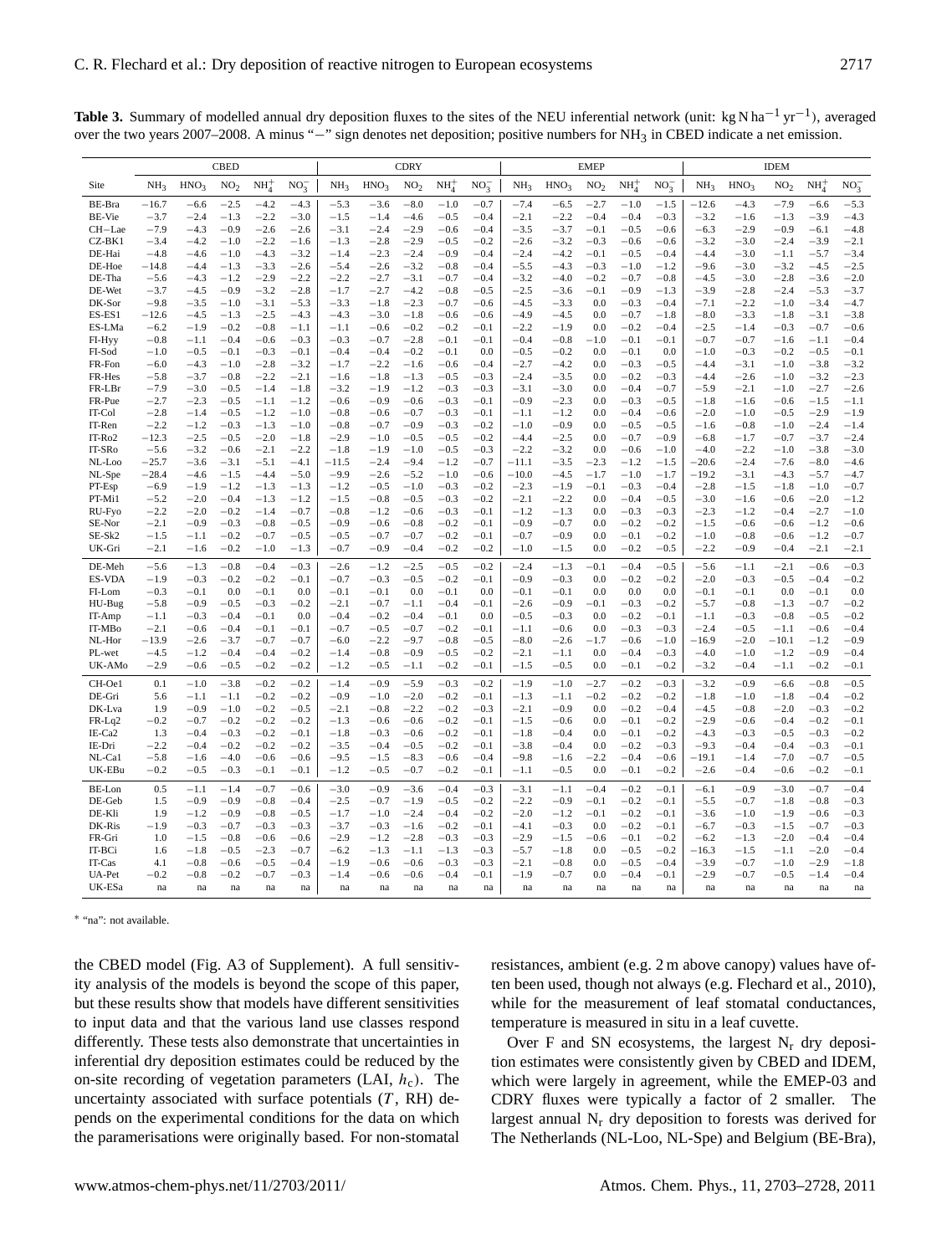

**Fig. 4.** Modelled annual N<sub>r</sub> dry deposition to NEU monitoring sites. Data are calculated as the sum of NH<sub>3</sub>, HNO<sub>3</sub>, aerosol NH<sub>4</sub><sup>+</sup> and NO<sub>3</sub><sup>-</sup> fluxes from DELTA measurements, plus  $NO<sub>2</sub>$  dry deposition from modelled (EMEP 50  $\times$  50 km) or measured NO<sub>2</sub> concentrations.

while remote boreal forests (FI-Hyy, FI-Sod, SE-Nor) received the smallest inputs. Similar differences occurred in SN ecosytems, with less than  $1 \text{ kg} \text{ N} \text{ ha}^{-1} \text{ yr}^{-1}$  at FI-Lom compared with about 15–25 kg N ha−<sup>1</sup> yr−<sup>1</sup> at NL-Hor. Dry deposition of  $N_r$  to short semi-natural vegetation was dominated by  $NH_3$ , except in CDRY, contributing typically 50– 75% of total dry deposition inputs, depending on the model (Fig. 5). Despite similar concentrations overall (Table 2), the relative contribution of NH<sub>3</sub> was less over F than over SN, typically only 30–40%, either because aerosol deposition rates were larger, especially in CBED and IDEM (Fig. 3), or because  $HNO<sub>3</sub>$  fluxes were large, being of the same order as NH<sup>3</sup> over forests in the CDRY and EMEP-03 models (Fig. 5).

Although the deposition velocity of  $NO<sub>2</sub>$  was small compared with that of  $NH_3$  and  $HNO_3$  (Fig. 3), the comparatively large ambient NO<sub>2</sub> concentrations at a few sites (BE-Bra, FI-Hyy, IT-Ren, NL-Spe, CH-Oe1, FR-Gri) resulted in NO<sup>2</sup> contributing a large – and sometimes dominant – fraction of total  $N_r$  dry deposition at some sites (Fig. 5), especially with CDRY. In a scoping study of 14 short-term inferential campaigns over 8 CAPMoN sites in Eastern and Central Canada, Zhang et al. (2009) estimated that the combined dry deposition of  $NO<sub>2</sub>$ , PAN and other  $NO<sub>v</sub>$  species contributed between 4% and 18% of total (dry + wet)  $N_r$  deposition. In that study,  $NO<sub>2</sub>$  contributed 35% of  $N<sub>r</sub>$  dry deposition, while  $PAN + PPN$  contributed 6%, NO 5%, HNO<sub>3</sub> 4%, aerosol  $NO_3^-$  6%, other  $NO_y$  species 11%, aerosol  $NH_4^+$  26% and NH<sup>3</sup> just 7% (fractions averaged across the 14 sites). Most sites of the NEU network, however, were located in remote or rural landscapes, and although  $NO<sub>2</sub>$  concentrations were not measured everywhere, it may be assumed that  $NO<sub>2</sub>$  generally contributed less than  $10-20\%$  of dry N<sub>r</sub> deposition, as observed at e.g. IT-Col, FI-Lom, UK-AMo, HUBug, despite the larger  $NO<sub>2</sub>$  share predicted by CDRY (Fig. 5). The estimated  $NO<sub>2</sub>$  contribution was especially small, and often even nought, with the EMEP-03 routine due to the implementation of the 4 ppb threshold (Sect. 2.1.1). HONO was generally not detectable except at roadside (e.g. CH-Oe1) and suburban sites (FR-Gri, FR-Fon), but concentrations were very small and may partly have resulted from a sampling artefact, and HONO deposition is neglected here, also given that inferential modelling of HONO is very uncertain due to the possibility of heterogeneous production at surfaces.

Over managed grassland and crops, the compensation point approach in CBED allowed a few sites to be net annual emitters of  $NH_3$  and even of  $N_r$  (e.g. DE-Gri, IT-Cas) in background conditions (without accounting for fertiliser- or grazing-induced emissions), while the other models consistently predicted a net  $N_r$  sink of the order of 5–  $15 \text{ kg N} \text{ ha}^{-1} \text{ yr}^{-1}$ . The two agricultural sites with the largest (monthly mean and maximum) ambient  $NH<sub>3</sub>$  concentrations,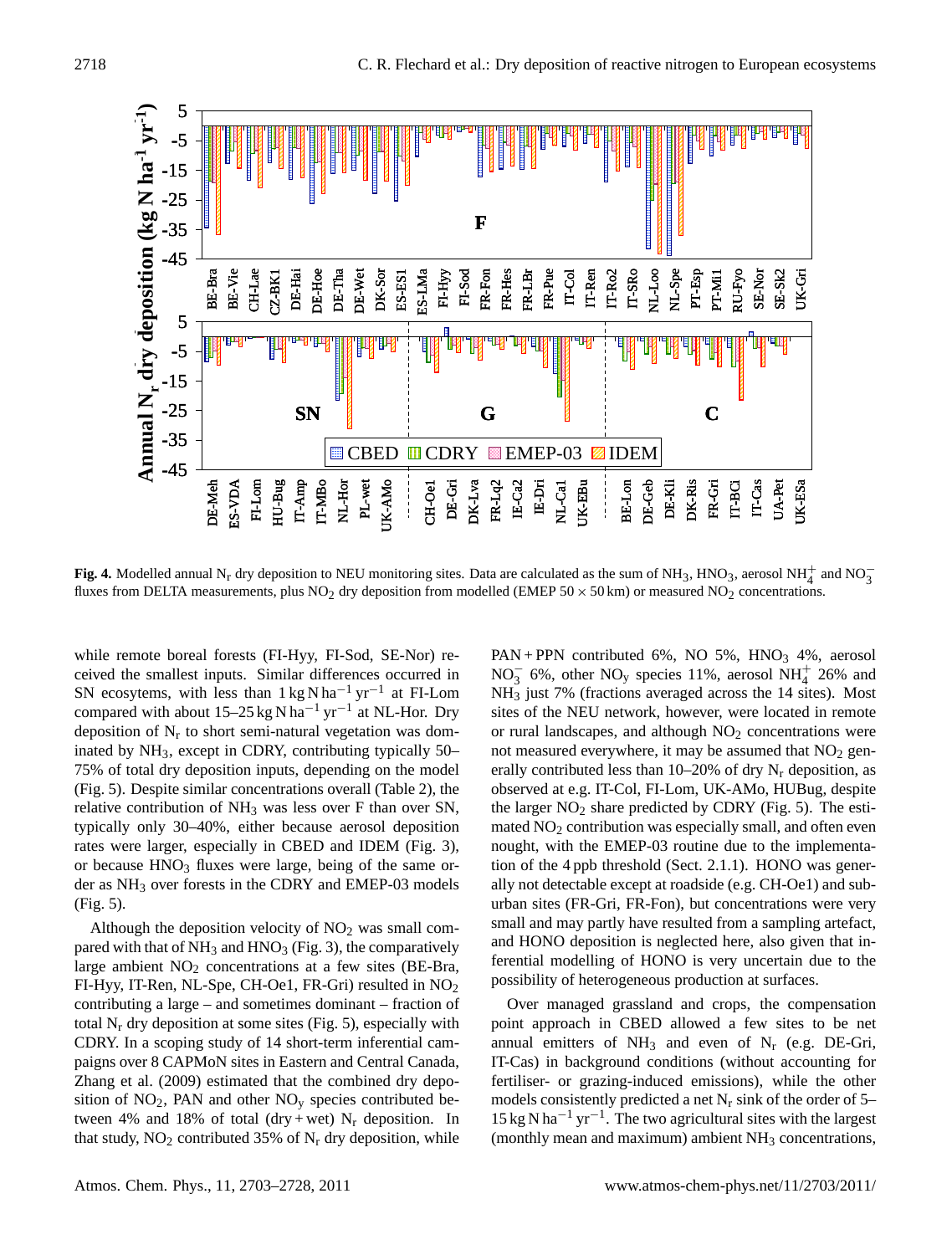

Fig. 5. Relative contributions of N<sub>r</sub> species to total inorganic N dry deposition. For G and C data in CBED (top panel), negative percentages for NH<sub>3</sub> denote net NH3 emissions, which are expressed relative to the sum of dry deposition fluxes for the other four  $N_r$  species.

at NL-Ca1 and IT-BCi (Table 2), are also the sites where modelled annual dry deposition is largest, possibly in excess of 20 kg N ha<sup>-1</sup> yr<sup>-1</sup>. This is logical from an inferential modelling point of view, but it is quite possible that at such sites the large concentration background observed in the surface layer may result, in part, from emissions by the underlying vegetation, leaf litter and soil in crops at IT-BCi (Nemitz et al., 2000b; Bash et al., 2010), or grazing animals in the case of NL-Ca1. If this were the case, net ecosystem emission could actually prevail at these sites, even outside periods following fertilisation events. The inadequacy of  $R_c$ inferential approaches for NH<sub>3</sub> (CDRY, EMEP-03, IDEM), or even of single layer  $(\chi_s/R_w)$  compensation point modelling (CBED), in the case of fertilised and managed agricultural systems, has long been recognized (Sutton et al., 1993; Fowler et al., 2009). New parameterisations for NH<sup>3</sup> in CTMs are emerging (Zhang et al., 2010; Massad et al.,  $2010$ ), which seek to relate the NH<sub>3</sub> emission potential to the plant/ecosystem N status, via total N inputs through atmospheric N deposition and fertilisation. For such systems the challenge does not actually reside in the determination of atmospheric Nr inputs in excess of fertilisation, since atmospheric deposition represent typically less than 10% of added fertiliser, but rather in the quantification of field NH<sup>3</sup> emissions and their contribution to regional atmospheric  $N_r$ budgets (Flechard et al., 2010).

It should be noted that concentration levels of organic  $N_r$ compounds, which were not considered in the present study, can be significant in the troposphere, although their sources, sinks and concentrations are not well known. Water-soluble organic N (WSON) contributed typically 20–25% of total gas and particulate  $N_r$  in rural air in Scotland (González Benítez et al., 2010), but WSON speciation and deposition velocities remain uncertain. Published dry deposition measurements of PAN point to  $V<sub>d</sub>$  values of the order of 1–  $2 \text{ mm s}^{-1}$  over grass (Doskey et al., 2004), and up to 10– 15 mm s−<sup>1</sup> over coniferous forest in daytime, equivalent to a canopy resistance of the order of  $100 \text{ s m}^{-1}$  (Turnipseed et al., 2006; Wolfe et al., 2009), suggesting that PAN deposition to forests may be much faster than predicted by current algorithms (e.g. Zhang et al., 2009). With typical PAN concentrations of 0.1–1 ppb, Turnipseed et al. (2006) calculated that PAN contributed about 20% of daytime, summertime  $NO_y (NO + NO_2 + HNO_3 + NO_3^- + PAN)$  dry deposition at their forest site. However, considering the strong control of PAN deposition by stomatal opening and uptake (Doskey et al., 2004), and the consequently reduced  $V_d$  at night and in winter, the contribution of PAN and other known atmospheric organic nitrates to total  $N_r$  inputs must be minor on the annual time scale.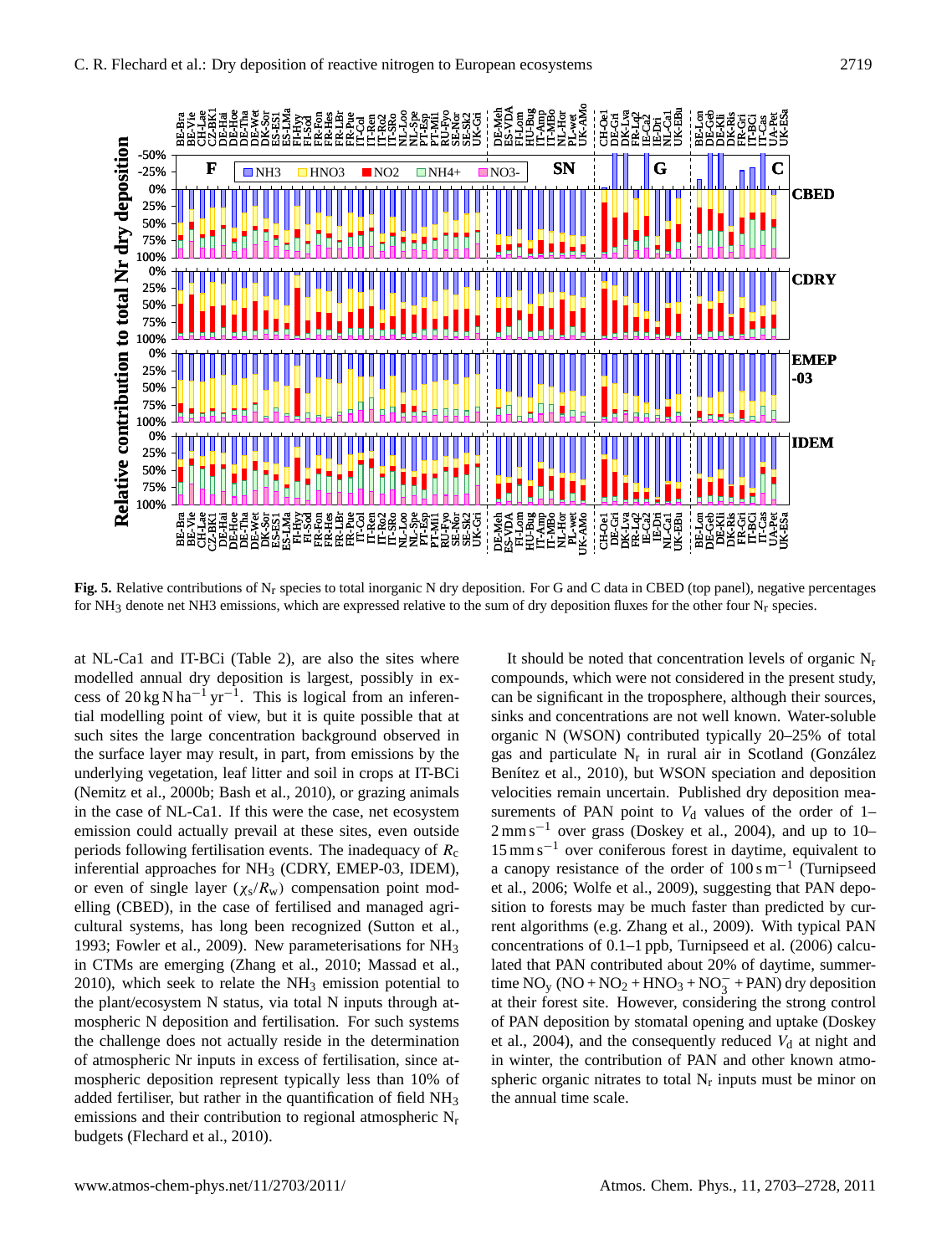# **3.3 Comparison with micrometeorological flux monitoring datasets within the NITROEUROPE network**

The surface/atmosphere exchange of reactive nitrogen has been investigated and measured at numerous sites in Europe and elsewhere, yet this has been done most often campaignwise, with measurements lasting typically a few days to a few weeks. The data thus obtained are invaluable for understanding exchange processes and developing parameterisations for atmospheric models, but they typically cover only a limited range of meteorological conditions, atmospheric concentrations and vegetation development stages. The validation of inferential models at the ecosystem scale benefits much from comparisons with long-term flux measurement datasets, as the wide range of environmental conditions covered is useful for highlighting deficiencies in process understanding and for comparing scaled-up, annual estimates with actual, measured dry deposition. In general, such long-term micrometeorological flux datasets are rare in the case of  $NH_3$  and  $NO_x$ , and almost non-existent for HNO<sub>3</sub> and aerosol NH<sup>+</sup><sub>4</sub> and NO<sub>3</sub>. For the sites considered in this study, there are long-term data for  $NH_3$  and  $NO_x$  only, at 5 and 3 sites, respectively, which are discussed in Sects. 3.3.1 and 3.3.2; there are no available long-term datasets of  $HNO<sub>3</sub>$  and aerosol fluxes. Aerosol deposition has been measured at NL-Spe (summarised in Ruijgrok et al., 1997) and UK-Amo (Nemitz et al., 2002), but annual fluxes were not estimated, the focus being on the understanding of variations in deposition velocity.

In the few cases when long-term Nr flux estimates are available, the flux data capture is generally much lower than 100% and typically closer to 50% over one year; this means that measurement-based annual estimates are a combination of measurements and gap-filling and cannot be treated as absolutely accurate reference values, and are subject to some uncertainty. The procedures typically used in the annual datasets presented hereafter involved either the calculation of mean monthly diurnal cycles of measured fluxes, ensuring that season and time of day are properly weighted and accounted for; or the filling of gaps in the flux time series using inferential models with parameters fitted to local conditions (e.g. Flechard et al., 2010), or using neural networks (Neyrinck et al., 2007).

It should also be noted here that many forest sites of the NEU network have been monitoring wet-only or bulk deposition and throughfall as part of national or international initiatives (e.g. the ICPForests programme of the CLRTAP; [http://www.icp-forests.org/\)](http://www.icp-forests.org/), which, by difference between above- and below-canopy fluxes, have been used to provide estimates of dry deposition. However, uncertainties are large due to canopy interactions (Lovett and Lindberg, 1993; Zimmermann et al., 2006; Neirynck et al., 2007; Simpson et al., 2006b) and such data cannot be used reliably for model validation.

# **3.3.1 NH<sup>3</sup>**

Only two forest sites (BE-Bra, NL-Spe) within the NEU network have actually monitored annual  $NH<sub>3</sub>$  dry deposition in the past using the flux-gradient technique (Fig. 6). The measurements by Neirynck et al. (2007) at BE-Bra suggested an annual deposition input of nearly  $-20$  kg N ha<sup>-1</sup> yr<sup>-1</sup>, which is larger than the output of any of the four models in the present study (Table 3), whose ensemble average is only of the order of  $-10 \text{ kg} \text{ N} \text{ ha}^{-1} \text{ yr}^{-1}$  (Fig. 6). Only part of the difference may be explained by the larger mean NH<sub>3</sub> concentration  $(3.0 \,\text{µg m}^{-3})$  at the time of the flux measurements in 1999–2001 (Neirynck et al., 2007) than in the NEU DELTA dataset  $(2.3 \,\text{\mu g m}^{-3})$  in 2007–2008. A clear indication that especially CDRY and EMEP-03 both largely underestimated  $NH_X (NH_3 + NH_4^+)$  dry deposition at BE-Bra, with annual fluxes of the order of  $-6$  to  $-8$  kg N ha<sup>-1</sup> yr<sup>-1</sup> (Table 3), is provided by a comparison with throughfall data. Measured wet deposition of NH<sub>X</sub> was 7 kg N ha<sup>-1</sup> yr<sup>-1</sup> at BE-Bra, which together with dry deposition from CDRY or EMEP-03, would total around  $15 \text{ kg NH}_X$ -N ha<sup>-1</sup> yr<sup>-1</sup>, while the measured throughfall was actually  $18 \text{ kg NH}_X$ - $N$  ha<sup> $-1$ </sup> yr<sup> $-1$ </sup> over the same time period (J. Neirynck, personal communication, 2011).

The comparison is more favourable at NL-Spe, where the measured dry deposition in 1995 of  $-17.9$  kg NH<sub>3</sub>-N ha−<sup>1</sup> yr−<sup>1</sup> (Erisman et al., 1996) is well in the range of the four model estimates in the NEU dataset and close to the ensemble mean  $(-16.9 \text{ kg NH}_3\text{-N} \text{ ha}^{-1} \text{ yr}^{-1})$  (Fig. 6), with the difference in mean concentrations between the two periods being consistent with the model/measurement difference. A striking element in the comparison of BE-Bra with NL-Spe is the roughly equal measured annual  $NH<sub>3</sub>$  dry deposition at the two sites  $(-19.6 \text{ vs. } -17.9 \text{ kg NH}_3\text{-N} \text{ ha}^{-1} \text{ yr}^{-1})$  while the mean concentration was about 50% larger at NL-Spe, pointing to a much smaller  $R_c$  at BE-Bra, since the annual mean  $u_*$ was identical  $(0.51 \text{ m s}^{-1})$  at the two sites. The much smaller mean  $NH<sub>3</sub>/SO<sub>2</sub>$  molar ratio at BE-Bra (2.9) than at NL-Spe (11.1) has been held responsible for the difference in measured  $R_c$  for NH<sub>3</sub> (Neirynck et al., 2005), but the effect of leaf surface chemistry on deposition rates is not adequately reflected in most dry deposition models. Flux measurements at BE-Bra during 1999–2001 showed a reduced  $R_c$  for NH<sub>3</sub> and larger  $R_c$  for SO<sub>2</sub> during winter when the NH<sub>3</sub>/SO<sub>2</sub> molar ratio was below 1; in summer this ratio was larger than 3 and  $R_c$  for SO<sub>2</sub> was correspondingly smaller, while  $R_c$  for NH<sup>3</sup> was increased (J. Neyrinck, personal communication, 2011). Because in Europe the total acid concentration is not necessarily dominated by  $SO_2$ , the molar ratio of  $NH<sub>3</sub>$  to the sum of the main atmospheric strong acids  $(SO<sub>2</sub>, HNO<sub>3</sub>, HCl)$ is actually a better proxy for linking surface resistance to the pollution climate (Flechard et al., 1999); this ratio was almost a factor of 3 smaller at BE-Bra (1.6) than at NL-Spe (4.5), with BE-Bra being the second most acidic site of the NEU network, after CZ-BK1.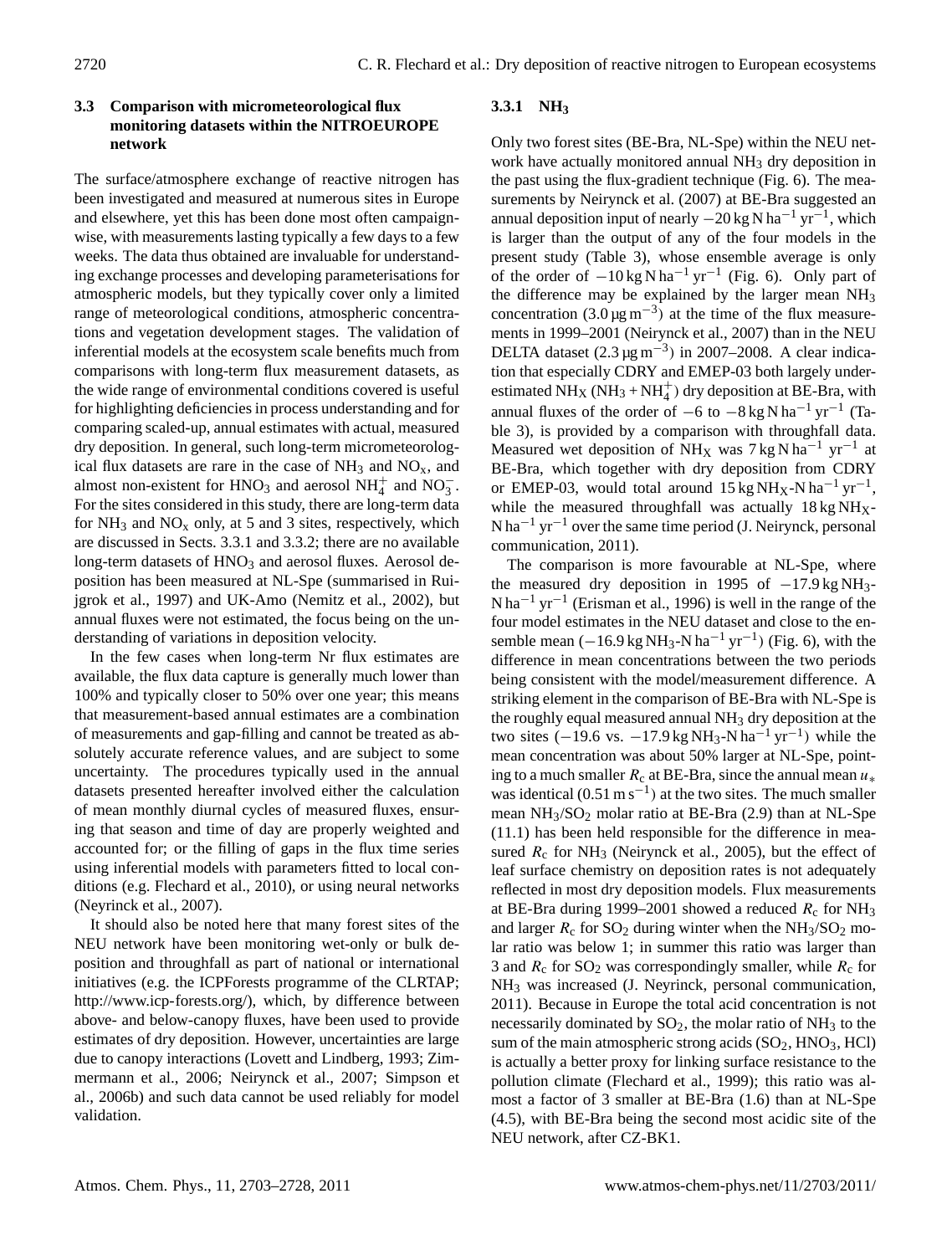

56 **Fig. 6.** Comparison of modelled annual NH3 exchange from NEU network DELTA data with measured estimates from historical long-term micrometeorological flux datasets. For five monitoring sites, the ensemble average of CBED, CDRY, EMEP-03 and IDEM is shown with error bars showing the range (min, max) of model estimates. (1): Neirynck et al., 2007; (2): Erisman et al. (1996); (3): Flechard (1998); (4) and (5): data from Flechard et al. (2010), showing (4) the annual NH<sub>3</sub> flux for background conditions (outside fertilisation events) and (5) the net emission flux from the whole dataset; (6) and (7): data from Milford (2004), with (6) the annual dry deposition, calculated from the net overall flux (7) minus the gross annual emission of  $4.2 \text{ kg N} \text{ ha}^{-1} \text{ yr}^{-1}$  due to grassland management activities (fertilisation, cuts). The secondary axis shows the mean concentrations during the NEU reference period (2007–2008) as well as during the flux monitoring periods.

At the only NEU semi-natural site with a long-term NH<sup>3</sup> flux dataset (UK-AMo) (Flechard, 1998), measured annual dry deposition in 1995 ( $-2.5$  kg N ha<sup>-1</sup> yr<sup>-1</sup>) is compatible with the range of model estimates in NEU for the 2007– 2008 reference period and within 10% of the models ensemble mean  $(-2.2 \text{ kg N ha}^{-1} \text{ yr}^{-1})$ . For agricultural systems in the NEU network, comparisons can only be made at the managed grasslands CH-Oe1 and UK-EBu. For these fertilised, cut and/or grazed systems, a comparison of measurements with inferential models is only meaningful in conditions of background  $NH<sub>3</sub>$  exchange, i.e. discarding measured  $NH_3$  emission fluxes that follow the application of manure, slurry or mineral fertilisers, as these processes are not currently considered nor implemented in inferential routines. At CH-Oe1, the overall net measured NH<sub>3</sub> budget was +17 kg N ha<sup>-1</sup> yr<sup>-1</sup> and driven by a gross annual NH<sub>3</sub> emission by applied cattle slurry of  $+20$  kg N ha<sup>-1</sup> yr<sup>-1</sup>, but during most of the year background exchange amounted to a deposition of  $-3$  kg N ha<sup>-1</sup> yr<sup>-1</sup> (Flechard et al., 2010), which is in the range of model predictions within NEU of  $-3.2$  to +0.1 kg N ha<sup>-1</sup> yr<sup>-1</sup> (Table 3). Equally, at UK-EBu, the overall annual measured  $NH<sub>3</sub>$  flux was a net emission of +1.9 kg N ha<sup>-1</sup> yr<sup>-1</sup> but, discarding the gross NH<sub>3</sub> emissions of +4.2 kg N ha<sup> $-1$ </sup> yr<sup> $-1$ </sup> mostly due to mineral fertiliser and urea applications (Milford et al., 2004), one may calculate a

background annual dry deposition of  $-2.3$  kg N ha<sup>-1</sup> yr<sup>-1</sup>, also within the range of the four model estimates based on NEU 2007–2008 data (-2.6 to  $-0.2 \text{ kg N} \text{ ha}^{-1} \text{ yr}^{-1}$ , Table 3).

## **3.3.2 NO<sup>x</sup>**

The only available annual  $NO<sub>x</sub>$  budget estimates based on long-term flux measurements are those at BE-Bra, NL-Spe and UK-Amo;  $NO<sub>x</sub>$  flux monitoring was also carried out at a number of other sites within the NEU project (e.g. CH-Oe1, FR-Gri, HU-Bug) but the results were still being analysed and unavailable at the time of writing.

The results for BE-Bra, NL-Spe and UK-Amo are summarised in Table 4. At UK-Amo,  $NO<sub>x</sub>$  flux monitoring has shown that  $NO<sub>2</sub>$  dry deposition fluxes were small, in the range  $-1$  to  $-5$  ng NO<sub>x</sub>-N m<sup>-2</sup> s<sup>-1</sup>, but also that the exchange was bi-directional with small  $NO<sub>2</sub>$  emissions in summer daytime (Fowler et al., 1998). This results from NO emission by the underlying soil, with the oxidation by  $O_3$  to  $NO_2$  generating an effective compensation point for  $NO<sub>2</sub>$  deposition; at low ambient  $NO<sub>2</sub>$  concentrations, the ecosystem is a net source of  $NO<sub>x</sub>$  to the atmosphere (Pilegaard et al., 2001). In reality, it is at the soil level that a true compensation point exists for NO, which is driven by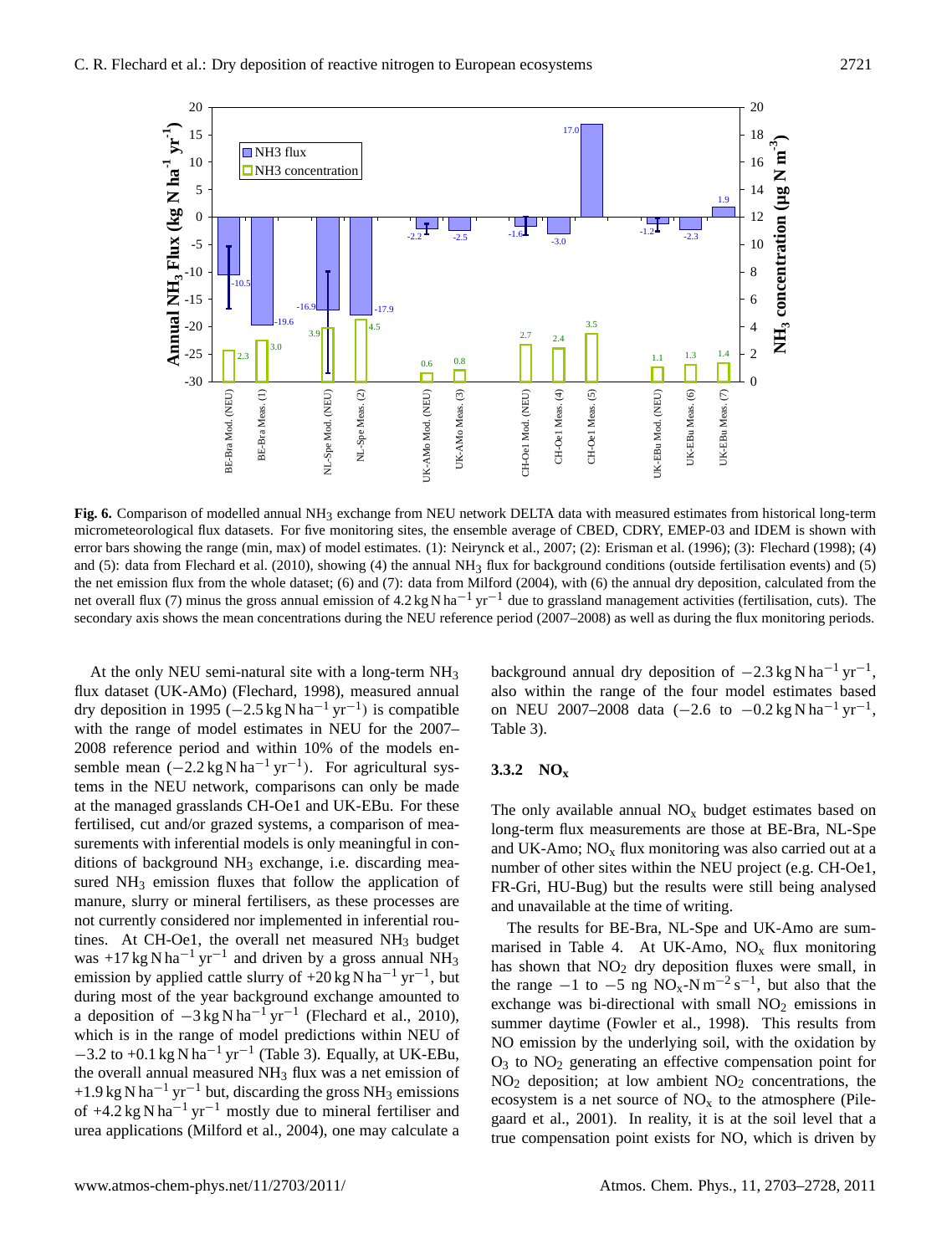|        | Measurement-based annual $NOx$ flux<br>$(kg \text{ N} \text{ ha}^{-1} \text{ yr}^{-1})$ | Modelled annual $NO2$ dry deposition <sup>1</sup><br>$(kg \text{ N} \text{ ha}^{-1} \text{ yr}^{-1})$ |                                                |
|--------|-----------------------------------------------------------------------------------------|-------------------------------------------------------------------------------------------------------|------------------------------------------------|
| Site   | Above-canopy $NO_x$ flux<br>(measurement years)                                         | Soil NO emission<br>(measurement years)                                                               | Average of 4 models (range)<br>$(2007 - 2008)$ |
| BE-Bra | $+2.5(1999-2001)^2$                                                                     | Not measured                                                                                          | $-5.3$ ( $-2.5$ to $-8.0$ )                    |
| NL-Spe | $-2.8(1995)^3$                                                                          | $+2.92(2009)^4$<br>$+3.46(2008)^4$<br>$+6.6(2002-2003)^5$<br>$+8.4(1993)^6$                           | $-3.2$ ( $-1.5$ to $-5.2$ )                    |
| UK-Amo | $-0.6(1995)^{3}$                                                                        | Not measured                                                                                          | $-0.7$ (0 to $-1.1$ )                          |

**Table 4.** Annual  $NO<sub>x</sub>$  exchange based on flux measurements at three NEU sites, and comparison with model results for  $NO<sub>2</sub>$ .

<sup>1</sup> This study.

<sup>2</sup> Neyrinck et al. (2007).

<sup>3</sup> Erisman et al. (1996).

<sup>4</sup> A. Frumau, personal communication (2011).

<sup>5</sup> Pilegaard et al. (2006).

 $6$  Dorsey et al. (2004); flux scaled up from only 3 days' measurements.

microbial nitrification processes close to the surface. Given the oligotrophic ecosystem and wet to water-logged peaty soil at UK-Amo, however, the soil NO emission potential is very low, so that the net annual  $NO<sub>x</sub>$  flux is downward and largely dominated by  $NO<sub>2</sub>$  stomatal uptake. Bearing this in mind, the measurement-based  $NO<sub>x</sub>$  dry deposition estimate of  $-0.6$  kg NO<sub>x</sub>-N ha<sup>-1</sup> yr<sup>-1</sup> is comparable with the model ensemble average of  $-0.7$  kg NO<sub>2</sub>-N ha<sup>-1</sup> yr<sup>-1</sup> (Table 4).

By contrast, the annual measurement-based  $NO<sub>x</sub>$  budget for BE-Bra (above the forest canopy) is a net emission of +2.5 kg NO<sub>x</sub>-N ha<sup>-1</sup> yr<sup>-1</sup>. This has been interpreted as the result of large NO emissions by the forest floor in this nitrogen-saturated Scots pine stand (Neyrinck et al., 2007), with the within-canopy oxidation by  $O_3$  of NO to NO<sub>2</sub>, resulting in a net apparent  $NO<sub>2</sub>$  evolution from the stand. Downward NO<sub>2</sub> fluxes were only observed at high ambient NO<sub>2</sub> concentrations (>10–15 µg NO<sub>2</sub>-N m<sup>-3</sup>). High soil NO emissions, non-stationarity and chemical reactions in the air column between the soil, canopy and measurement tower in polluted environments hinder the interpretation of the total  $NO<sub>x</sub>$  flux (which is a conserved quantity) into its NO and NO<sup>2</sup> parts (Fowler et al., 1998); thus no reliable  $NO<sub>2</sub>$  dry deposition estimate could be derived for BE-Bra (Neyrinck et al., 2007).

Above canopy  $NO<sub>x</sub>$  flux monitoring at NL-Spe pointed to a net annual sink of  $-2.8 \text{ kg NO}_x$ -N ha<sup>-1</sup> yr<sup>-1</sup> for the year 1995 (Erisman et al., 1996). While this information also does not allow a direct comparison with modelled  $NO<sub>2</sub>$  dry deposition from our study, and is subject to substantial uncertainty associated with the use of chemiluminescence and potential interferences by other  $NO<sub>v</sub>$  species, it can be set against available soil NO emission (dynamic chambers) data, which have been obtained at NL-Spe as part of several studies over the last two decades (Table 4). Early results from 1993 yielded an annual soil NO emission of  $+8.4 \text{ kg}$  NO-N ha<sup>-1</sup> yr<sup>-1</sup> (Dorsey et al., 2004), but this was based on only a few days data in mid-summer. Later, as part of the NOFRETETE project and based on a more substantial dataset covering al seasons, Pilegaard et al. (2006) provided an annual estimate of +6.6 kg NO-N ha<sup>-1</sup> yr<sup>-1</sup> for 2002–2003. Unpublished results from the NEU project itself, and thus contemporaneous with our modelling study, indicate still lower annual soil NO emissions, of the order of  $+3$  kg NO-N ha<sup>-1</sup> yr<sup>-1</sup> for the years 2008– 2009 (Table 4) (A. Frumau, ECN, The Netherlands, personnal communication, 2011).

The comparison of net ecosystem  $NO<sub>x</sub>$  fluxes and soil NO emissions can only provide a likely range for the annual  $NO<sub>2</sub>$ deposition from the atmosphere. Dorsey et al. (2004) showed that a large fraction (around 58% on average) of the emitted NO escaped out of the trunk space to react within and above the canopy at NL-Spe, but the fraction that was actually re-captured by foliage is unknown. Assuming a mean inter-annual soil NO emission of the order of +5 kg NO-N ha<sup>-1</sup> yr<sup>-1</sup>, the maximum possible ecosystem NO<sub>x</sub>-N emission would thus be +2.9 kg NO<sub>x</sub>-N ha<sup>-1</sup> yr<sup>-1</sup>, requiring a gross atmospheric NO<sub>2</sub> dry deposition of  $(-2.8-2.9)$  =)– 5.7 kg NO<sub>2</sub>-N ha<sup>-1</sup> yr<sup>-1</sup> to yield the observed net NO<sub>x</sub> flux (1995 data). Conversely, if all the NO emitted from soil was recycled internally in the ecosystem, then the actual  $NO<sub>2</sub>$  deposition from the atmosphere would only be  $-2.8$  kg NO<sub>2</sub>- $N$  ha<sup>-1</sup> yr<sup>-1</sup>, which is in the range of values predicted by the inferential models.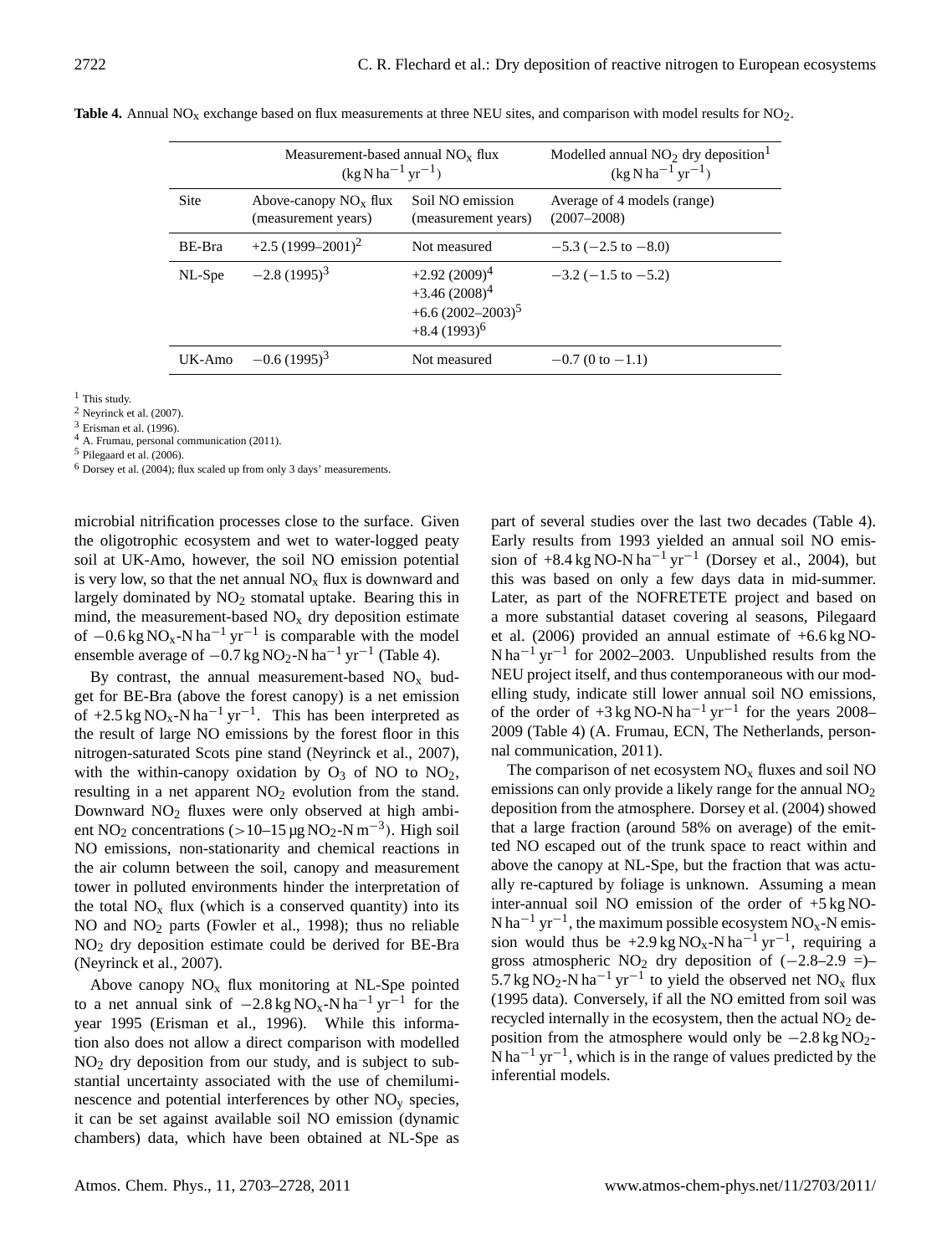These data illustrate the complex nature of  $NO<sub>x</sub>$  deposition, the inability of current inferential models to deal with bi-directional exchange, and the difficulty of finding longterm  $NO<sub>2</sub>$  deposition datasets to validate models. Net  $NO<sub>x</sub>$ deposition only occurs at  $NO<sub>2</sub>$  concentrations in excess of the canopy compensation point; this mechanism is only included, in a rudimentary manner (4 ppb threshold), in the EMEP-03 model. A mechanistic treatment of this effect in inferential models requires the knowledge of the magnitude of soil NO emissions and of within-canopy chemistry and exchange. The prediction of soil NO emissions on the basis on N deposition and other environmental factors (Pilegaard et al., 2006) could provide a first step in the direction of an integrated ecosystem  $NO<sub>x</sub>$  exchange approach.

## **3.4 Reducing uncertainties in N**<sup>r</sup> **dry deposition**

The uncertainty of modelled  $N_r$  dry deposition at the regional scale results from the combined uncertainties in concentrations of  $N_r$  species and in their respective deposition (or exchange) velocities. Establishing a monitoring network for  $NH_3$ , HNO<sub>3</sub>, HONO and aerosol  $NH_4^+$  and  $NO_3^-$  concentrations at the continental scale in Europe has been a significant step forward, even if the basic setup did not include  $NO<sub>x</sub>$ and other  $N_r$  species except at a few more intensive measurement stations. Continent-scale networks of a similar size, e.g. EMEP (EMEP, 2009; Torseth et al., 2001), CASTNet (Sickles and Shadwick, 2007; Baumgardner et al., 2002) and CAPMoN (Zhang et al., 2009), have long placed the emphasis on acidifying gases  $(SO_2, HNO_3, NO_x)$  deposition and aerosol-phase  $N_r$  ( $NH_4^+$  and  $NO_3^-$ ), but have not included the gas/particle partitioning of NHx. This has been measured at selected sites as part of research projects (Erisman et al., 1996; Zimmermann et al., 2006; Neirynck et al., 2007) and has been used to evaluate the output of regional atmospheric models at selected sites (Zhang et al., 2009), but data on speciated NH<sub>3</sub> and NH<sub>4</sub><sup>+</sup> concentrations at regional scales have been sparse and irregular outside of a few national initiatives (Bleeker et al., 2009). High time-resolution measurements with aerosol mass spectrometer measurements are also becoming available (Laj et al., 2009), although one limitation is that to date only (ultra-) fine particles can be captured: coarse nitrate is not typically measured at the same sites. The monitoring data gathered as part of NEU allow a large-scale investigation of the relative contributions of NH<sub>3</sub> and NH<sub>4</sub><sup>+</sup> as well as  $HNO<sub>3</sub>$  and  $NO<sub>3</sub><sup>-</sup>$  to total dry deposition, despite the large uncertainties and discrepancies associated with inferential models, and they also provide important ground validation data for CTMs.

The differences in deposition velocities between models (Fig. 3) results from both the natural variability in surface resistances found in existing  $N_r$  flux datasets, leading to different parameterisations, and from the rarity and complexities of flux datasets. The physical, biological and chemical exchange mechanisms involved are too complex to model explicitly and completely from first principles, so that paramerisations tend to be empirical but dependent on few datasets, without the confidence that the statistics of large or robust numbers afford. The recent efforts by Zhang et al. (2010) and Massad et al. (2010) to bring together the existing NH<sup>3</sup> flux and compensation point datasets into coherent and comprehensive exchange schemes for the main ecosystem types point in the right direction. Significant gaps in knowledge remain, especially with respect to surface chemistry, canopy cycling, soil/litter/vegetation interactions, management practices for agricultural systems, which will not be bridged without a more extensive coverage of  $NH<sub>3</sub>$  fluxes. Specifically, more long-term (annual) datasets are needed for a wide variety of land uses, including broadleaf forests, crops and legume-rich grasslands, located in a wider range of pollution climates, with semi-arid and tropical regions a priority, and also in high  $NH_3$  environments, such as in the near vicinity of animal housing. Within the NitroEurope IP, intensive N<sub>r</sub> (NH<sub>3</sub>, HNO<sub>3</sub>, NO<sub>x</sub>, NO<sub>3</sub>, NH<sub>4</sub><sup>+</sup>) flux measurements to improve process understanding at a few core sites of the network have been complemented at other sites by low-cost methods for  $N_r$  concentrations (DELTA) and also for fluxes (COTAG, or COnditional Time-Averaged Gradient; Famulari et al., 2010); this could serve as a blueprint for a future European  $N_r$  monitoring and modelling strategy.

## **4 Conclusions**

Inferential modelling with four dry deposition routines was applied to estimate annual  $N_r$  fluxes at the ecosystem scale across the NitroEurope inferential network. Differences between models were reviewed in terms of canopy characteristics for the main land use types, of derived friction velocity, of stomatal conductance, and of deposition velocities and exchange rates for five dominant inorganic  $N_r$  chemical species in the atmosphere (NH<sub>3</sub>, HNO<sub>3</sub>, NO<sub>2</sub>, and aerosol NH<sub>4</sub><sup>+</sup> and NO<sub>3</sub>). Differences in stomatal conductances between models are large, but this is only decisive for  $NO<sub>2</sub>$ , which is assumed to be mainly deposited through stomata. However, these models are also routinely used for other pollutant gases such as  $SO_2$  and  $O_3$ , for which the stomatal share in the total deposition is also large (see Fowler et al., 2009, and references therein). For water-soluble gases such as  $NH<sub>3</sub>$  and  $HNO<sub>3</sub>$ , parameterisations of non-stomatal resistances are the main sources of inter-model discrepancies in deposition velocities, which can reach a factor of 3 between models for  $NH<sub>3</sub>$ . For aerosol  $N<sub>r</sub>$  deposition to forests, empirical and measurement-oriented parameterisations predict deposition rates that are a factor 5–10 larger than theoretical models. As a result, both the total modelled  $N_r$  fluxes and the shares of individual  $N_r$  species in the overall  $N_r$  dry deposition are extremely model-dependent. The few  $NH<sub>3</sub>$  flux datasets available for comparison within this study were within the range of models and broadly comparable with the ensemble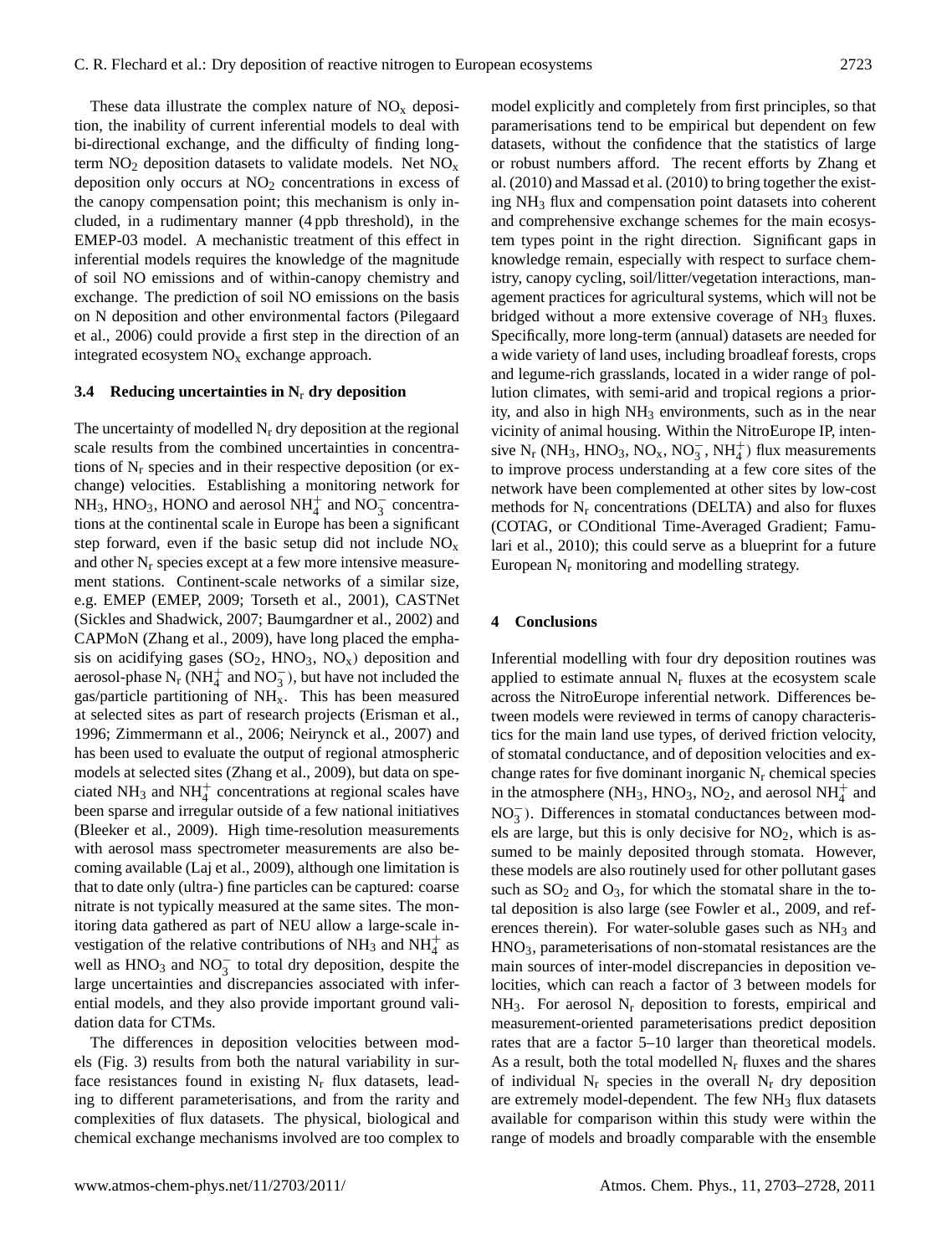average, but model validation generally suffers from a serious lack of long-term  $N_r$  flux monitoring data over different vegetation types.

Inferential modelling was originally based on the concept of uni-directional exchange (deposition from the atmosphere), and has traditionally viewed vegetation elements and soil more or less as physical receptors with a given surface roughness, chemical sink strength and aerosol capture efficiency, with little regard to underlying biological and biochemical processes. The discipline is currently undergoing a paradigm shift, recognising the need to increasingly couple ecosystem modelling, including soil/litter/vegetation cycling, as well as crop/grass management and fertilisation, to surface/atmosphere bi-directional exchange frameworks, especially with respect to  $NH_3$  and  $NO<sub>x</sub>$ . Here, compensation points need to be made dependent on the N status of the ecosystem, whether fertilised or unfertilised, characterising emission potentials that interact with advected air masses. Major developments are also needed to better deal with incanopy air chemistry and phase partitioning that affect the net exchange of  $NH_3$  and  $HNO_3$  versus  $NH_4NO_3$  aerosol. Similarly, the roles of  $O_3$  deposition and emission of biogenic volatile organic compounds on net  $NO<sub>x</sub>$  fluxes in ecosystems need to be better understood. Although not considered in this study, uncertainties in wet deposition estimates, including the lack of WSON data, add to the total uncertainty in the N<sup>r</sup> deposition predicted by CTMs.

# **Supplementary material related to this article is available online at: [http://www.atmos-chem-phys.net/11/2703/2011/](http://www.atmos-chem-phys.net/11/2703/2011/acp-11-2703-2011-supplement.pdf) [acp-11-2703-2011-supplement.pdf](http://www.atmos-chem-phys.net/11/2703/2011/acp-11-2703-2011-supplement.pdf)**.

*Acknowledgements.* The authors gratefully acknowledge financial support by the European Commission (NitroEurope-IP, project 017841). Many thanks are due to all environmental chemists and scientists involved in running the DELTA network, not least N. van Dijk, I. Simmons (CEH), U. Dämmgen, J. Conrad (FAL/vTI), V. Djuricic, S. Vidic (MHSC), M. Mitosinkova (SHMU), M. J. Sanz, P. Sanz, J. V. Chorda (CEAM), M. Ferm (IVL), Y. Fauvel (INRA), T. H. Uggerud and the late J. E. Hanssen (NILU). The assistance of A. Freibauer and D. Papale in establishing this successful partnership with CarboEurope-IP and facilitating access to micrometeorological data was much appreciated, and we also thank all principal investigators, managers and operators of CarboEurope-IP sites for their individual contributions, including R. Ceulemans, J. Neirynck, M. Aubinet, C. Moureaux, N. Buchmann, W. Eugster, S. Etzold, C. Ammann, A. Neftel, C. Spirig, M. Jocher, M. V. Marek, R. Czerny, W. Kutsch, E. D. Schultze, O. Kolle, C. Bernhofer, C. Rebmann, A. Don, C. Don, S. Müller, K. Butterbach-Bahl, N. Brüggemann, L. Lotte Soerensen, K. Pilegaard, A. Ibrom, K. Larsen, P. Sørensen, H. Soegaard, A. Carrara, M. T. Sebastià, T. Vesala, T. Laurila, A. Lohila, E. Dufrêne, J. Y. Pontailler, P. Cellier, B. Loubet, S. Masson, A. Granier, B. Longdoz, P. Gross, D. Loustau, C. Lambrot, J. F. Soussana, K. Klumpp, O. Darsonville, S. Rambal, J. M. Ourcival, Z. Tuba,

L. Horvath, M. Jones, M. Saunders, F. Albanito, B. Roth, G. Kiely, P. Leahy, N. Foley, R. Valentini, G. Matteucci, P. Stefani, D. Gianelle, A. Cescatti, V. Magliulo, T. Bertolini, G. Seufert, G. Manca, A. Meijide Orive, S. Minerbi, L. Montagnani, W. Baumgartner, C. Valtingoier, E. Moors, W. C. M. van den Bulk, A. Hensen, A. Frumau, A. J. Dolman, D. Hendriks, J. Olejnik, B. H. Chojnick, G. B. A. Pita, J. S. Pereira, R. Lobo do Vale, J. Banza, A. Varlagin, A. Lindroth, M. Mölder, P. Vestin, J. Moncrieff, R. Clement, W. Medinets and S. Medinets. The meteorological data of the state forest De Inslag (Brasschaat, Belgium) have been processed from data kindly provided by the Research Institute for Nature and Forest (INBO, Belgium).

Edited by: A. S. H. Prevot

## **References**

- Andersen, H. V., Hovmand, M., Hummelshøj, P., and Jensen, N. O.: Measurements of ammonia concentrations, fluxes and dry deposition velocities to a spruce forest 1991–1995, Atmos. Environ., 33, 1367–1383, 1999.
- Baldocchi, D. D., Hicks, B. B., and Camara, P.: A canopy stomatal resistance model for gaseous deposition to vegetated surfaces, Atmos. Environ., 21, 91–101, 1987.
- Bash, J. O., Walker, J. T., Katul, G. G., Jones, M. R., Nemitz, E.m and Robarge, W.P.: Estimation of In-Canopy Ammonia Sources and Sinks in a Fertilized Zea mays Field, Environ. Sci. Technol., 44, 1683–1689, 2010.
- Bates, R. G. and Pinching, G. D.: Dissociation constant of aqueous ammonia at 0 to 50 $\degree$ C from E. m. f. studies of the ammonium salt of a weak acid, Am. Chem. J., 72, 1393–1396, 1950.
- Baumgardner, R. E., Lavery Jr., T. F., Rogers, C. M., and Isil, S. S.: Estimates of the Atmospheric Deposition of Sulfur and Nitrogen Species: Clean Air Status and Trends Network, 1990–2000, Environ. Sci. Technol., 36, 2614–2629, 2002.
- Bleeker, A., Reinds, G. J., Vermeulen, A. T., de Vries, W., and Erisman, J. W.: Critical loads and resent deposition thresholds of nitrogen and acidity and their exceedances at the level II and level I monitoring plots in Europe, ECN report ECN-C–04-117, Petten, The Netherlands, December 2004.
- Bleeker, A., Sutton, M. A., Acherman, B., Alebic-Juretic, A., Aneja, V. P., Ellermann, T., Erisman, J. W., Fowler, D., Fagerli, H., Gauger, T., Harlen, K. S., Hole, L. R., Horvath, L., Mitosinkova, M., Smith, R. I., Tang, Y. S., and van Pul, A.: Linking Ammonia Emission Trends to Measured Concentrations and Deposition of Reduced Nitrogen at different Scales, in: Atmospheric Ammonia, Detecting emission changes and environmental impacts, edited by: Sutton, M. A., Reis, S., and Baker, S. M. H., Springer, 123–180, 2009.
- Burkhardt, J., Flechard, C. R., Gresens, F., Mattsson, M., Jongejan, P. A. C., Erisman, J. W., Weidinger, T., Meszaros, R., Nemitz, E., and Sutton, M. A.: Modelling the dynamic chemical interactions of atmospheric ammonia with leaf surface wetness in a managed grassland canopy, Biogeosciences, 6, 67–84, [doi:10.5194/bg-6-](http://dx.doi.org/10.5194/bg-6-67-2009) [67-2009,](http://dx.doi.org/10.5194/bg-6-67-2009) 2009.
- Dasgupta, P. K. and Dong, S.: Solubility of ammonia in liquid water and generation of trace levels of standard gaseous ammonia, Atmos. Environ., 20, 565–570, 1986.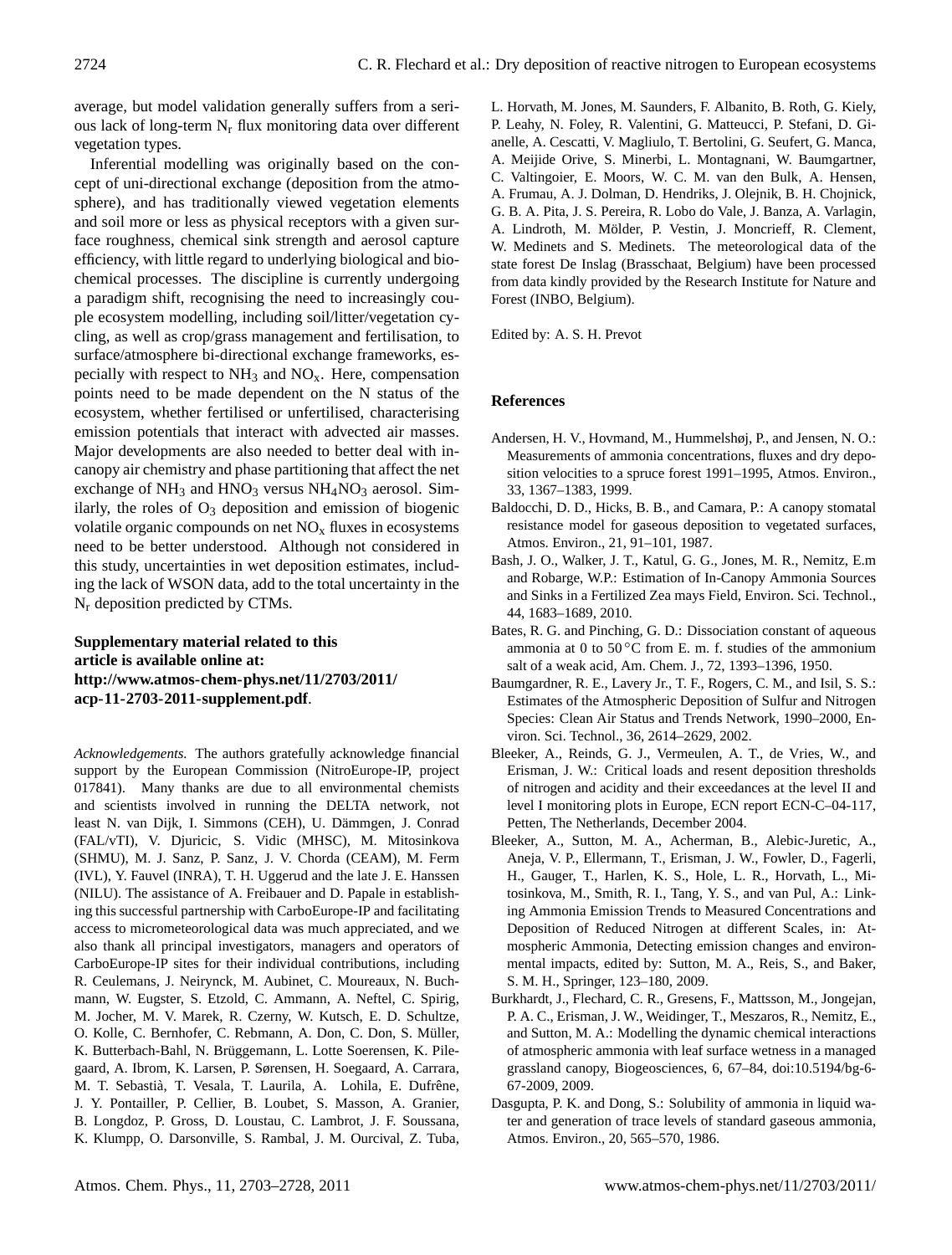- de Vries, W., Solberg, S., Dobbertin, M., Sterba, H., Laubhahn, D., Reinds, G. J., Nabuurs, G. J., Gundersen, P., and Sutton, M. A.: Ecologically implausible carbon response, Nature, 451, E1–E3, doi:10.1038/nature06579, 2008.
- Dolman, A. J., Valentini, R. and Freibauer, A. (eds.): The Continental-Scale Greenhouse Gas Balance of Europe, Springer Ecological Series 203, 390 pp., ISBN: 978-0-387-76568-6. Springer, New York, 2008.
- Dorsey, J. R., Duyzer, J. H., Gallagher, M. W., Coe, H., Pilegaard, K., Weststrate, J. H., Jensen, N. O., and Walton, S.: Oxidized nitrogen and ozone interaction with forests. I: Experimental observations and analysis of exchange with Douglas fir, Q. J. Roy. Meteor. Soc., 130, 1941–1955, 2004.
- Doskey, P. V., Rao Kotamarthi, V., Fukui, Y., Cook, D. R., Breitbeil, F. W., and Wesely, M. L.: Air-surface exchange of peroxyacetyl nitrate at a grassland site, J. Geophys. Res., 109, D10310, [doi:10.1029/2004JD004533,](http://dx.doi.org/10.1029/2004JD004533) 2004.
- Emberson, L., Ashmore, M., Simpson, D., Tuovinen, J.-P., and Cambridge, H.: Modelling and mapping ozone deposition in Europe, Water Air Soil Poll., 130, 577–582, 2001.
- EMEP (European Monitoring and Evaluation Programme): Transboundary Acidification, Eutrophication and Ground Level Ozone in Europe in 2007, EMEP Report 1/2009, available at: [http://](http://www.emep.int/publ/reports/2009/status_report_1_2009.pdf) [www.emep.int/publ/reports/2009/status](http://www.emep.int/publ/reports/2009/status_report_1_2009.pdf) report 1 2009.pdf, Norwegian Meteorological Institute, 2009.
- Erisman, J. W. and Wyers, G. P.: Continuous measurements of surface exchange of  $SO_2$  and  $NH_3$ ; implications for their possible interaction in the deposition process, Atmos. Environ., 27A, 1937–1949, 1993.
- Erisman, J. W., van Pul, A., and Wyers, P.: Parametrization of surface resistance for the quantification of atmospheric deposition of acidifying pollutants and ozone, Atmos. Environ., 28, 2595– 2607, 1994.
- Erisman, J. W., Mennen, M. G., Fowler, D., Flechard, C. R., Spindler, G., Grüner, A., Duyzer, J. H., Ruigrok, W., and Wyers, G. P.: Towards development of a deposition monitoring network for air pollution in Europe, Report n◦ 722108015, RIVM, The Netherlands, [http://rivm.openrepository.com/rivm/](http://rivm.openrepository.com/rivm/bitstream/10029/10432/1/722108015.pdf) [bitstream/10029/10432/1/722108015.pdf,](http://rivm.openrepository.com/rivm/bitstream/10029/10432/1/722108015.pdf) 1996.
- Erisman, J. W., Vermeulen, A., Hensen, A., Flechard, C., Dammgen, U., Fowler, D., Sutton, M., Grunhage, L., and Tuovinen, J. P.: Monitoring and modelling of biosphere/atmosphere exchange of gases and aerosols in Europe, Environ. Pollut., 133, 403–413, 2005.
- Erisman, J. W., Bleeker, A., Galloway, J., and Sutton, M. A.: Reduced nitrogen in ecology and the environment, Environ. Pollut., 150, 140–149, 2007.
- Fagerli, H. and Aas, W.: Trends of nitrogen in air and precipitation: Model results and observations at EMEP sites in Europe, 1980– 2003, Environ. Pollut., 154, 448–461, 2008.
- Famulari, D., Fowler, D., Nemitz, E., Hargreaves, K. J., Storeton-West, R. L., Rutherford, G., Tang, Y. S., Sutton, M. A., and Weston, K. J.: Development of a low-cost system for measuring conditional time-averaged gradients of  $SO<sub>2</sub>$  and  $NH<sub>3</sub>$ , Environ. Monit. Assess., 161, 11–27, [doi:10.1007/s10661-008-0723-](http://dx.doi.org/10.1007/s10661-008-0723-6) [6,](http://dx.doi.org/10.1007/s10661-008-0723-6) 2010.
- Farquhar, G. D., Firth, P. M., Wetselaar, R., and Weir, B.: On the gaseous exchange of ammonia between leaves and the environment: determination of the ammonia compensation point, Plant

Physiol., 66, 710–714, 1980.

- Flechard, C. R.: Turbulent exchange of ammonia above vegetation, Nottingham University, 231 pp., 1998.
- Flechard, C. R. and Fowler, D.: Atmospheric ammonia at a moorland site. II: Long term surface/atmosphere micrometeorological flux measurements, Q. J. Roy. Meteor. Soc., 124, 759–791, 1998.
- Flechard, C. R., Fowler, D., Sutton, M. A., and Cape, J. N.: A dynamic chemical model of bi-directional ammonia exchange between semi-natural vegetation and the atmosphere, Q. J. Roy. Meteor. Soc., 125, 2611–2641, 1999.
- Flechard, C. R., Spirig, C., Neftel, A., and Ammann, C.: The annual ammonia budget of fertilised cut grassland - Part 2: Seasonal variations and compensation point modeling, Biogeosciences, 7, 537–556, [doi:10.5194/bg-7-537-2010,](http://dx.doi.org/10.5194/bg-7-537-2010) 2010.
- Fowler, D., Flechard, C., Skiba, U., Coyle, M., and Cape, J. N.: The atmospheric budget of oxidized nitrogen and its role in ozone formation and deposition, New Phytol., 139, 11–23, 1998.
- Fowler, D., Flechard, C., Cape, J. N., Storeton-West, R. L., and Coyle, M.: Measurements of ozone deposition to vegetation quantifying the flux, the stomatal and non-stomatal components, Water Air Soil Poll., 130, 63–74, 2001.
- Fowler, D., Pilegaard, K., Sutton, M. A., Ambus, P., Raivonen, M., Duyzer, J., Simpson, D., and 50 others: Atmospheric composition change: Ecosystems–Atmosphere interactions, Atmos. Environ., 43, 5193–5267, 2009.
- Gallagher, M. W., Beswick, K. M., Duyzer, J., Westrate, H., Choularton, T. W., and Hummelshøj, P.: Measurements of aerosol fluxes to Speulder forest using a micrometeorological technique, Atmos. Environ., 31, 359–373, 1997.
- Gallagher, M. W., Nemitz, E., Dorsey, J. R., Fowler, D., Sutton, M. A., Flynn, M., and Duyzer, J. H.: Measurements and parameterisations of small aerosol deposition velocities to grassland, arable crops, and forests: Influence of surface roughness length on deposition, J. Geophys. Res., 107(D12), 8-1–8-10, [doi:10.1029/2001JD000817,](http://dx.doi.org/10.1029/2001JD000817) 2002.
- Galloway, J. N., Aber, J. D., Erisman, J. W., Seitzinger, S. P., Howarth, R. W., Cowling, E. B., and Cosby, B. J.: The Nitrogen Cascade, BioScience, 53(4), 341–356, 2003.
- Garland, J. A.: The dry deposition of sulphur dioxide to land and water surfaces, P. R. Soc. London, A354, 245–268, 1977.
- Ge, X., Wexler, A. S., and Clegg, S. L.: Atmospheric Amines Part I: A Review, Atmos. Environ., 45, 524–546, 2011.
- Genermont, S. and Cellier, P.: A mechanistic model for estimating ammonia volatilization from slurry applied to bare soil, Agr. Forest Meteorol., 88, 145–167, 1997.
- González Benítez, J. M., Cape, J. N., and Heal, M. R.: Gaseous and particulate water-soluble organic and inorganic nitrogen in rural air in southern Scotland, Atmos. Environ., 44, 1506–1514, 2010.
- Hicks, B. B.: Dry deposition to forests On the use of data from clearings, Agr. Forest Meteorol., 136, 214–221, 2006.
- Jarvis, P. G.: The interpretation of the variations in leaf water potential and stomatal conductance found in canopies in the field, Philos. T. Roy. Soc., B273, 593–610, 1976.
- Joutsenoja, T.: Measurements of aerosol deposition to a cereal crop, in: Measurements and Modelling of Gases and Aerosols to Complex Terrain, NERC Report GR3/7259, edited by: Choularton, T. W., Nat. Environ. Res. Counc., UK, 1992.
- Laj, P., Klausen, J., Bilde, M., Plaß-Duelmer, C., Pappalardo, G., Clerbaux, C., Baltensperger, U., and 46 others: Measuring atmo-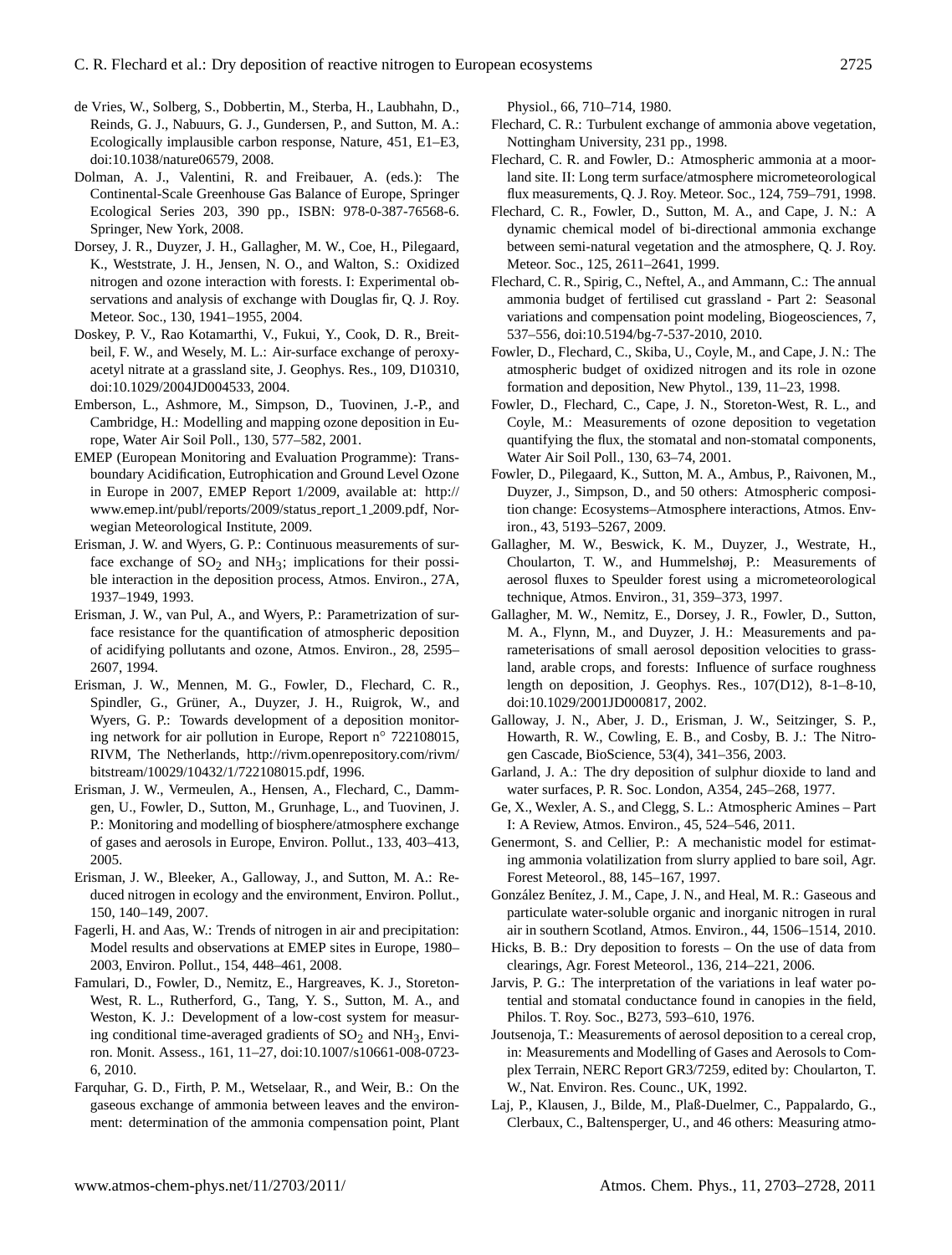spheric composition change, Atmos. Environ., 43, 5351–5414, 2009.

- Lovett, G. M. and Lindberg, S. E.: Atmospheric deposition and canopy interactions of nitrogen in forests, Can. J. Forest Res., 23, 1603–1616, 1993.
- Magnani, F., Mencuccini, M., Borghetti, M., Berbigier, P., Berninger, F., Delzon, S., Grelle, A., Hari, P., Jarvis, P. G., Kolari, P., Kowalski, A. S., Lankreijer, H., Law, B. E., Lindroth, A., Loustau, D., Manca, G., Moncrieff, J. B., Rayment, M., Tedeschi, V., Valentini, R., and Grace, J.: The human footprint in the carbon cycle of temperate and boreal forests, Nature, 447, 848–851, 2007.
- Massad, R. S., Loubet, B., Tuzet, A., and Cellier, P.: Relationship between ammonia stomatal compensation point and nitrogen metabolism in arable crops: Current status of knowledge and potential modelling approaches, Environ. Pollut., 154, 390–403, 2008.
- Massad, R.-S., Nemitz, E., and Sutton, M. A.: Review and parameterisation of bi-directional ammonia exchange between vegetation and the atmosphere, Atmos. Chem. Phys., 10, 10359–10386, [doi:10.5194/acp-10-10359-2010,](http://dx.doi.org/10.5194/acp-10-10359-2010) 2010.
- Matt, D. R. and Meyers, T. P.: On the use of the inferential technique to estimate dry deposition of  $SO_2$ , Atmos. Environ., 27A(4), 493–501, 1993.
- Meyers, T. P., Finkelstein, P. L., Clarke, J., Ellestad, T. G., and Sims, P.: A multilayer model for inferring dry deposition using standard meteorological measurements, J. Geophys. Res., 103(22), 645–661, 1998.
- Milford, C.: Dynamics of atmospheric ammonia exchange with intensively-managed grassland, PhD Thesis, University of Edinburgh, 230 pp., 2004.
- Monteith, J. L. and Unsworth, M. H.: Principles of Environmental Physics, 2nd edition, Edward Arnold, London. 291 pp., 1990.
- Nemitz, E., Sutton, M. A., Schjoerring, J. K., Husted, S., and Wyers, G. P.: Resistance modelling of ammonia exchange over oilseed rape, Agr. Forest Meteorol., 105, 405–425, 2000a.
- Nemitz, E., Sutton, M. A., Gut, A., San Jose, R., Husted, S., and Schjørring, J. K.: Sources and sinks of ammonia within an oilseed rape canopy, Agr. Forest Meteorol., 105, 385–404, 2000b.
- Nemitz, E., Milford, C., and Sutton, M.A.: A two-layer canopy compensation point model for describing bi-directional biosphere-atmosphere exchange of ammonia, Q. J. Roy. Meteor. Soc., 127, 815–833, 2001.
- Nemitz, E., Gallagher, M. W., Duyzer, J. H., and Fowler, D.: Micrometeorological measurements of particle deposition velocities to moorland vegetation, Q. J. Roy. Meteor. Soc., 128A, 2281–2300, 2002.
- Nemitz, E., Loubet, B., Lehmann, B. E., Cellier, P., Neftel, A., Jones, S. K., Hensen, A., Ihly, B., Tarakanov, S. V., and Sutton, M. A.: Turbulence characteristics in grassland canopies and implications for tracer transport, Biogeosciences, 6, 1519–1537, [doi:10.5194/bg-6-1519-2009,](http://dx.doi.org/10.5194/bg-6-1519-2009) 2009.
- Neirynck, J. and Ceulemans, R.: Bidirectional ammonia exchange above a mixed coniferous forest, Environ. Pollut., 154, 424–438, 2008.
- Neirynck, J., Kowalski, A. S., Carrara, A.m and Ceulemans, R.: Driving forces for ammonia fluxes over mixedforest subjected to high deposition loads, Atmos. Environ., 39, 5013–5024, 2005.
- Neirynck, J., Kowalski, A. S., Carrara, A., Genouw, G., Berghmans, P., and Ceulemans, R.: Fluxes of oxidised and reduced nitrogen above a mixed coniferous forest exposed to various nitrogen emission sources, Environ. Pollut., 149, 31–43, 2007.
- Personne, E., Loubet, B., Herrmann, B., Mattsson, M., Schjoerring, J. K., Nemitz, E., Sutton, M. A., and Cellier, P.: SURFATM-NH3: a model combining the surface energy balance and bidirectional exchanges of ammonia applied at the field scale, Biogeosciences, 6, 1371–1388, [doi:10.5194/bg-6-1371-2009,](http://dx.doi.org/10.5194/bg-6-1371-2009) 2009.
- Petroff, A., Mailliat, A., Amielh, M., and Anselmet, F. : Aerosol dry deposition on vegetative canopies. Part I: Review of present knowledge, Atmos. Environ., 42, 3625–3653, 2008a.
- Petroff, A., Mailliat, A., Amielh, M., and Anselmet, F.: Aerosol dry deposition on vegetative canopies. Part II: A new modelling approach and applications, Atmos. Environ., 42, 3654–3683, 2008b.
- Pilegaard, K.: Air–soil exchange of NO,  $NO<sub>2</sub>$ , and  $O<sub>3</sub>$  in forests, Water Air Soil Poll. Focus, 1, 79–88, 2001.
- Pilegaard, K., Skiba, U., Ambus, P., Beier, C., Brüggemann, N., Butterbach-Bahl, K., Dick, J., Dorsey, J., Duyzer, J., Gallagher, M., Gasche, R., Horvath, L., Kitzler, B., Leip, A., Pihlatie, M. K., Rosenkranz, P., Seufert, G., Vesala, T., Westrate, H., and Zechmeister-Boltenstern, S.: Factors controlling regional differences in forest soil emission of nitrogen oxides (NO and  $N_2O$ ), Biogeosciences, 3, 651–661, [doi:10.5194/bg-3-651-2006,](http://dx.doi.org/10.5194/bg-3-651-2006) 2006.
- Pryor, S. C., Larsen, S. E., Sorensen, L. L., Barthelmie, R. J., Groenholm, T., Kulmala, M., Launiainen, S., Rannik, U., and Vesala, T.: Particle fluxes over forests: Analyses of flux methods and functional dependencies, J. Geophys. Res., 112, D07205, [doi:10.1029/2006JD008066,](http://dx.doi:10.1029/2006JD008066) 2007.
- Pryor, S. C., Gallagher, M., Sievering, H., Larsen, S. E., Barthelmie, R. J., Birsan, F., Nemitz, E., Rinne, J., Kulmala, M., Groenholm, T., Taipale, R., and Vesala, T.: A review of measurement and modelling results of particle atmosphere-surface exchange, Tellus, 60, 42–75, 2008a.
- Pryor, S. C., Larsen, S. E., Sorensen, L. L., and Barthelmie, R. J.: Particle fluxes above forests: Observations, methodological considerations and method comparisons, Environ. Poll., 152, 667– 678, 2008b.
- Ruijgrok, W., Tieben, H., and Eisinga, P.: The dry deposition of particles to a forest canopy: a comparison of model and experimental results, Atmos. Environ., 31, 399–415, 1997.
- Schjøerring, J. K., Husted, S., and Mattsson, M.: Physiological parameters controlling plant-atmosphere ammonia exchange, Atmos. Environ., 32, 491–498, 1998.
- Schwede, D., Zhang, L., Vet, R., and Lear, G.: An intercomparison of the deposition models used in the CASTNET and CAPMoN networks, Atmos. Environ. 45, 1337–1346, 2011.
- Seinfeld, J. H. and Pandis, S. N.: Atmospheric chemistry and physics, From Air Pollution to climate Change, Second edition. John Wiley and Sons Inc., 2006.
- Sickles, J. E. and Shadwick, D. S.: Seasonal and regional air quality and atmospheric deposition in the eastern United States, J. Geophys. Res., 112, D17302, [doi:10.1029/2006JD008356,](http://dx.doi.org/10.1029/2006JD008356) 2007.
- Simpson, D., Fagerli, H., Jonson, J. E., Tsyro, S., Wind, P., and Tuovinen, J.-P.: Transboundary Acidification, Eutrophication and Ground Level Ozone in Europe. Part I: Unified EMEP Model Description, EMEP Status Report 2003, ISSN 0806-4520, Det Meteorologisk Institutt, Oslo, 2003.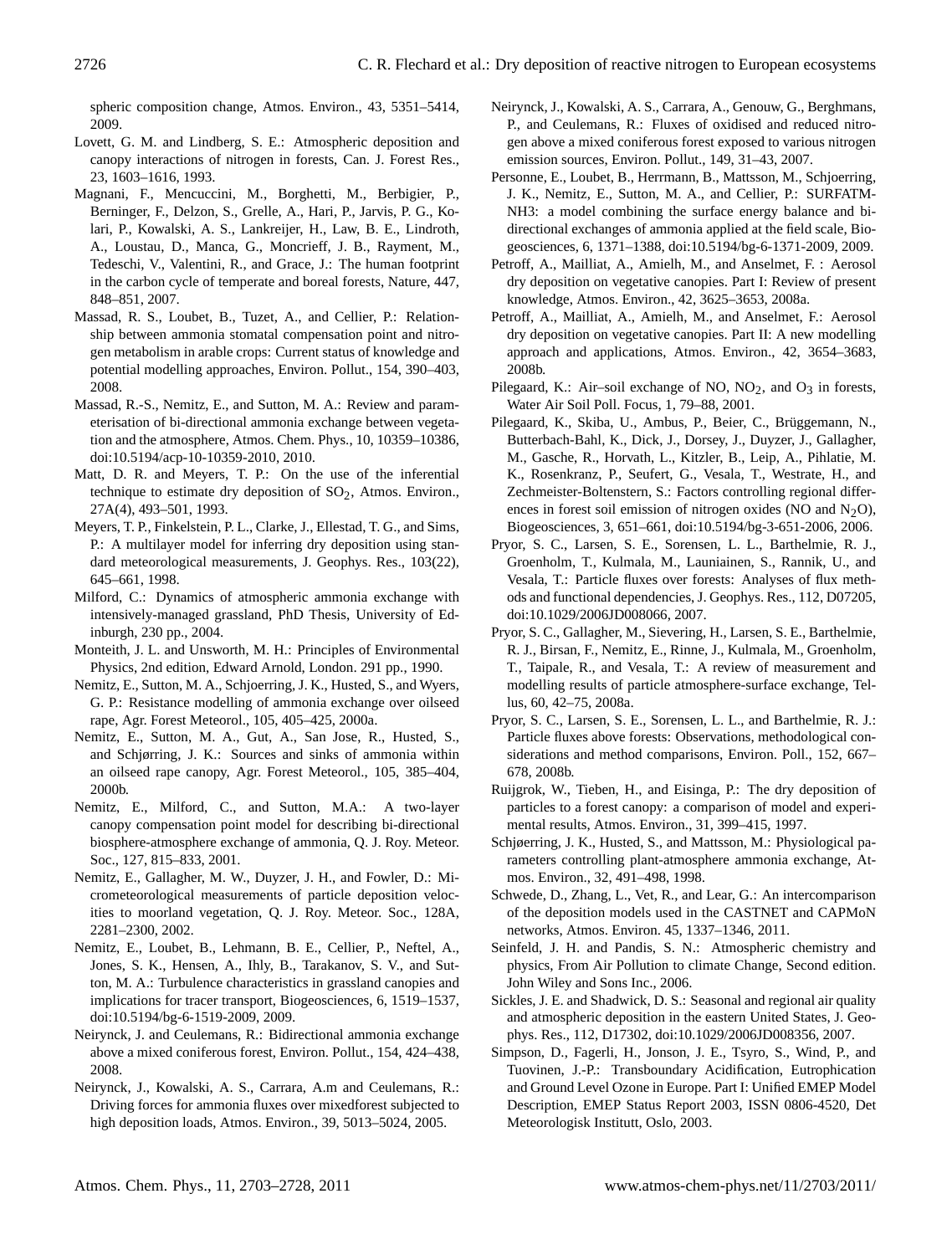- Simpson, D., Butterbach-Bahl, K., Fagerli, H., Kesik, M., Skiba, U., and Tang, S.: Deposition and Emissions of Reactive Nitrogen over European Forests: A Modelling Study, Atmos. Environ., 40, 5712–5726, 2006a.
- Simpson, D., Fagerli, H., Hellsten, S., Knulst, J. C., and Westling, O.: Comparison of modelled and monitored deposition fluxes of sulphur and nitrogen to ICP-forest sites in Europe, Biogeosciences, 3, 337–355, [doi:10.5194/bg-3-337-2006,](http://dx.doi.org/10.5194/bg-3-337-2006) 2006b.
- Simpson, D., Gauss, M., Tsyro, S. and Valdebenito, A.: Model Updates, In "Transboundary acidification, eutrophication and ground level ozone in Europe", EMEP Status Report 1/2010, The Norwegian Meteorological Institute, Oslo, Norway, available at: [www.emep.int,](www.emep.int) 105–109, 2010.
- Slinn, W. G. N.: Predictions for particle deposition to vegetative canopies, Atmos. Environ., 16, 1785–1794, 1982.
- Smith, R. I., Fowler, D., Sutton, M. A., Flechard, C., and Coyle, M.: Regional estimation of pollutant gas deposition in the UK: model description, sensitivity analyses and outputs, Atmos. Environ., 34, 3757–3777, 2000.
- Steinbacher, M., Zellweger, C., Schwarzenbach, B., Bugmann, S., Buchmann, S., Ordóñez, C., Prevot, A. S. H., and Hueglin, C.: Nitrogen oxides measurements at rural sites in Switzerland: Bias of conventional measurement techniques, J. Geophys. Res., D11307, [doi:10.1029/2006JD007971,](http://dx.doi.org/10.1029/2006JD007971) 2007.
- Sutton, M. A., Fowler, D., Moncrieff, J. B., and Storeton-West, R. L.: The exchange of atmospheric ammonia with vegetated surfaces. II. Fertilized vegetation, Q. J. Roy. Meteor. Soc., 119, 1047–1070, 1993.
- Sutton, M. A., Burkhardt, J. K., Guerin, D., Nemitz, E., and Fowler, D.: Development of resistance models to describe measurements of bi-directional ammonia surface atmosphere exchange, Atmos. Environ., 32(3), 473–480, 1998.
- Sutton, M. A., Tang, Y. S., Miners, B., and Fowler, D.: A new diffusion denuder system for long-term, regional monitoring of atmospheric ammonia and ammonium, Water Air Soil Poll., Focus 1, 145–156, 2001.
- Sutton, M. A., Nemitz, E., Erisman, J.W ., Beier, C., Butterbach-Bahl, K., Cellier, P., de Vries, W., Cotrufo, F., Skiba, U., Di Marco, C., Jones, S., Laville, P., Soussana, J. F., Loubet, B., Twigg, M., Famulari, D., Whitehead, J., Gallagher, M. W., Neftel, A., Flechard, C. R., Herrmann, B., Calanca, P. L., Schjoerring, J. K., Daemmgen, U., Horvath, L., Tang, Y. S., Emmett, B.A., Tietema, A., Peñuelas, J., Kesik, M., Brueggemann, N., Pilegaard, K., Vesala, T., Campbell, C. L., Olesen, J. E., Dragosits, U., Theobald, M. R., Levy, P., Mobbs, D. C., Milne, R., Viovy, N., Vuichard, N., Smith, J. U., Smith, P., Bergamaschi, P., Fowler, D., and Reis, S.: Challenges in quantifying biosphereatmosphere exchange of nitrogen species, Environ. Pollut. 150, 125–139, 2007.
- Sutton, M. A., Simpson, D., Levy, P. E., Smith, R. I., Reis, S., van Oijen, M., and de Vries, W.: Uncertainties in the relationship between atmospheric nitrogen deposition and forest carbon sequestration, Glob. Change Biol., 14, 2057–2063, 2008.
- Tang, Y. S., Simmons, I., van Dijk, N., Di Marco, C., Nemitz, E., Dammgen, U., Gilke, K., Djuricic, V., Vidic, S., Gliha, Z., ¨ Borovecki, D., Mitosinkova, M., Hanssen, J. E., Uggerud, T. H., Sanz, M. J., Sanz, P., Chorda, J. V., Flechard, C. R., Fauvel, Y., Ferm, M., Perrino, C., and Sutton, M. A.: European scale application of atmospheric reactive nitrogen measurements in a

low-cost approach to infer dry deposition fluxes, Agr. Ecosyst. Environ., 133, 183–195, 2009.

- Tang, Y. S., Dämmgen, U., Conrad, J., Djuricic, V., Vidic, S., Flechard, C. R., Mitosinkova, M., Sanz, M. J., Uggerud, T. H., Borovecki, D., Chorda, J. V., Fauvel, Y., Gilke, K., Gliha, Z., Sanz, P., Simmons, I., van Dijk, N., Ferm, M., Nemitz, E., and Sutton, M. A.: Temporal and spatial variability in reactive inorganic trace gas and aerosol concentrations across Europe, Atmos. Chem. Phys. Discuss., in preparation, 2011.
- Torseth, K., Semb, A., Schaug, J., Hanssen, J., and Aamlid, D.: Processes affecting deposition of oxidised nitrogen and associated species in the coastal areas of Norway, Atmos. Environ., 34, 207–217, 2000.
- Torseth, K., Aas, W., and Solberg, S.: Trends in airborne suplhur and nitrogen compounds in Norway during 1985–1996 in relation to air mass origin, Water Air Soil Poll., 130, 1493–1498, 2001.
- Tuovinen, J.-P., Emberson, L., and Simpson, D.: Modelling ozone fluxes to forests for risk assessment: status and prospects, Annals of Forest Science, 66, 401, 401p1–401p14, [doi:10.1051/forest/2009024,](http://dx.doi:10.1051/forest/2009024) 2009.
- Turnipseed, A. A., Huey, L. G., Nemitz, E., Stickel, R., Higgs, J., Tanner, D. J., Slusher, D. L., Sparks, J. P., Flocke, F., and Guenther, A.: Eddy covariance fluxes of peroxyacetyl nitrates (PANs) and NOy to a coniferous forest, J. Geophys. Res., 111, D09304, [doi:10.1029/2005JD006631,](http://dx.doi.org/10.1029/2005JD006631) 2006.
- UNECE: Protocol to the 1979 Convention on long-range transboundary air pollution to abate acidification, eutrophication and ground-level ozone. United Nations Economic Commission for Europe, Geneva, [http://www.unece.org/env/lrtap/multi](http://www.unece.org/env/lrtap/multi_h1.htm) h1.htm, 1999.
- van Jaarsveld, J. A.: The Operational Priority Substances model. Description and validation of OPS-Pro 4.1, RIVM report 500045001/2004, RIVM, Bilthoven, the Netherlands, 2004.
- Vieno, M.: The use of an Atmospheric Chemistry-Transport Model (FRAME) over the UK and the development of its numerical and physical schemes, PhD thesis, University of Edinburgh, 2005.
- Wesely, M. L.: Parameterization of surface resistances to gaseous dry deposition in regional-scale numerical models, Atmos. Environ., 23, 1293–1304, 1989.
- Wesely, M. L. and Hicks, B. B.: Some factors that affect the deposition rates of sulfur dioxide and similar gases on vegetation, J. Air Poll. Cont. Assoc., 27, 1110–1116, 1977.
- Wesely, M. L. and Hicks, B. B.: A review of the current status of knowledge on dry deposition, Atmos. Environ., 34, 2261–2282, 2000.
- Wesely, M. L., Cook, D. R., Hart, R. L., and Speer, R. E.: Measurements and parameterization of particle sulfur deposition over grass, J. Geophys. Res., 90, 2131–2143, 1985.
- Wichink Kruit, R. J., van Pul, W. A. J., Sauter, F. J., van den Broek, M., Nemitz, E., Sutton, M. A., Krol, M., and Holtslag, A. A. M.: Modelling the surface-atmosphere exchange of ammonia, Atmos. Environ., 44(7), 945–957, 2010.
- Wolfe, G. M., Thornton, J. A., Yatavelli, R. L. N., McKay, M., Goldstein, A. H., LaFranchi, B., Min, K.-E., and Cohen, R. C.: Eddy covariance fluxes of acyl peroxy nitrates (PAN, PPN and MPAN) above a Ponderosa pine forest, Atmos. Chem. Phys., 9, 615–634, [doi:10.5194/acp-9-615-2009,](http://dx.doi.org/10.5194/acp-9-615-2009) 2009.
- Wolff, V., Trebs, I., Foken, T., and Meixner, F. X.: Exchange of